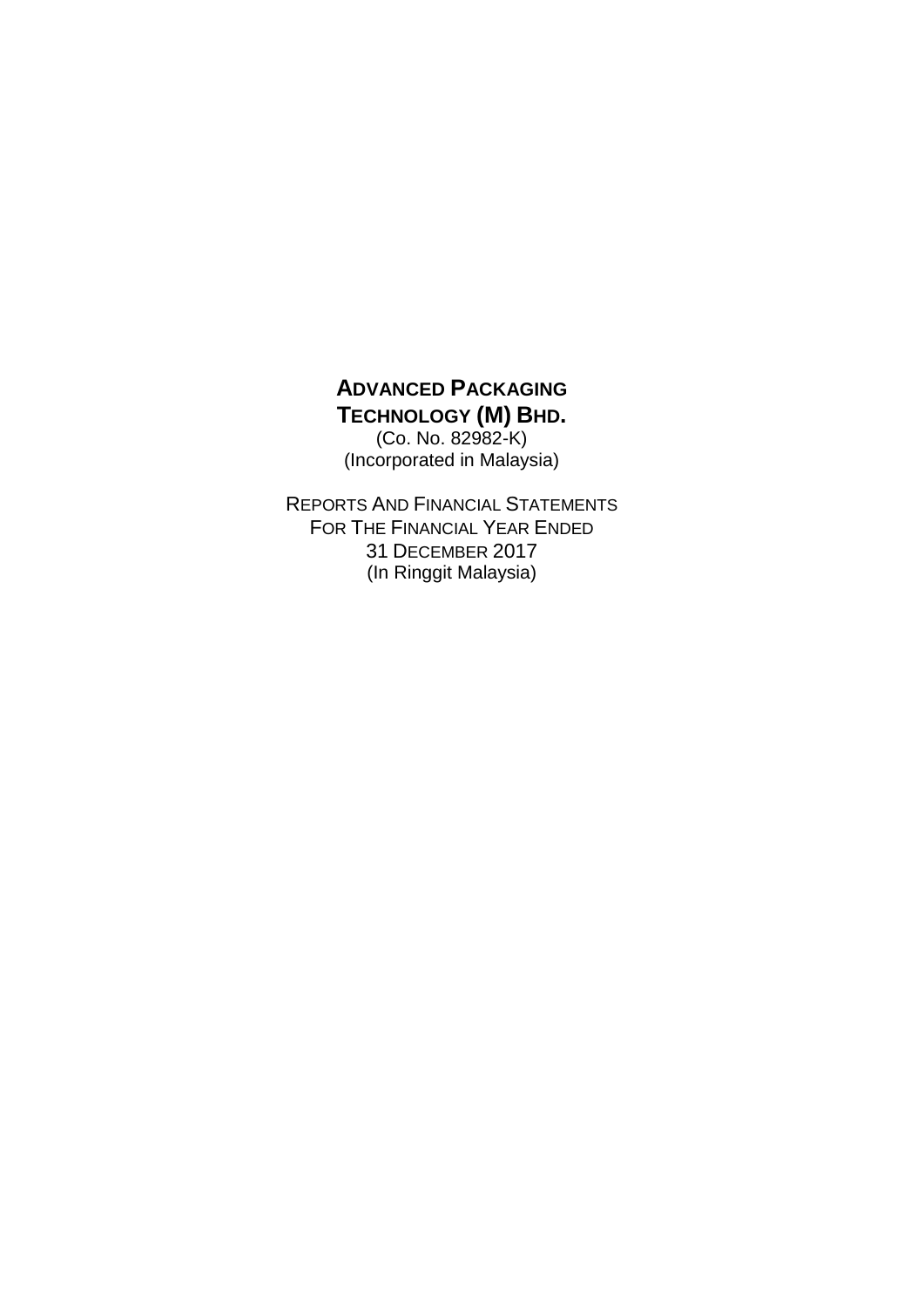# **ADVANCED PACKAGING TECHNOLOGY (M) BHD.** (Co. No. 82982-K) (Incorporated in Malaysia)

| <b>Contents</b>                                            | <b>Pages</b>   |
|------------------------------------------------------------|----------------|
| Corporate Information                                      | 1              |
| Directors' report                                          | $2 - 6$        |
| Statement by directors                                     | $\overline{7}$ |
| Statutory declaration                                      | $\overline{7}$ |
| Independent auditors' report                               | $8 - 12$       |
| Statement of profit or loss and other comprehensive income | 13             |
| Statement of financial position                            | 14             |
| Statement of changes in equity                             | 15             |
| Statement of cash flows                                    | $16 - 17$      |
| Notes to the financial statements                          | $18 - 60$      |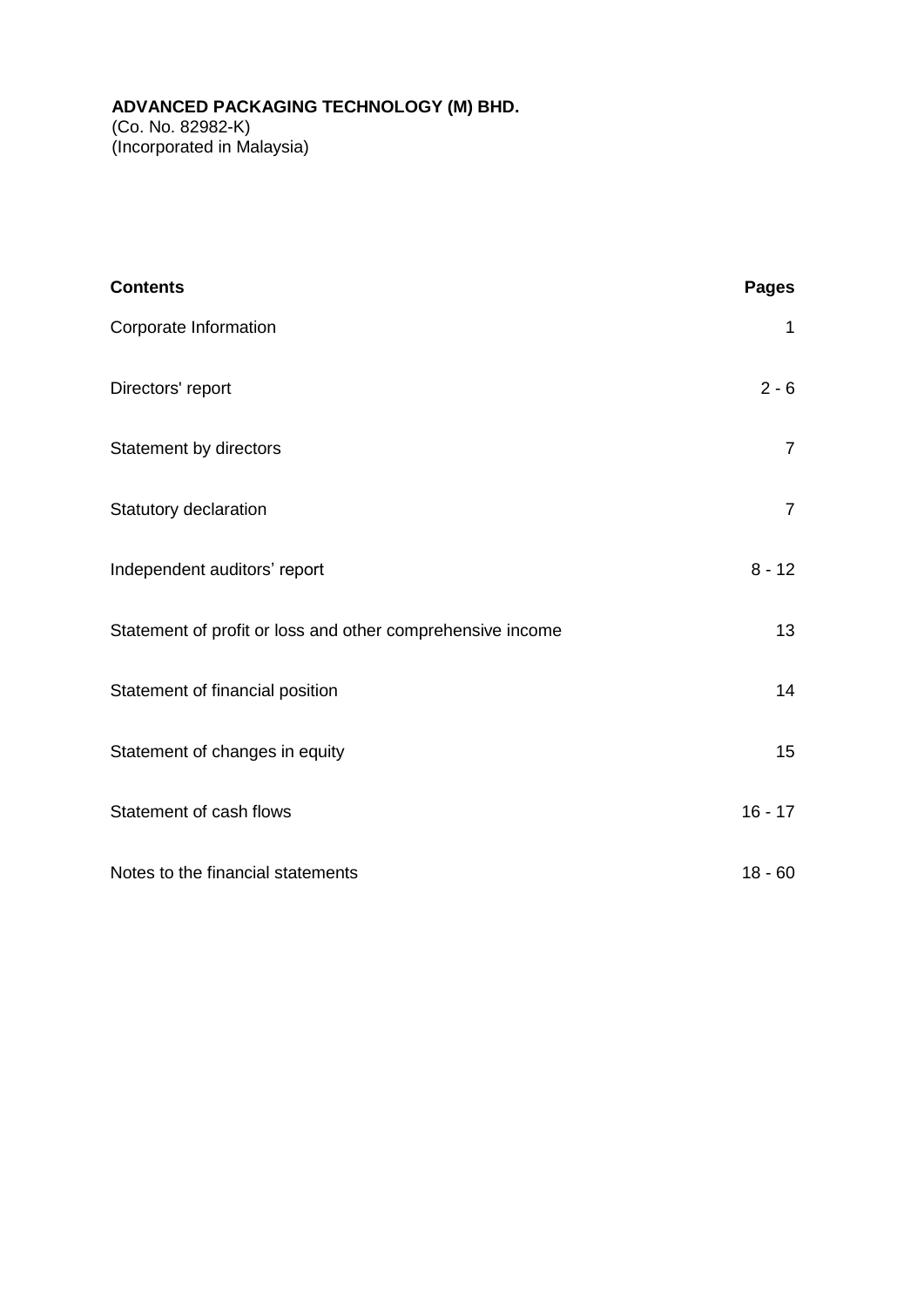# **CORPORATE INFORMATION**

| <b>BOARD OF DIRECTORS</b>                              | Datuk Ismail bin Haji Ahmad (Acting Chairman<br>appointed on 1 March 2018)<br>Tjin Kiat @ Tan Cheng Keat (Managing Director)<br>Yeo Tek Ling (Finance Director)<br>Dato' Haji Ghazali B. Mat Ariff<br>Mah Siew Seng<br>Eu Hock Seng<br>Ng Choo Tim<br>Law Mong Yong - Appointed on 17 November 2017<br>Dato' Law Sah Lim - Resigned on 1 June 2017 |
|--------------------------------------------------------|----------------------------------------------------------------------------------------------------------------------------------------------------------------------------------------------------------------------------------------------------------------------------------------------------------------------------------------------------|
|                                                        | Chee Sam Fatt (Chairman) - Resigned on 1 March 2018                                                                                                                                                                                                                                                                                                |
| <b>SECRETARY</b>                                       | Leong Shiak Wan<br>(MAICSA 7012855)<br>Zuriati Binti Yaacob<br>(LS0009971)                                                                                                                                                                                                                                                                         |
| <b>AUDITORS</b>                                        | <b>PKF</b><br>(AF 0911)<br><b>Chartered Accountants</b>                                                                                                                                                                                                                                                                                            |
| <b>AUDIT COMMITTEE</b>                                 | Dato' Haji Ghazali B. Mat Ariff (Chairman)<br>- Senior Independent Non-Executive Director<br>Datuk Ismail bin Haji Ahmad<br>- Independent Non-Executive Director<br>Mah Siew Seng<br>- Independent Non-Executive Director                                                                                                                          |
| <b>REGISTERED OFFICE</b>                               | Level 8, Symphony House<br>Block D13, Pusat Dagangan Dana 1<br>Jalan PJU 1A/46<br>47301 Petaling Jaya<br>Selangor Darul Ehsan<br>Tel: 03-7841 8000<br>Fax: 03-7841 8199                                                                                                                                                                            |
| <b>REGISTRAR &amp; SHARE TRANSFER</b><br><b>OFFICE</b> | Symphony Share Registrars Sdn. Bhd.                                                                                                                                                                                                                                                                                                                |
|                                                        | Level 6, Symphony House<br>Block D13, Pusat Dagangan Dana 1<br>Jalan PJU 1A/46<br>47301 Petaling Jaya<br>Selangor Darul Ehsan<br>Tel: 03-7841 8000<br>Fax: 03-7841 8008                                                                                                                                                                            |
| <b>PRINCIPAL BANKER</b>                                | <b>CIMB Bank Berhad</b>                                                                                                                                                                                                                                                                                                                            |
| <b>STOCK EXCHANGE LISTING</b>                          | Main Market of Bursa Malaysia Securities Berhad                                                                                                                                                                                                                                                                                                    |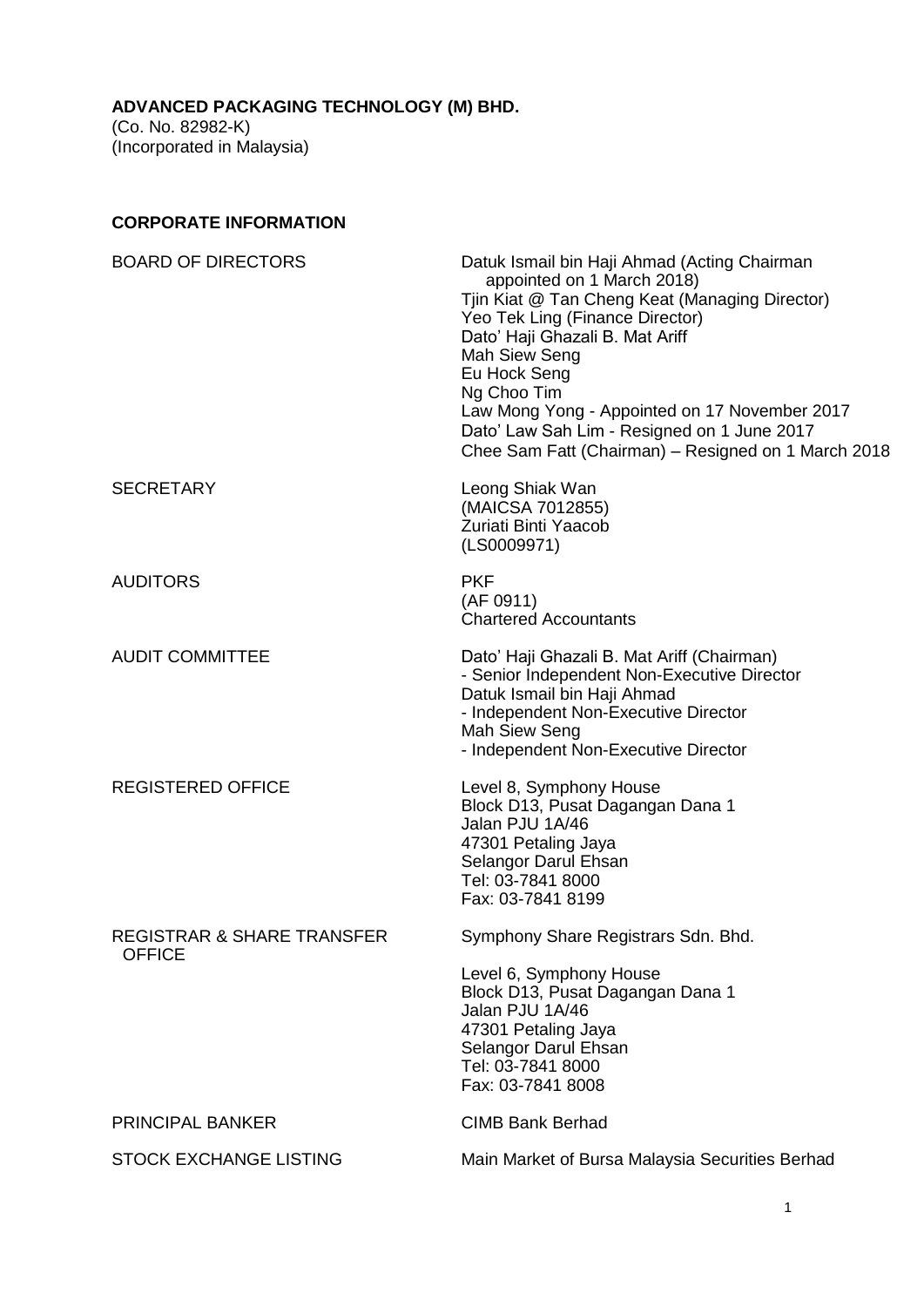(Co. No. 82982-K) (Incorporated in Malaysia)

# **DIRECTORS' REPORT**

The Directors have pleasure in submitting their report and the audited financial statements of the Company for the financial year ended 31 December 2017.

### **Principal activities**

The Company is principally engaged in the manufacturing and distribution of flexible packaging materials.

There has been no significant change in the nature of these activities during the financial year.

#### **Results**

Profit for the financial year 1,175,652

#### **Reserves and provisions**

There were no material transfers to or from reserves and provisions during the financial year other than those disclosed in the financial statements.

# **Dividends**

In respect of the financial year ended 31 December 2016, the Company paid an interim 6% single tier tax exempt dividend totalling RM1,146,734 on 19 January 2017.

In respect of the financial year ended 31 December 2016, the Company paid a final 6% single tier tax exempt dividend totalling RM1,146,734 on 20 July 2017.

In respect of the financial year ended 31 December 2017, the Directors declared an interim 6% single tier tax exempt dividend totalling RM1,146,734 and that was paid on 25 January 2018.

The Directors recommend a final 4% single tier tax exempt dividend totalling RM764,489 subject to the shareholders' approval at the Company's forthcoming Annual General Meeting.

**RM**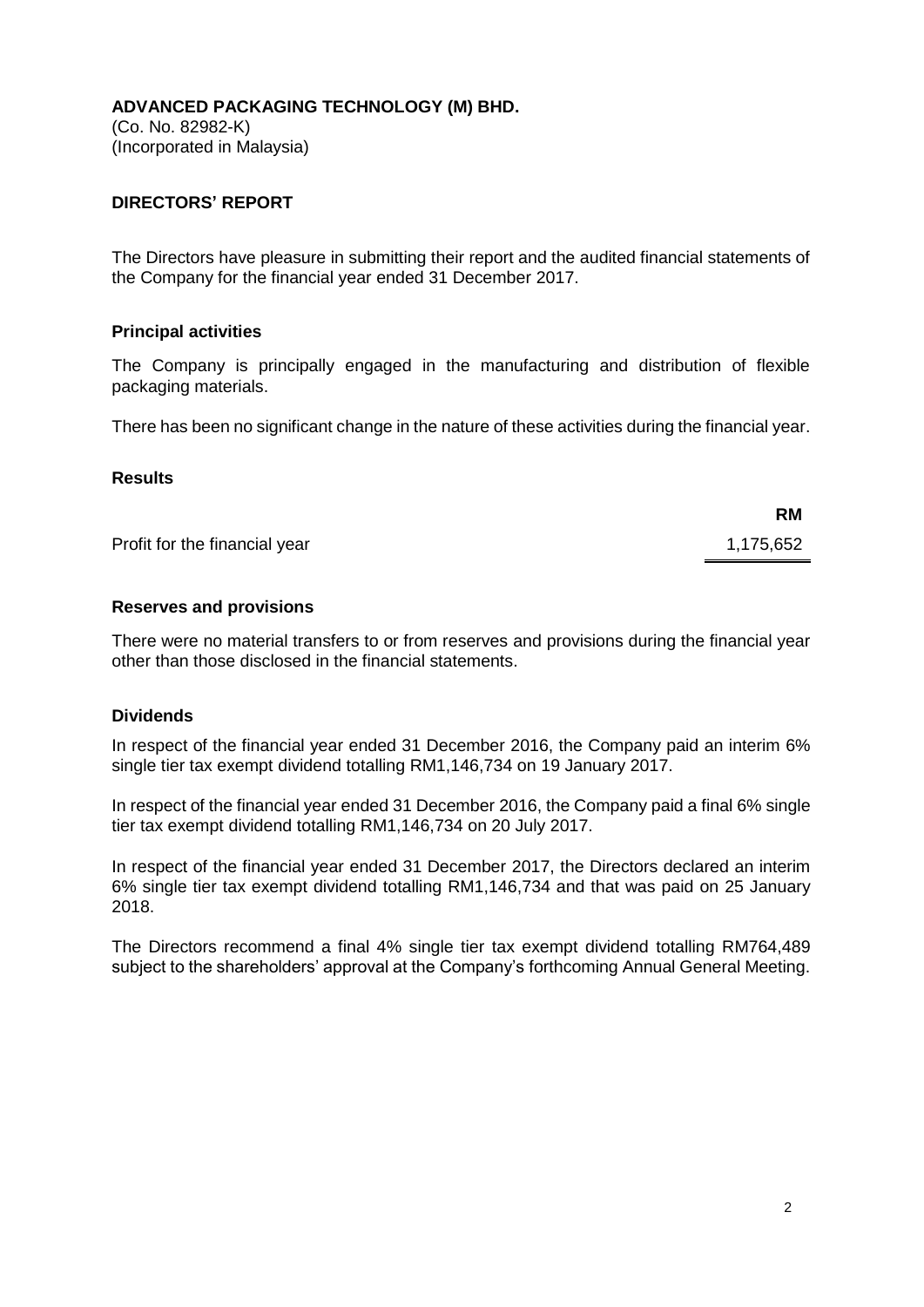(Co. No. 82982-K) (Incorporated in Malaysia)

# **Directors**

The Directors in office during the financial year and during the period from the end of the financial year to the date of the report are:

Tjin Kiat @ Tan Cheng Keat Yeo Tek Ling Dato' Haji Ghazali B. Mat Ariff Datuk Ismail bin Haji Ahmad Mah Siew Seng Eu Hock Seng Ng Choo Tim Law Mong Yong **Canadian Constructs** - Appointed on 17 November 2017 Dato' Law Sah Lim  $\overline{\phantom{0}}$  - Resigned on 1 June 2017 Chee Sam Fatt **- Resigned on 1 March 2018** 

#### **Directors' interest in shares**

The shareholdings and deemed shareholdings in the Ordinary Shares of the Company at the end of the financial year, as recorded in Register of Director's Shareholding kept under Section 59 of the Companies Act, 2016, in Malaysia are as follows:

|                                            | Number of Ordinary Shares of RM1.00 each |               |             |            |
|--------------------------------------------|------------------------------------------|---------------|-------------|------------|
|                                            | At                                       |               |             | At         |
|                                            | 1.1.2017                                 | <b>Bought</b> | <b>Sold</b> | 31.12.2017 |
| In the Company:<br><b>Direct interest:</b> |                                          |               |             |            |
| <b>Chee Sam Fatt</b>                       | 10,125                                   |               |             | 10,125     |
| Tjin Kiat @ Tan Cheng Keat                 | 1,565,900                                |               |             | 1,565,900  |
| Yeo Tek Ling                               | 12,169                                   |               |             | 12,169     |
| Eu Hock Seng                               | 11,210                                   |               |             | 11,210     |
| Ng Choo Tim                                | 648,297                                  |               |             | 648,297    |
| Law Mong Yong                              |                                          | 459           |             | 459        |
| <b>Deemed interest</b>                     |                                          |               |             |            |
| <b>Chee Sam Fatt</b>                       | 3,209,755                                |               |             | 3,209,755  |
| Eu Hock Seng                               | 435,224                                  |               |             | 435,224    |

None of the Director holding office at 31 December 2017 had any interest in the Ordinary Shares and options over shares of the Company and of its related companies during the financial year according to the register required to be kept under Section 59 of the Companies Act, 2016 in Malaysia.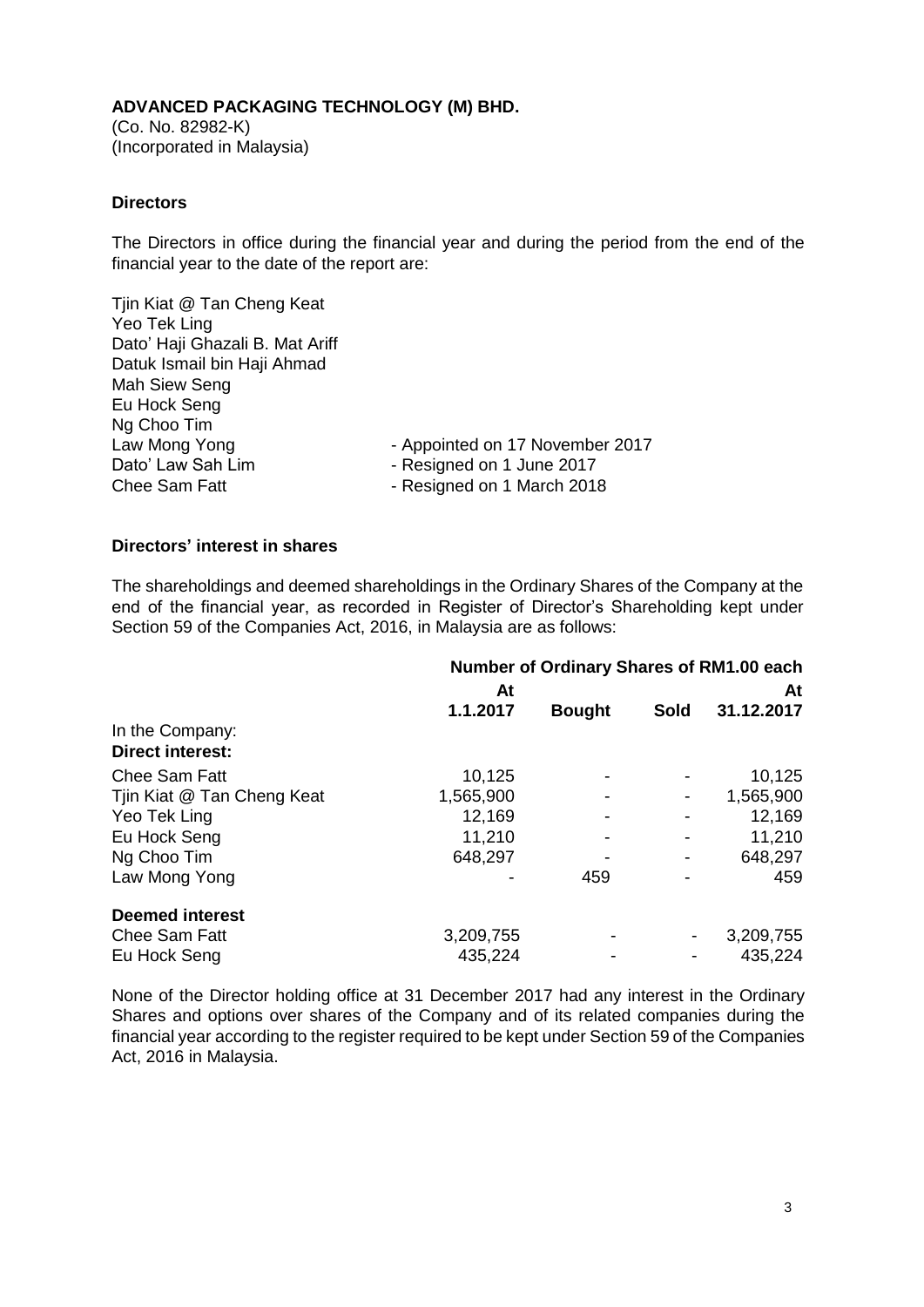(Co. No. 82982-K) (Incorporated in Malaysia)

# **Directors' benefits**

Since the end of the previous financial year, no director has received nor become entitled to receive any benefit (other than a benefit included in aggregate amount of emoluments received or due and receivable by directors or the fixed salaries of full time employees of the Company as disclosed in Note 4 to the financial statements) by reason of a contract made by the Company or a related corporation with the director or with a firm of which the Director is a member, or with a company in which the director has a substantial financial interest.

There were no arrangements during and at the end of the financial year, which had the object of enabling the directors to acquire benefits by means of the acquisition of shares in or debentures of the Company or any other body corporate.

#### **Directors' remuneration**

Directors' remuneration is disclosed in Note 4 to the financial statements.

# **Indemnity and insurance for directors, officers and auditor**

There was no indemnity given to or insurance effected for any directors, officers and auditor of the Company.

#### **Issue of shares and debentures**

There were no changes in the share of the Company during the financial year.

On 31 January 2017, the Companies Act, 2016 in Malaysia became effective and rendered the par value regime no longer applicable. This has resulted in the Company's share capital no longer having par value and the authorised share capital no longer relevant at the date of the report. The Company's share premium account has also therefore been reclassified to share capital as at the financial year end.

There were no debentures issued during the financial year.

# **Options granted over unissued shares**

No options were granted to any person to take up unissued shares of the Company during the financial year.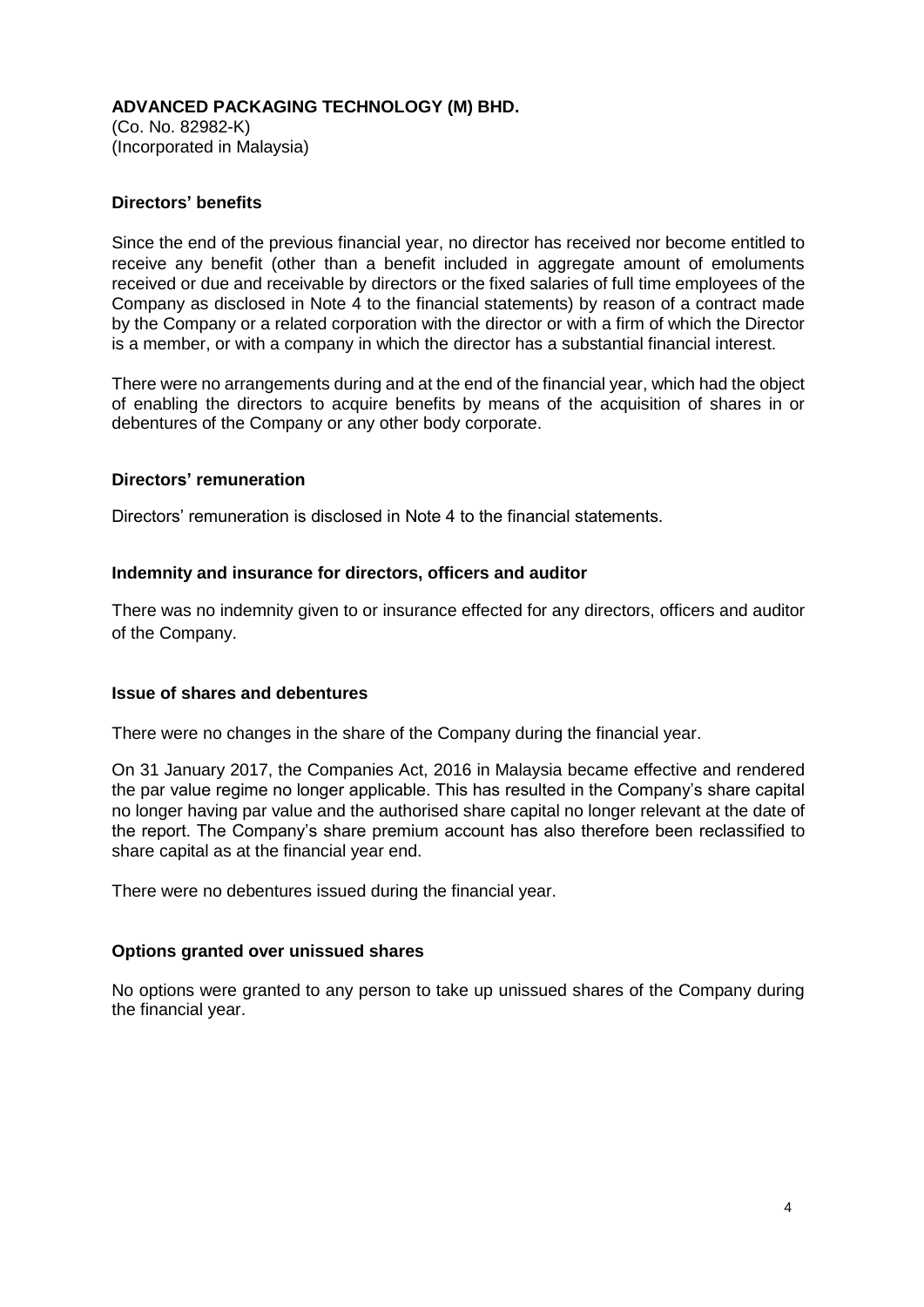(Co. No. 82982-K) (Incorporated in Malaysia)

# **Share buy-back**

As at 31 December 2017, the Company held 1,392,016 of its own shares ("APT Shares") as treasury shares out of its total issued and paid-up share capital of 20,504,250 ordinary shares. The treasury shares are held at a carrying amount of RM1,096,473 and further details are disclosed in Note 15 to the financial statements.

The APT Shares bought back are held as treasury shares in accordance with Section 127 of the Companies Act, 2016 in Malaysia. None of the treasury shares held were resold or cancelled during the financial year.

#### **Other statutory information**

Before the financial statements of the Company were made out, the Directors took reasonable steps to ascertain that:

- (i) proper action had been taken in relation to the writing off of bad debts and the making of provision for doubtful debts and have satisfied themselves that no known bad debts and that adequate provision had been made for doubtful debts; and
- (ii) current assets which were unlikely to be realised in the ordinary course of business have been written down to an amount which they might be expected so to realise.

At the date of this report, the Directors are not aware of any circumstances:

- (i) which would necessitate the writing off of bad debts or render the amount of the provision for doubtful debts inadequate to any substantial extent; or
- (ii) which would render the value attributed to current assets in the financial statements of the Company misleading; or
- (iii) which have arisen which render adherence to the existing method of valuation of assets or liabilities of the Company misleading or inappropriate; or
- (iv) not otherwise dealt with in this report or the financial statements, which would render any amount stated in the financial statements of the Company misleading.

At the date of this report, there does not exist:

- (i) any charge on the assets of the Company that has arisen since the end of the financial year and which secures the liabilities of any other person; or
- (ii) any contingent liability in respect of the Company that has arisen since the end of the financial year.

No contingent liability or other liability of the Company has become enforceable, or is likely to become enforceable within the period of twelve months after the end of the financial year which, in the opinion of the Directors, will or may substantially affect the ability of the Company to meet their obligations as and when they fall due.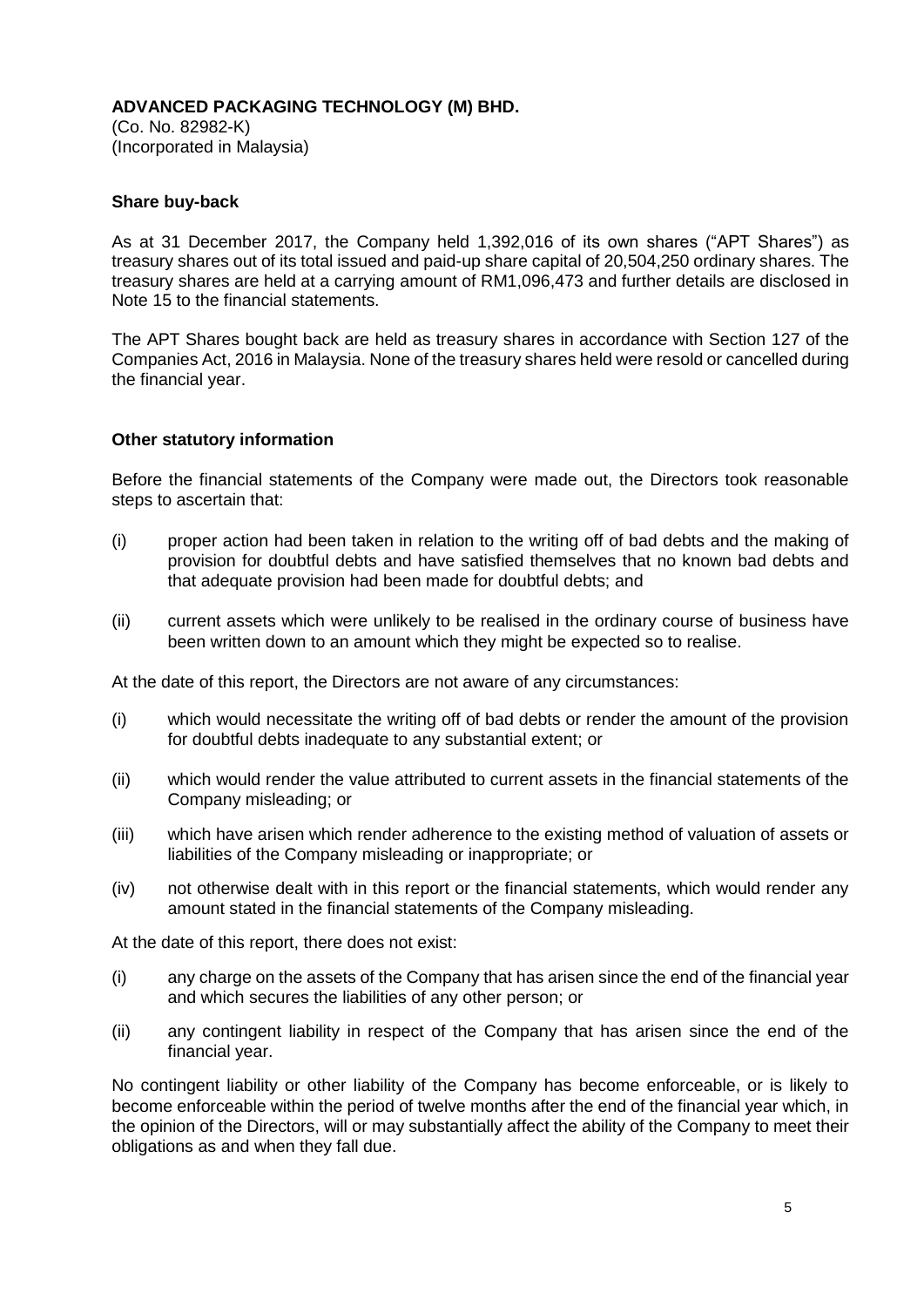#### ADVANCED PACKAGING TECHNOLOGY (M) BHD. (Co. No. 82982-K) (Incorporated in Malaysia)

#### Other statutory Information (continued)

In the opinion of the Directors, the results of the operations of the Company for the financial year ended 31 December 2017 have not been substantially affected by any item, transaction or event of a material and unusual nature nor has any such item, transaction or event occurred in the interval between the end of the financial year and the date of this report.

#### **Auditors**

The auditors, Messrs PKF, have indicated their willingness to continue in office.

The remuneration of the auditors is disclosed in Note 5 to the financial statements.

Signed on behalf of the Directors in accordance with a resolution of the Board,

YAN CHEÑG KEAT TJIN KIAT @

NG CHOO TIM

Selangor

2 8 MAR 2018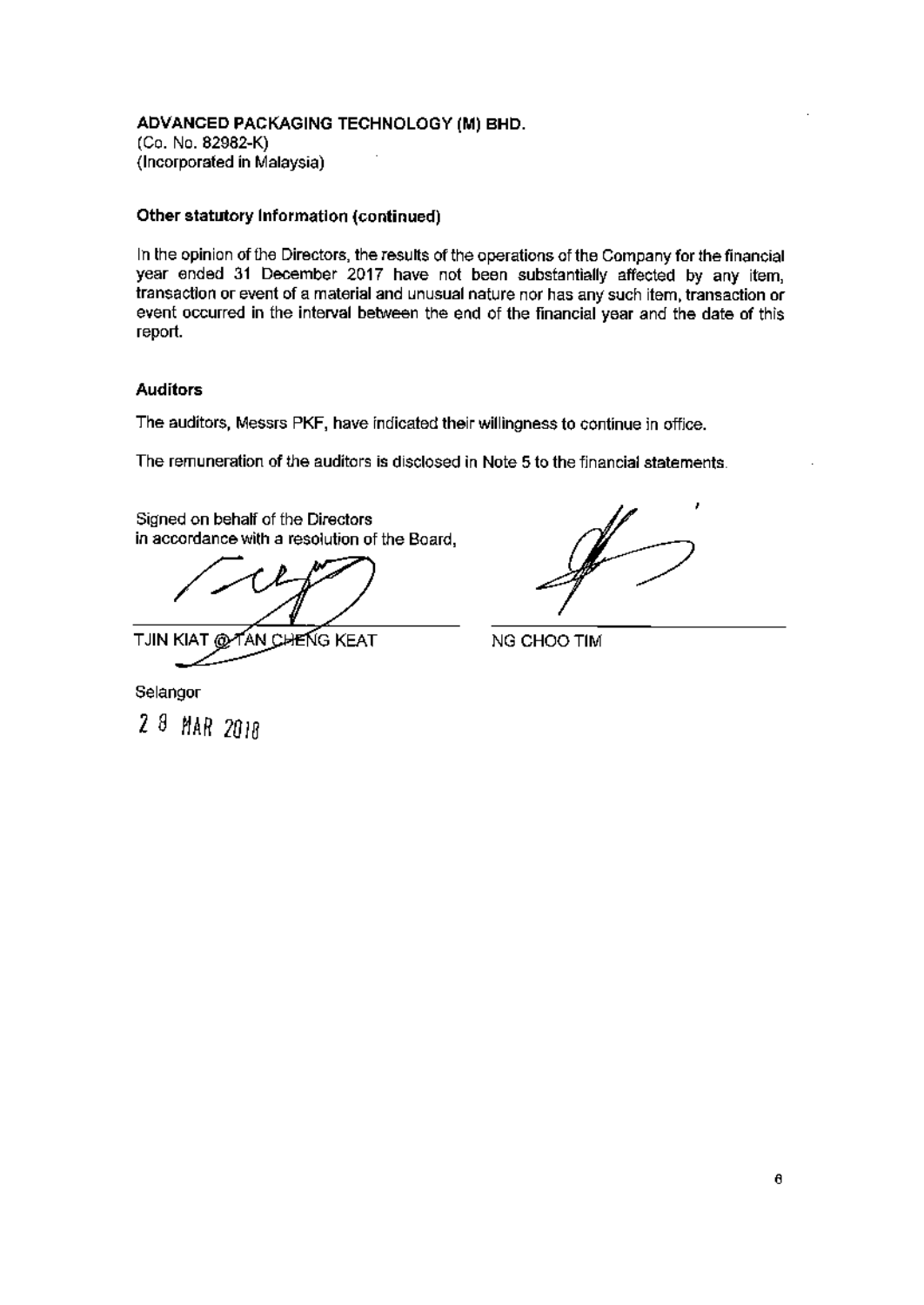ADVANCED PACKAGING TECHNOLOGY (M) BHD. (Co. No. 82982-K) (Incorporated in Malaysia)

#### STATEMENT BY DIRECTORS PURSUANT TO SECTION 251(2) OF THE COMPANIES ACT, 2016 IN MALAYSIA

In the opinion of the Directors, the accompanying financial statements as set out on pages 13 to 60 are drawn up in accordance with Malaysian Financial Reporting Standards, International Financial Reporting Standards and the requirements of the Companies Act, 2016 in Malaysia, so as to give a true and fair view of the financial position of the Company as at 31 December 2017 and of its financial performance and its cash flows for the financial year ended on that date.

Signed on behalf of the Directors in accordance with a resolution of the Board.

**TJIN KIAT TAKKEHENG KEAT** 

Selango

 $28$  MAR 2018

NG CHOO TIM

# STATUTORY DECLARATION PURSUANT TO SECTION 251(1)(b) OF THE COMPANIES ACT, 2016 IN MALAYSIA

We, TJIN KIAT @ TAN CHENG KEAT and YEO TEK LING, being the directors primarily responsible for the financial management of ADVANCED PACKAGING TECHNOLOGY (M) BHD., do solemnly and sincerely declare that to the best of our knowledge and belief, the accompanying financial statements as set out on pages 13 to 60 are in our opinion correct, and we make this solemn declaration conscientiously believing the same to be true and by virtue of the provisions of the Statutory Declarations Act, 1960.

Subscribed and solemnly declared by the abovenamed TJIN KIAT @ TAN CHENG KEAT and YEO TEK LING at Bandar Baru ) Bangi in Selangor on **TJIN** ١ **NG KEAT** Before me. OATHS B448 **COMMISSIONER F** b YEO TEK LING HAZLIN BT, MOHAMED LEAYSIA NO. 23-1, JALAN 9/9C, SEKSYEN 9 43650 BANDAR BARU BANGL SELANGOR DARIJI, HIJSAN.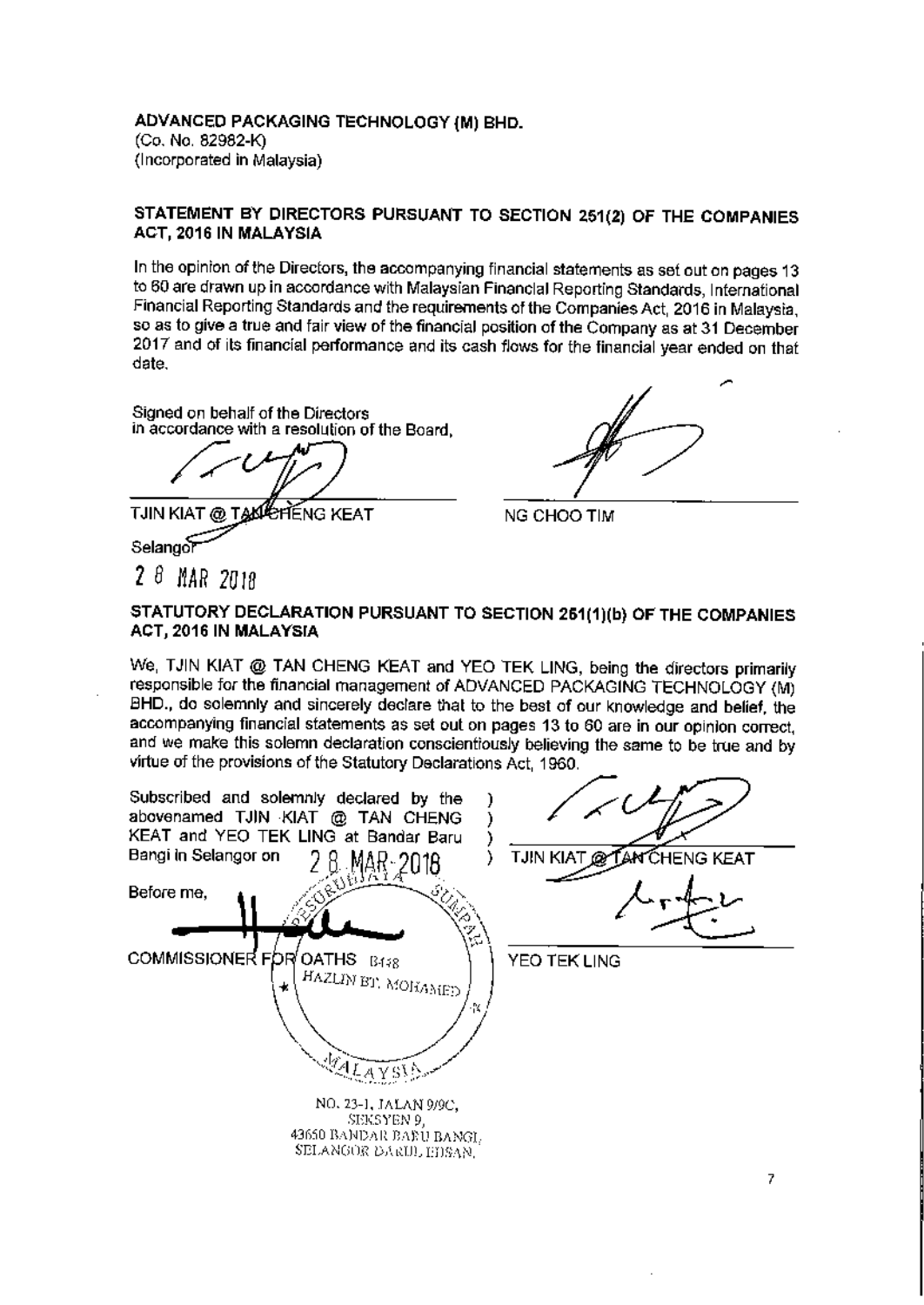

ß

#### **INDEPENDENT AUDITORS' REPORT** TO THE MEMBERS OF ADVANCED PACKAGING TECHNOLOGY (M) BHD. (Co. No. 82982-K)

(Incorporated in Malaysia)

# Report on the Audit of the Financial Statements

# **Opinion**

We have audited the financial statements of ADVANCED PACKAGING TECHNOLOGY (M) BHD., which comprise the statement of financial position as at 31 December 2017, and the statement of profit or loss and other comprehensive income, statement of changes in equity and statement of cash flows for the financial year then ended, and notes to the financial statements, including a summary of significant accounting policies, as set out on pages 13 to 60.

In our opinion, the accompanying financial statements give a true and fair view of the financial position of the Company as at 31 December 2017, and of its financial performance and its cash flows for the financial year then ended in accordance with Malaysian Financial Reporting Standards, International Financial Reporting Standards and the requirements of the Companies Act, 2016 in Malaysia.

# **Basis for Opinion**

We conducted our audit in accordance with approved standards on auditing in Malaysia and International Standards on Auditing. Our responsibilities under those standards are further described in the Auditors' Responsibilities for the Audit of the Financial Statements section of our report.

We are independent of the Company in accordance with the By-Laws (on Professional Ethics, Conduct and Practice) of the Malaysian Institute of Accountants ("By-Laws") and the International Ethics Standards Board for Accountants' Code of Ethics for Professional Accountants ("IESBA Code"), and we have fulfilled our other ethical responsibilities in accordance with the By-Laws and the IESBA Code.

We believe that the audit evidence we have obtained is sufficient and appropriate to provide a basis for our opinion.

Tel: +603 6203 1888 · Fax: +603 6201 8880 · Email: general@pkfmalaysia.com · Web: www.pkfmalaysia.com Lavel 33 \*Menara 1MK \* Kompleks 1 Mont Klara - No. 1, Jalan Klara \* Mont Klara \* 50460 Kuala Lumpur \* Malaysia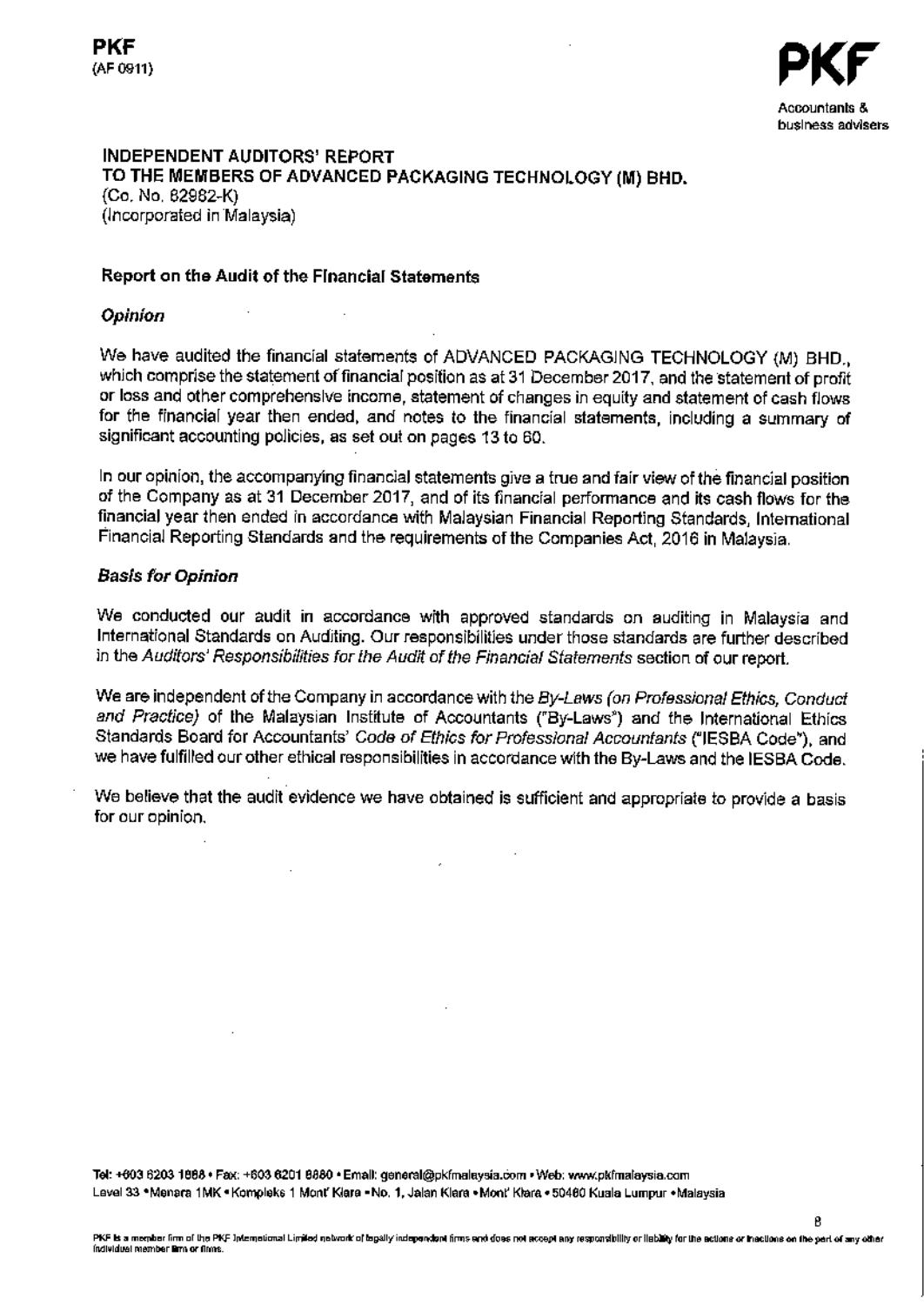#### **INDEPENDENT AUDITORS' REPORT** TO THE MEMBERS OF ADVANCED PACKAGING TECHNOLOGY (M) BHD. (Co. No. 82982-K) (Incorporated in Malaysia)



(continued)

# **Key Audit Matters**

Key audit matters are those matters that, in our professional judgement, were of most significance in our audit of the financial statements of the current period. These matters were addressed in the context of our audit of the financial statements as a whole, and in forming our opinion thereon, and we do not provide a separate opinion on these matters.

From the matters communicated with those charged with governance, we determine those matters that were of most significance in the audit of the financial statements of the current period and are therefore the key audit matters. We describe these matters in our auditor's report unless law or regulation precludes public disclosure about the matter or when, in extremely rare circumstances, we determine that a matter should not be communicated in our report because the adverse consequences of doing so would reasonably be expected to outweigh the public interest benefits of such communication.

#### Valuation of Defined Benefit Gratuity

The Company has recognised a provision for gratuity of RM2,423,146 as at 31 December 2017 as disclosed in Note 18 to the financial statements. The assumptions that underpin the valuation of the defined benefit gratuity are subjective and based on judgements that affect the Company's distributable reserves. Uncertainty arises as a result of estimates made based on the Company's expectations and assumptions about employment trends and market conditions. As a result, the actual amounts charged to the statement of profit or loss and other comprehensive income by the Company may be significantly different to that recognised on the statement of financial position since small changes to the assumptions used in the calculation materially affect the provision calculated at amortised cost.

Our audit procedures included, among others: enguiry with management on the nature or bases of the assumptions made, review of employment contracts, assessment of the capabilities of personnel involved in the assessment, perform reasonableness test on the provision by testing management's assumptions, data and model used and review of historical data in relation to the management assumptions made in the current financial year.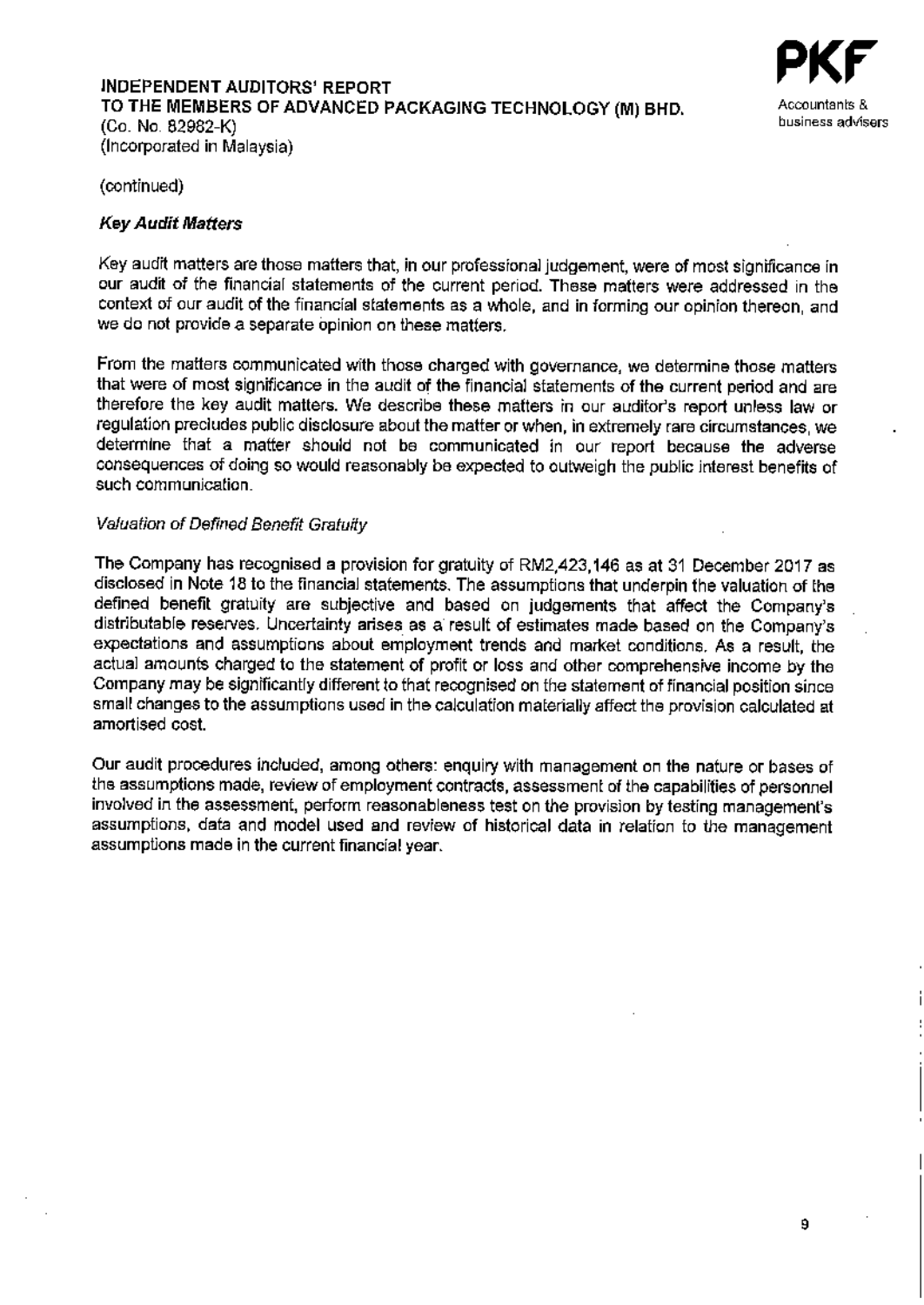

## (continued)

## Information Other than the Financial Statements and Auditors' Report Thereon

The Directors are responsible for the other information. The other information comprises the Statement of Risk Management and Internal Control, Corporate Governance Overview Statement, Audit Committee Report, Sustainability Statement, Management Discussion and Analysis Report and Directors' Report included in the annual report, but does not include the Chairman's Statement, the financial statements of the Company and our auditors' report thereon.

Our opinion on the financial statements of the Company does not cover the other information and we do not express any form of assurance conclusion thereon.

In connection with our audit of the financial statements of the Company, our responsibility is to read the other information and, in doing so, consider whether the other information is materially inconsistent with the financial statements of the Company or our knowledge obtained in the audit or otherwise appears to be materially misstated.

If, based on the work we have performed, we conclude that there is a material misstatement of this other information, we are required to report that fact. We have nothing to report in this regard.

#### Responsibilities of the Directors for the Financial Statements

The Directors are responsible for the preparation of financial statements of the Company that give a true and fair view in accordance with Malaysian Financial Reporting Standards, International Financial Reporting Standards and the requirements of the Companies Act, 2016 in Malaysia. The Directors are also responsible for such internal control as the Directors determine is necessary to enable the preparation of financial statements of the Company that are free from material misstatement, whether due to fraud or error.

In preparing the financial statements of the Company, the directors are responsible for assessing the Company's ability to continue as a going concern, disclosing, as applicable, matters related to going concern and using the going concern basis of accounting unless the directors either intend to liquidate the Company or to cease operations, or have no realistic alternative but to do so.

#### Auditors' Responsibilities for the Audit of the Financial Statements

Our objectives are to obtain reasonable assurance about whether the financial statements of the Company as a whole are free from material misstatement, whether due to fraud or error, and to issue an auditors' report that includes our opinion. Reasonable assurance is a high level of assurance, but is not a guarantee that an audit conducted in accordance with approved standards on auditing in Malaysia and International Standards on Auditing will always detect a material misstatement when it exists. Misstatements can arise from fraud or error and are considered material if, individually or in the aggregate, they could reasonably be expected to influence the economic decisions of users taken on the basis of these financial statements.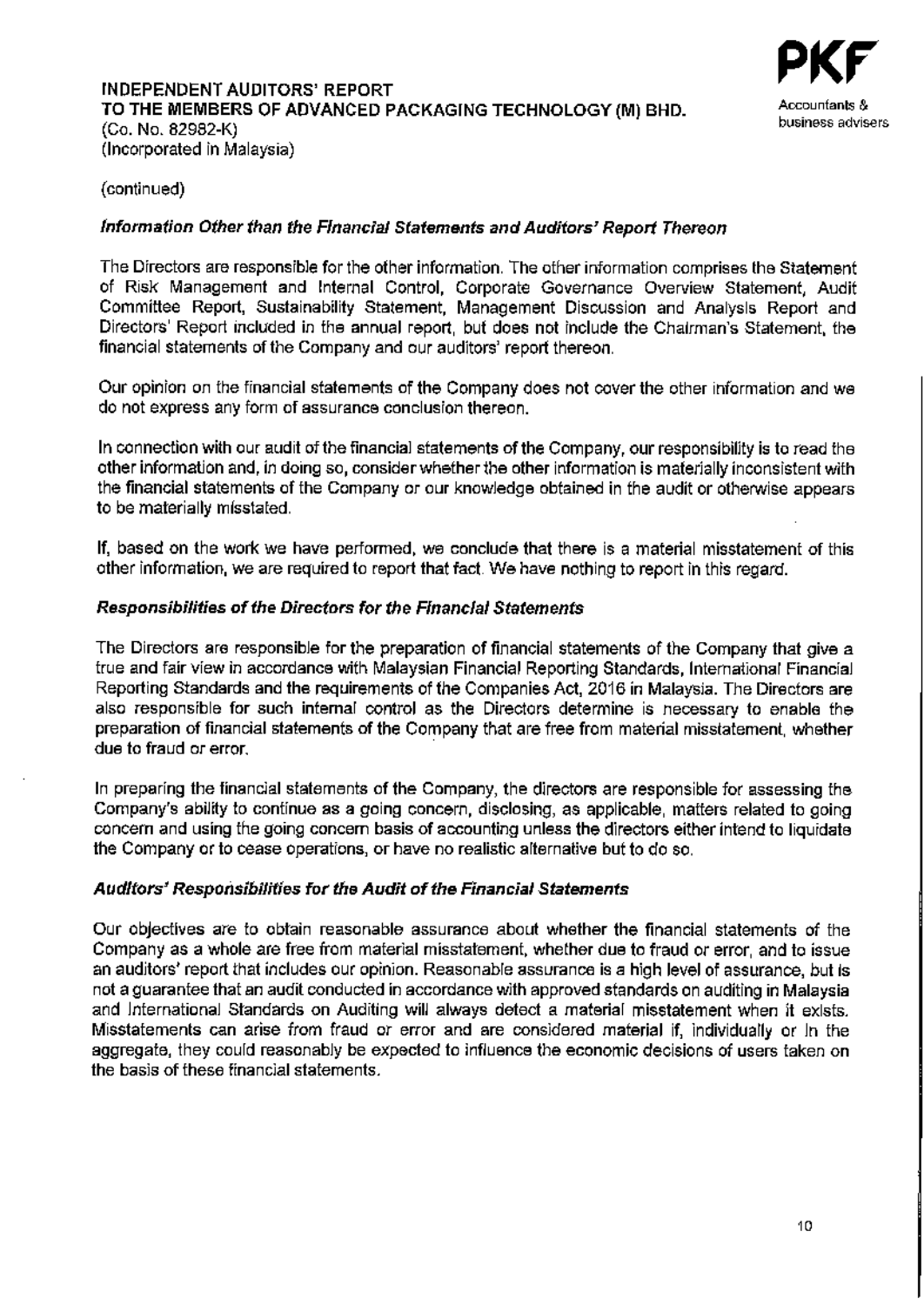

(continued)

## Auditors' Responsibilities for the Audit of the Financial Statements (continued)

As part of an audit in accordance with approved standards on auditing in Malaysia and International Standards on Auditing, we exercise professional judgement and maintain professional scepticism throughout the audit. We also:

- Identify and assess the risks of material misstatement of the financial statements of the Company, whether due to fraud or error, design and perform audit procedures responsive to those risks, and obtain audit evidence that is sufficient and appropriate to provide a basis for our opinion. The risk of not detecting a material misstatement resulting from fraud is higher than for one resulting from error, as fraud may involve collusion, forgery, intentional omissions, misrepresentations, or the override of internal control.
- Obtain an understanding of internal control relevant to the audit in order to design audit procedures that are appropriate in the circumstances, but not for the purpose of expressing an opinion on the effectiveness of the Company's internal control.
- Evaluate the appropriateness of accounting policies used and the reasonableness of accounting estimates and related disclosures made by the Directors.
- Conclude on the appropriateness of the directors' use of the going concern basis of accounting  $\blacksquare$ and, based on the audit evidence obtained, whether a material uncertainty exists related to events or conditions that may cast significant doubt on the Company's ability to continue as a going concern. If we conclude that a material uncertainty exists, we are required to draw attention in our auditors' report to the related disclosures in the financial statements of the Company or, if such disclosures are inadequate, to modify our opinion. Our conclusions are based on the audit evidence obtained up to the date of our auditors' report. However, future events or conditions may cause the Company to cease to continue as a going concern,
- Evaluate the overall presentation, structure and content of the financial statements of the Company, including the disclosures, and whether the financial statements represent the underlying transactions and events in a manner that achieves fair presentation.

We communicate with the Directors regarding, among other matters, the planned scope and timing of the audit and significant audit findings, including any significant deficiencies in internal control that we identify during our audit.

We also provide the Directors with a statement that we have complied with relevant ethical requirements regarding independence, and to communicate with them all relationships and other matters that may reasonably be thought to bear on our independence, and where applicable. related safeguards.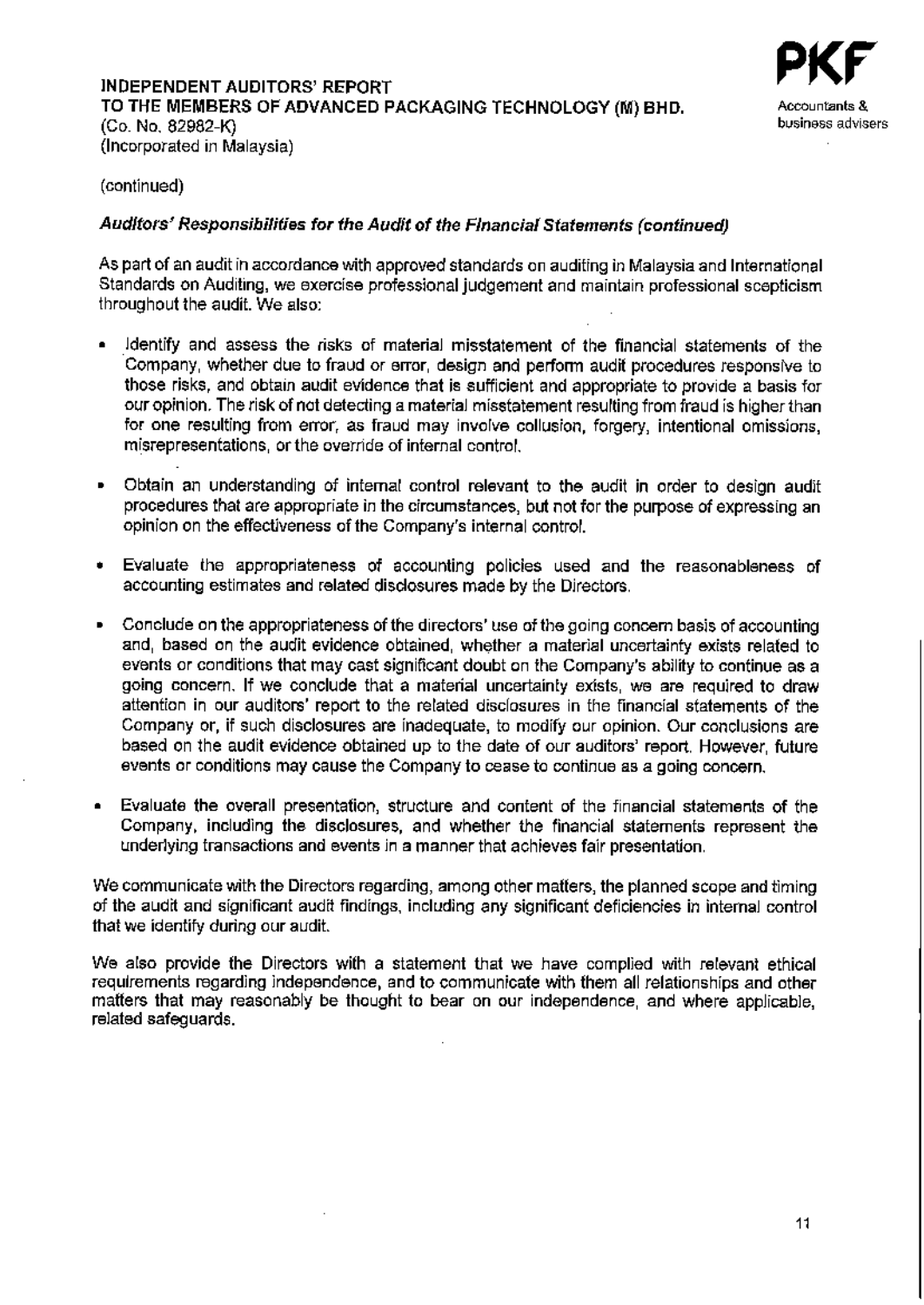

#### **INDEPENDENT AUDITORS' REPORT** TO THE MEMBERS OF ADVANCED PACKAGING TECHNOLOGY (M) BHD. (Co. No. 82982-K) (Incorporated in Malaysia)

(continued)

# Auditors' Responsibilities for the Audit of the Financial Statements (continued)

From the matters communicated with the Directors, we determine those matters that were of most significance in the audit of the financial statements of the Company for the current year and are therefore the key audit matters. We describe these matters in our auditors' report unless law or regulation precludes public disclosure about the matter or when, in extremely rare circumstances, we determine that a matter should not be communicated in our report because the adverse consequences of doing so would reasonably be expected to outweigh the public interest benefits of such communication.

# **Other Matters**

This report is made solely to the members of the Company, as a body, in accordance with Section 266 of the Companies Act, 2016 in Malaysia and for no other purpose. We do not assume responsibility to any other person for the contents of this report.

POF

**PKF** AF 0911 **CHARTERED ACCOUNTANTS** 

**BRIAN WONG WYE PONG** 02610/04/2019 J CHARTERED ACCOUNTANT

Kuala Lumpur 2 8 MAR 2018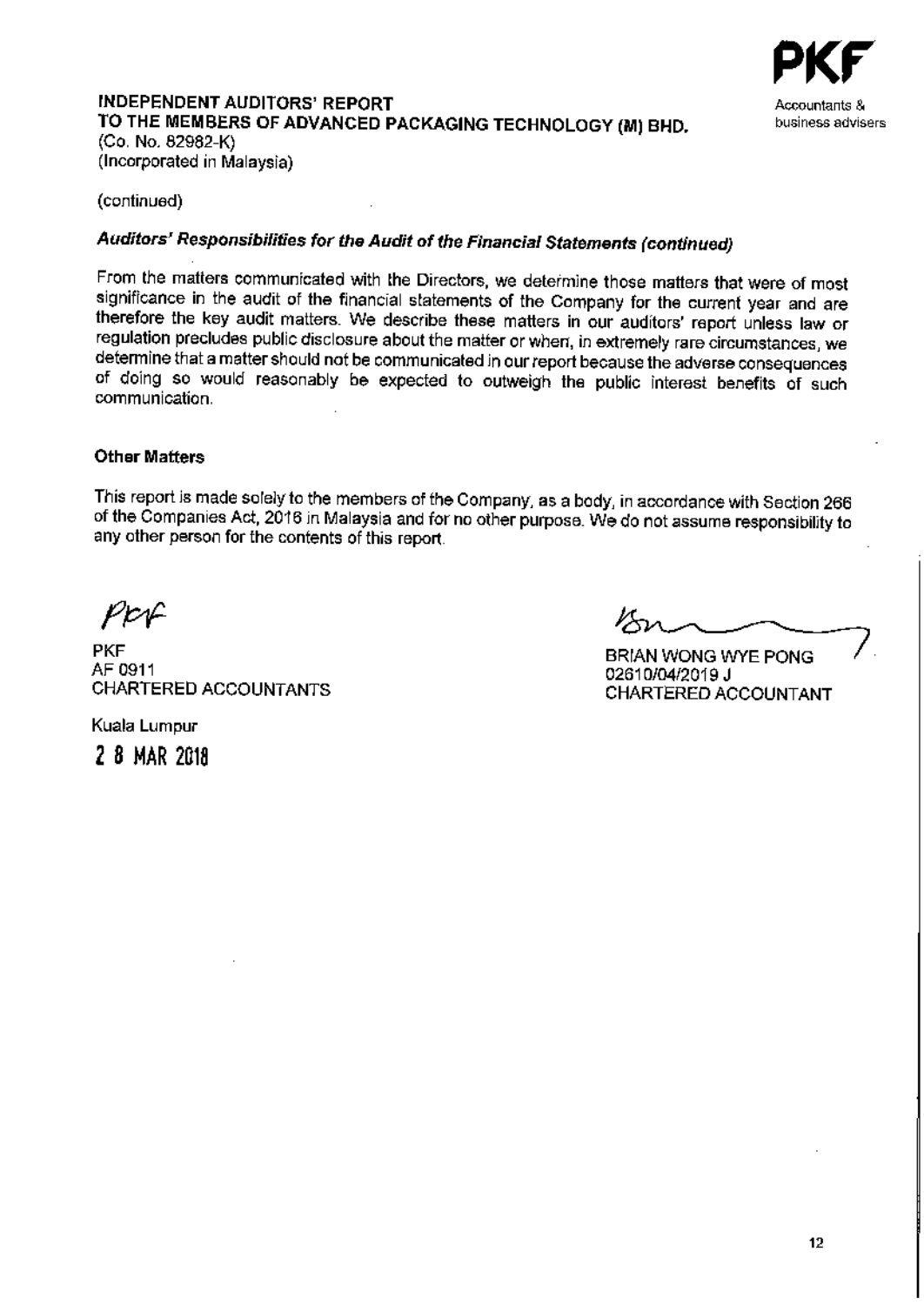(Co. No. 82982-K) (Incorporated in Malaysia)

# **STATEMENT OF PROFIT OR LOSS AND OTHER COMPREHENSIVE INCOME FOR THE FINANCIAL YEAR ENDED 31 DECEMBER 2017**

|                                                                                                       | <b>Note</b> | 2017<br><b>RM</b>                                                           | 2016<br><b>RM</b>                                                       |
|-------------------------------------------------------------------------------------------------------|-------------|-----------------------------------------------------------------------------|-------------------------------------------------------------------------|
| Revenue<br>Other income<br>Changes in inventories of finished goods and                               | 3           | 24,906,911<br>412,997                                                       | 27,154,095<br>658,211                                                   |
| work-in-progress<br>Raw materials used<br>Employee benefits expense<br>Depreciation<br>Other expenses | 4           | (302, 977)<br>(15, 123, 364)<br>(3,850,262)<br>(1, 294, 645)<br>(3,657,168) | (127, 355)<br>(15,734,201)<br>(4,002,525)<br>(1,245,251)<br>(3,464,631) |
| <b>Profit from operations</b><br>Interest income                                                      |             | 1,091,492<br>286,972                                                        | 3,238,343<br>382,680                                                    |
| <b>Profit before tax</b><br>Tax expense                                                               | 5<br>6      | 1,378,464<br>(202, 812)                                                     | 3,621,023<br>(740, 480)                                                 |
| <b>Profit and other comprehensive</b><br>income for the financial year                                |             | 1,175,652                                                                   | 2,880,543                                                               |
| Total comprehensive income attributable<br>to owners of the Company                                   |             | 1,175,652                                                                   | 2,880,543                                                               |
| Basic earnings per ordinary share (sen)                                                               | 7           | 6.15                                                                        | 15.07                                                                   |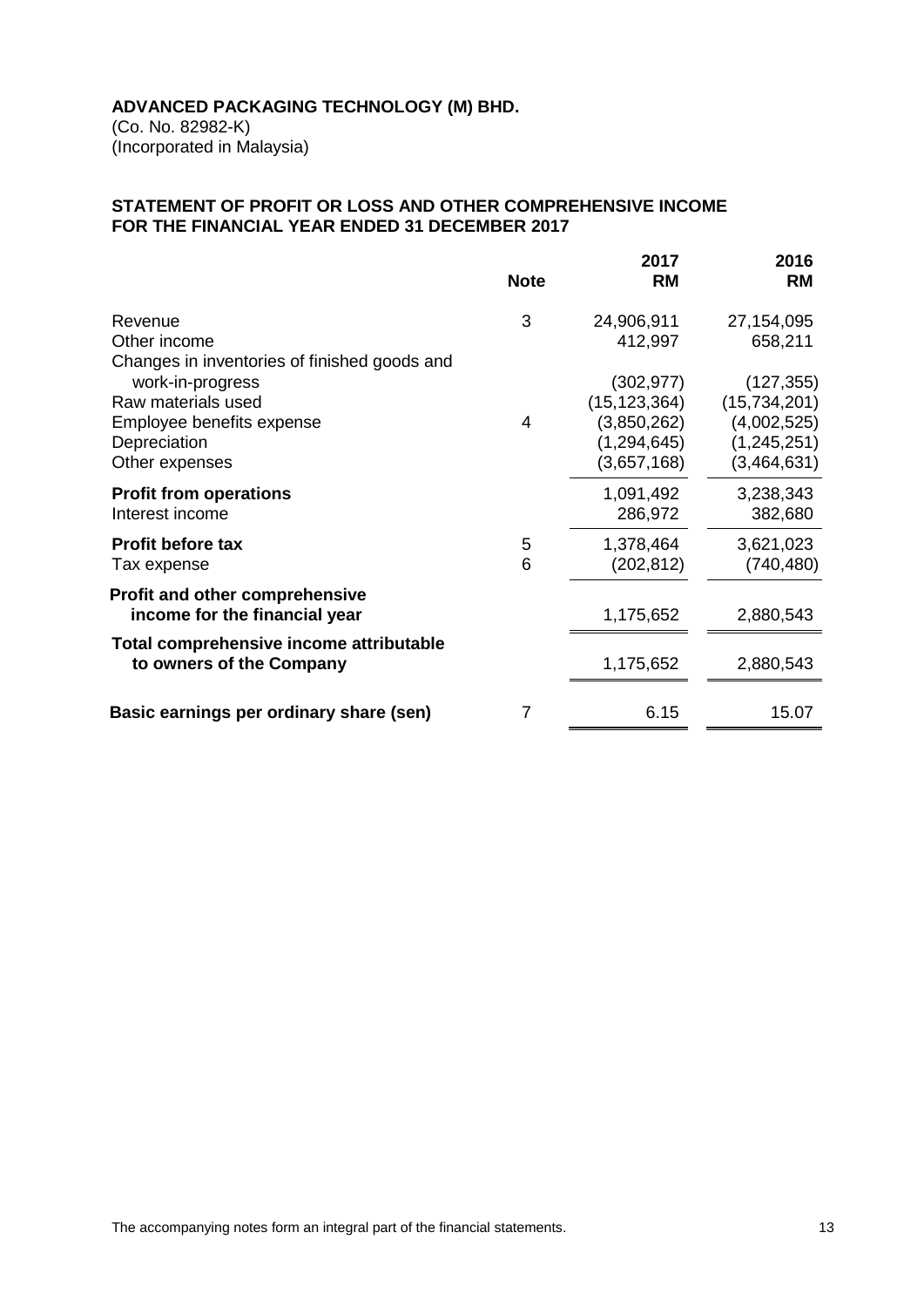(Co. No. 82982-K) (Incorporated in Malaysia)

# **STATEMENT OF FINANCIAL POSITION AS AT 31 DECEMBER 2017**

|                                                        |             | 2017        | 2016                 |
|--------------------------------------------------------|-------------|-------------|----------------------|
|                                                        | <b>Note</b> | <b>RM</b>   | <b>RM</b>            |
| <b>ASSETS</b><br><b>Non-current assets</b>             |             |             |                      |
| Property, plant and equipment                          | 8           | 11,950,016  | 8,226,006            |
| Other investment                                       | 9           | 5,000,000   | 5,000,000            |
|                                                        |             | 16,950,016  | 13,226,006           |
| <b>Current assets</b>                                  |             |             |                      |
| Inventories                                            | 10          | 4,247,973   | 4,750,358            |
| Trade receivables                                      | 11          | 5,352,076   | 6,101,300            |
| Non-trade receivables,                                 |             |             |                      |
| deposits and prepayments                               | 12          | 236,229     | 1,424,249            |
| Tax recoverable                                        |             | 368,874     |                      |
| Fixed deposits with licensed banks                     | 13          | 7,500,000   | 10,000,000           |
| Cash and bank balances                                 |             | 2,952,350   | 3,814,257            |
|                                                        |             | 20,657,502  | 26,090,164           |
| <b>TOTAL ASSETS</b>                                    |             | 37,607,518  | 39,316,170           |
| <b>EQUITY AND LIABILITIES</b>                          |             |             |                      |
| <b>Equity attributable to</b><br>owners of the Company |             |             |                      |
| Share capital                                          | 14          | 20,504,250  | 20,504,250           |
| <b>Treasury shares</b>                                 | 15          | (1,096,473) | (1,096,473)          |
| <b>Retained profits</b>                                | 16          | 10,756,790  | 11,874,606           |
| <b>TOTAL EQUITY</b>                                    |             | 30,164,567  | 31,282,383           |
| <b>Non-current liabilities</b>                         |             |             |                      |
| Deferred tax liabilities                               | 17          | 732,063     | 610,843              |
| Provision for staff gratuity                           | 18          | 2,423,146   | 2,272,847            |
|                                                        |             | 3,155,209   | 2,883,690            |
| <b>Current liabilities</b>                             |             |             |                      |
| Trade payables                                         | 19          | 1,770,257   | 2,398,037            |
| Non-trade payables and accruals                        | 20          | 1,145,251   | 1,211,127            |
| Amount due to directors                                | 21          | 225,500     | 237,600              |
| Dividend payable<br>Tax payable                        | 22          | 1,146,734   | 1,146,734<br>156,599 |
|                                                        |             | 4,287,742   | 5,150,097            |
| <b>TOTAL LIABILITIES</b>                               |             |             |                      |
|                                                        |             | 7,442,951   | 8,033,787            |
| <b>TOTAL EQUITY AND LIABILITIES</b>                    |             | 37,607,518  | 39,316,170           |

The accompanying notes form an integral part of the financial statements. The accompanying notes form an integral part of the financial statements.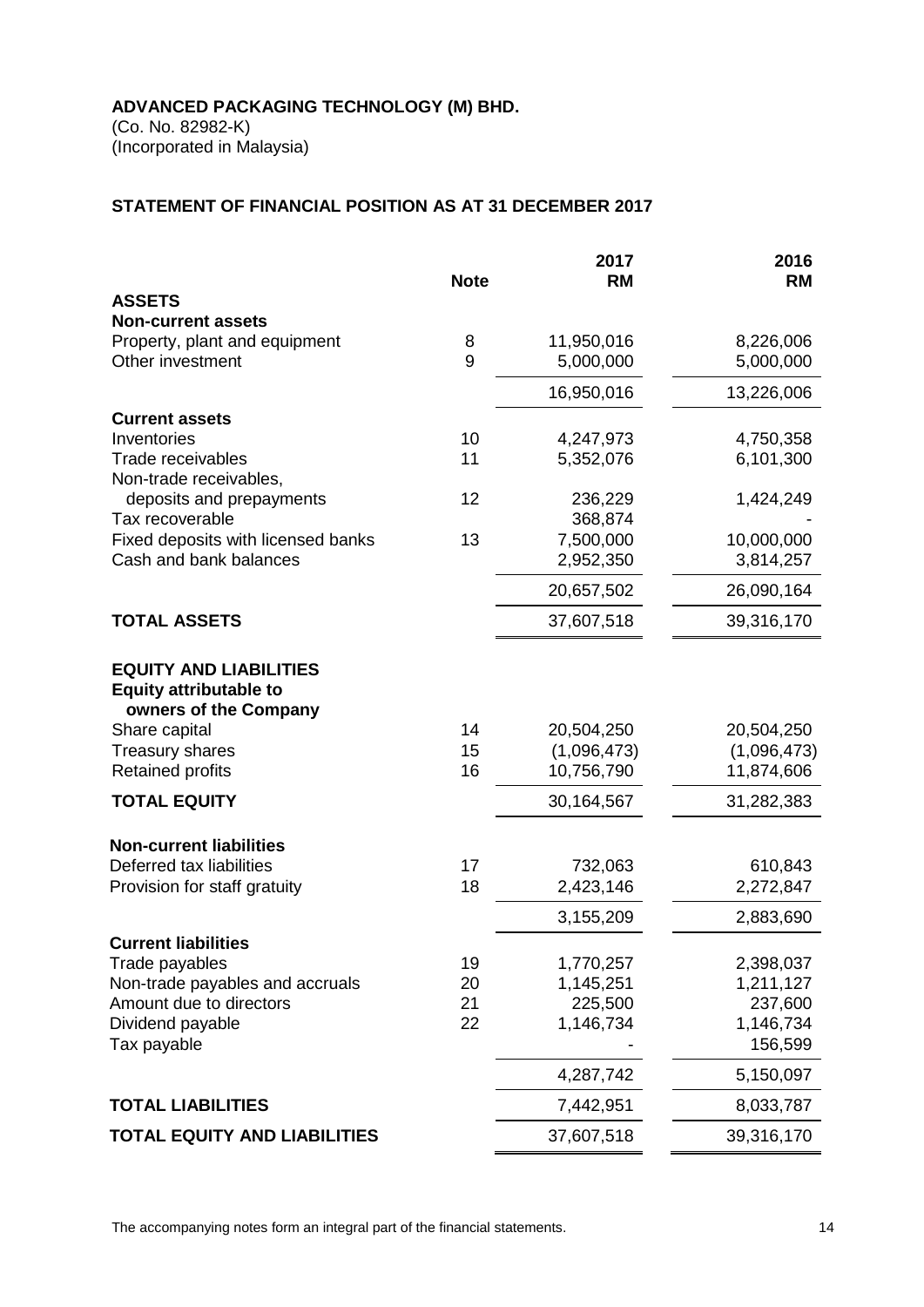(Co. No. 82982-K) (Incorporated in Malaysia)

# **STATEMENT OF CHANGES IN EQUITY FOR THE FINANCIAL YEAR ENDED 31 DECEMBER 2017**

|                                                                                         |             | Non-distributable<br><b>Share</b> |                                        | <b>Distributable</b><br><b>Retained</b> |                           |
|-----------------------------------------------------------------------------------------|-------------|-----------------------------------|----------------------------------------|-----------------------------------------|---------------------------|
|                                                                                         | <b>Note</b> | capital<br><b>RM</b>              | <b>Treasury</b><br>shares<br><b>RM</b> | profits<br>RM                           | Total<br><b>RM</b>        |
| At 1 January 2016<br>Profit and other<br>comprehensive income<br>for the financial year |             | 20,504,250                        | (1,091,826)                            | 11,287,531<br>2,880,543                 | 30,699,955<br>2,880,543   |
| Purchase of treasury<br>shares<br><b>Dividends</b>                                      | 22          |                                   | (4,647)                                | (2,293,468)                             | (4, 647)<br>(2, 293, 468) |
| At 31 December 2016<br>Profit and other<br>comprehensive income                         |             | 20,504,250                        | (1,096,473)                            | 11,874,606<br>1,175,652                 | 31,282,383<br>1,175,652   |
| <b>Dividends</b>                                                                        | 22          |                                   |                                        | (2, 293, 468)                           | (2, 293, 468)             |
| At 31 December 2017                                                                     |             | 20,504,250                        | (1,096,473)                            | 10,756,790                              | 30,164,567                |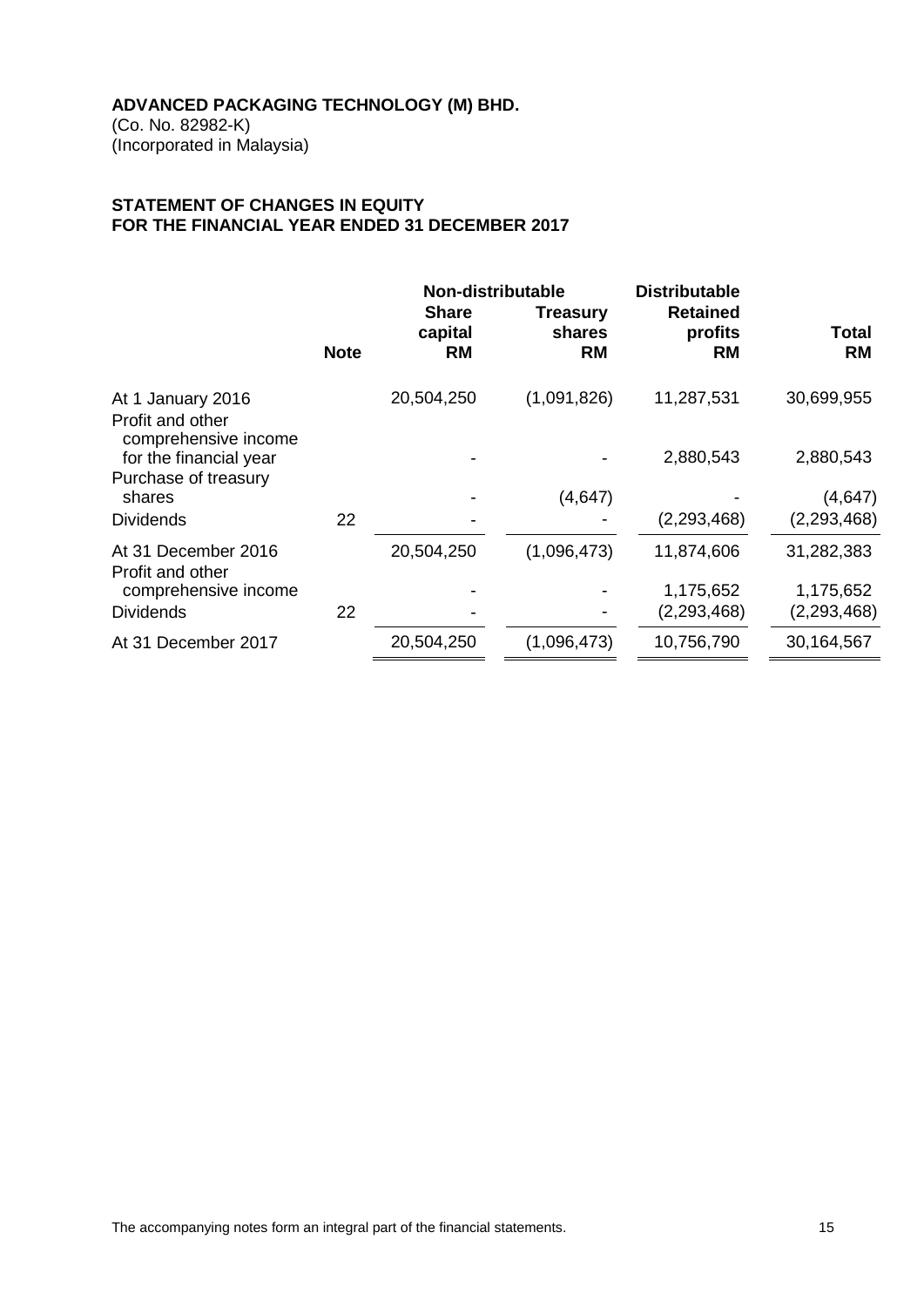(Co. No. 82982-K) (Incorporated in Malaysia)

# **STATEMENT OF CASH FLOWS FOR THE FINANCIAL YEAR ENDED 31 DECEMBER 2017**

|                                                         | 2017<br><b>RM</b> | 2016<br><b>RM</b> |
|---------------------------------------------------------|-------------------|-------------------|
| Cash flows from operating activities                    |                   |                   |
| Profit before tax                                       | 1,378,464         | 3,621,023         |
| Adjustments for:                                        |                   |                   |
| Bad debts written off                                   |                   | 54,073            |
| Depreciation                                            | 1,294,645         | 1,245,251         |
| Impairment loss on trade receivables                    | 57,763            |                   |
| Interest income (Note 5)                                | (286, 972)        | (382, 680)        |
| Inventories written off                                 | 66,711            | 32,293            |
| Inventories written down                                | 5,668             | 2,366             |
| Reversal of inventories written down                    | (9,785)           | (46, 351)         |
| Reversal of impairment loss on trade receivables        |                   |                   |
| no longer required                                      |                   | (93, 473)         |
| Investment income                                       | (158, 870)        | (158, 281)        |
| Gain on disposal of property, plant and equipment       | (4,716)           | (9,997)           |
| Loss/(Gain) on unrealised foreign exchange              | 25,573            | (15, 310)         |
| Property, plant and equipment written off               | 437               | 10,153            |
| Provision for staff gratuity                            | 107,159           | 214,358           |
| Amortised/(Reversal) of amortised cost of provision for |                   |                   |
| gratuity                                                | 43,140            | (74, 462)         |
| Operating profit before working capital changes         | 2,519,217         | 4,398,963         |
| Decrease/(Increase) in inventories                      | 439,791           | (579, 975)        |
| Decrease/(Increase) in receivables                      | 1,853,908         | (1,751,888)       |
| Increase in amount due to directors                     | (12, 100)         |                   |
| (Decrease)/Increase in payables                         | (693, 656)        | 1,837,590         |
| <b>Cash generated from operations</b>                   | 4,107,160         | 3,904,690         |
| Income tax paid                                         | (607,065)         | (1,012,500)       |
| Net cash from operating activities                      | 3,500,095         | 2,892,190         |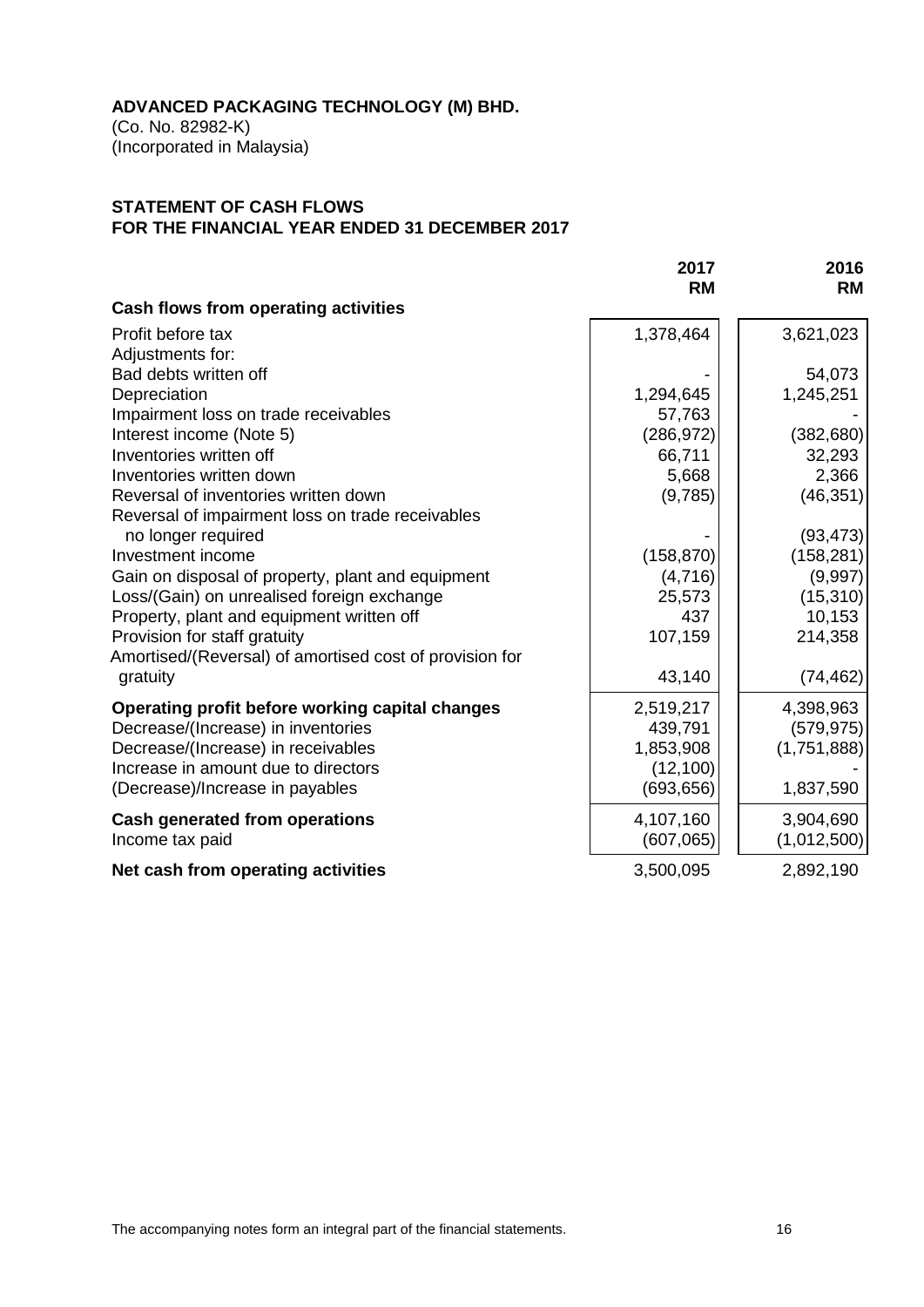(Co. No. 82982-K) (Incorporated in Malaysia)

# **STATEMENT OF CASH FLOWS FOR THE FINANCIAL YEAR ENDED 31 DECEMBER 2017 (CONTINUED)**

|                                                                                                 | 2017<br><b>RM</b>            | 2016<br><b>RM</b>        |
|-------------------------------------------------------------------------------------------------|------------------------------|--------------------------|
| Cash flows from investing activities                                                            |                              |                          |
| Investment income received<br>Interest income received<br>Proceeds from disposal of             | 158,870<br>286,972           | 158,281<br>382,680       |
| property, plant and equipment<br>Acquisition of property, plant<br>and equipment                | 4,717<br>(5,019,093)         | 10,000<br>(402, 912)     |
| Net cash (used in)/from investing activities                                                    | (4,568,534)                  | 148,049                  |
| Cash flows from financing activities                                                            |                              |                          |
| Dividends paid<br>Decrease in fixed deposits with licensed banks<br>Purchase of treasury shares | (2, 293, 468)<br>(4,000,000) | (2, 293, 588)<br>(4,647) |
|                                                                                                 |                              |                          |
| Net cash used in financing activities                                                           | (6,293,468)                  | (2,298,235)              |
| Net (decrease)/increase in cash and cash<br>equivalents                                         | (7,361,907)                  | 742,004                  |
| Cash and cash equivalents at 1 January                                                          | 10,314,257                   | 9,572,253                |
| Cash and cash equivalents at 31 December                                                        | 2,952,350                    | 10,314,257               |

# *Cash and cash equivalents*

Cash and cash equivalents, included in the statement of cash flows comprise the following amounts:

|                                                                            | 2017<br><b>RM</b> | 2016<br><b>RM</b> |
|----------------------------------------------------------------------------|-------------------|-------------------|
| Cash and bank balances<br>Fixed deposits with licensed banks with original | 2,952,350         | 3,814,257         |
| maturities less than 3 months (Note 13)                                    |                   | 6,500,000         |
|                                                                            | 2,952,350         | 10,314,257        |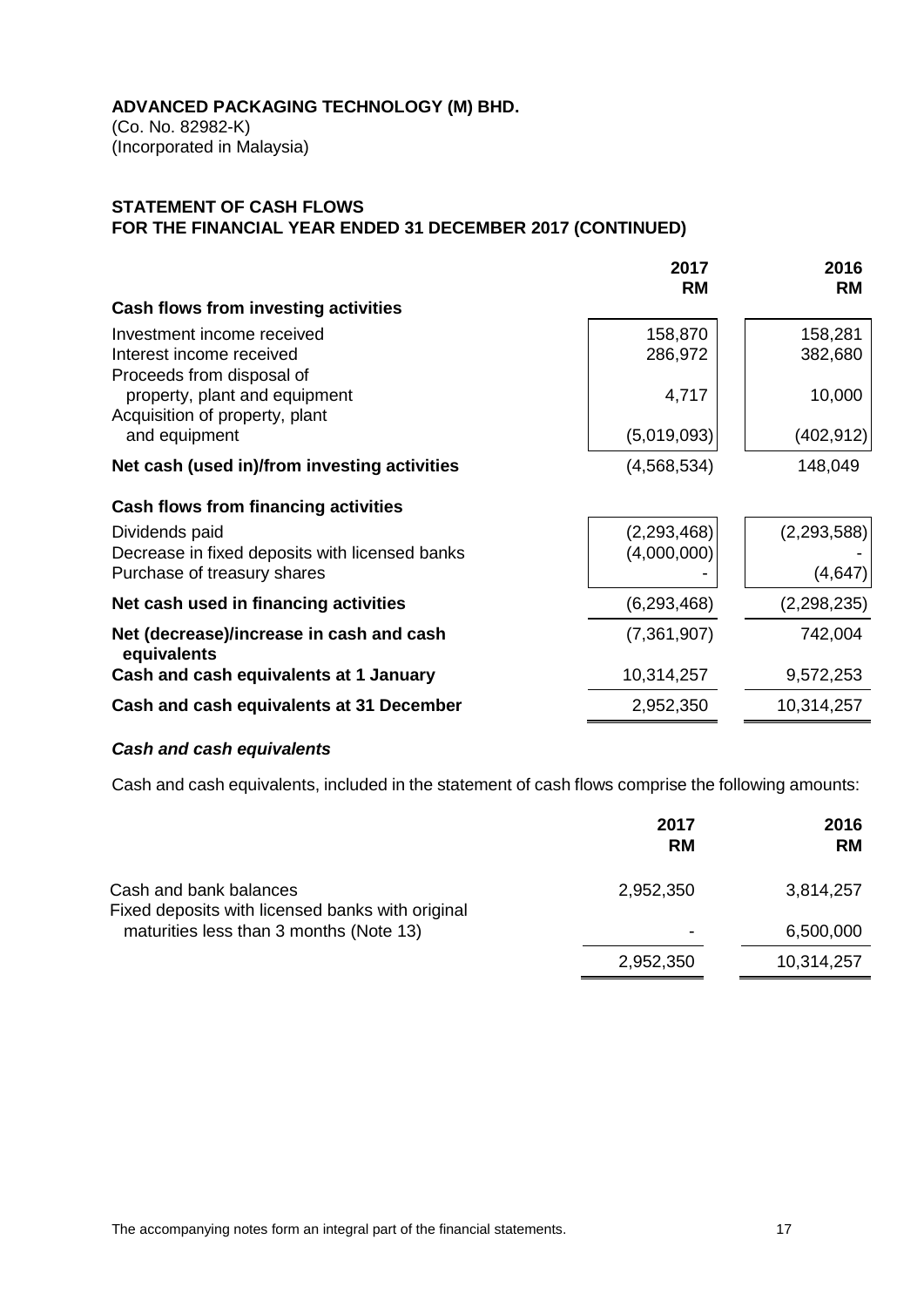(Co. No. 82982-K) (Incorporated in Malaysia)

# **NOTES TO THE FINANCIAL STATEMENTS AS AT 31 DECEMBER 2017**

## **1. Basis of preparation**

The financial statements of the Company have been prepared in accordance with Malaysian Financial Reporting Standards ("MFRSs"), International Financial Reporting Standards and the Companies Act, 2016 in Malaysia.

The accompanying financial statements have been prepared assuming that the Group and the Company will continue as going concerns which contemplates the realisation of assets and settlement of liabilities in the normal course of business.

These financial statements are presented in the Ringgit Malaysia ("RM"), which is the Company's functional and presentation currency.

# **(a) Standards issued and effective**

On 1 January 2017, the following amended MFRSs are mandatory for annual financial periods beginning on or after 1 January 2017.

| <b>Description</b>                                                  | <b>Effective for</b><br>annual periods<br>beginning on or<br>after |
|---------------------------------------------------------------------|--------------------------------------------------------------------|
| Annual improvements to MFRSs 2014 - 2016 cycle<br>$\bullet$         |                                                                    |
| Amendments to MFRS 12, Disclosure of Interests in<br>$\blacksquare$ |                                                                    |
| <b>Other Entities</b>                                               | 1 January 2017                                                     |
| Amendments to MFRS 107, Statement of Cash Flows:<br>$\bullet$       |                                                                    |
| Disclosure Initiative                                               | 1 January 2017                                                     |
| Amendments to MFRS 112, Income Taxes: Recognition<br>$\bullet$      |                                                                    |
| of Deferred Tax Assets for Unrealised Losses                        | 1 January 2017                                                     |

The Directors expect that the adoption of the amended MFRSs above will have no material impact on the financial statements in the period of initial application.

# **(b) Standards issued but not yet effective**

The Company has not adopted the following standards and interpretations that have been issued but not yet effective:

|                                                                                                    | <b>Effective for</b><br>annual periods<br>beginning on or |
|----------------------------------------------------------------------------------------------------|-----------------------------------------------------------|
| <b>Description</b>                                                                                 | after                                                     |
| Annual improvements to MFRSs 2014-2016 cycle<br>Amendments to MFRS 1, First-time Adoptions of      |                                                           |
| Malaysian Financial Reporting Standards<br>Amendments to MFRS 128, Investment in<br>$\blacksquare$ | 1 January 2018                                            |
| <b>Associates and Joint Ventures</b>                                                               | 1 January 2018                                            |
| Annual improvements to MFRSs 2015-2017 cycle                                                       |                                                           |
| Amendments to MFRS 11, Joint Arrangements                                                          | 1 January 2019                                            |
| Amendments to MFRS 112, Income Taxes<br>۰.                                                         | 1 January 2019                                            |
| Amendments to MFRS 123, Borrowing Costs<br>$\overline{\phantom{0}}$                                | 1 January 2019                                            |
|                                                                                                    | 18                                                        |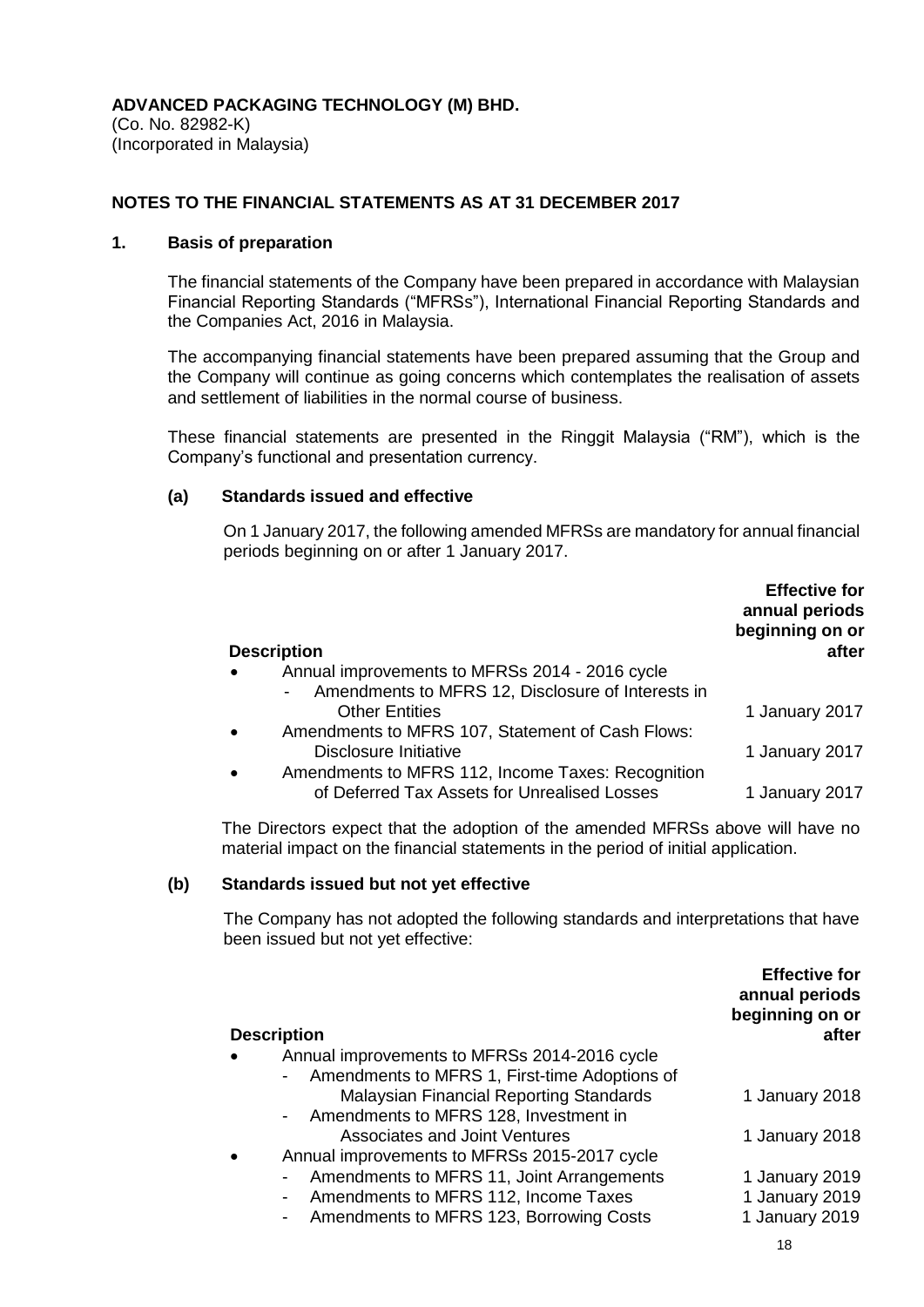(Co. No. 82982-K) (Incorporated in Malaysia)

#### **NOTES TO THE FINANCIAL STATEMENTS AS AT 31 DECEMBER 2017**

#### **1. Basis of preparation (continued)**

#### **(b) Standards issued but not yet effective (continued)**

| <b>Description</b>                                      | <b>ETTECTIVE TOT</b><br>annual periods<br>beginning on<br>or after |
|---------------------------------------------------------|--------------------------------------------------------------------|
| Amendments to MFRS 2, Share-based Payment:              |                                                                    |
| <b>Classification and Measurements of Share-based</b>   |                                                                    |
| <b>Payment Transactions</b>                             | 1 January 2018                                                     |
| Amendments to MFRS 4, Insurance Contracts: Applying     |                                                                    |
| <b>MFRS 9 Financial Instrument with MFRS 4</b>          |                                                                    |
| <b>Insurance Contracts</b>                              | 1 January 2018                                                     |
| <b>MFRS 9, Financial Instruments</b>                    | 1 January 2018                                                     |
| MFRS 15, Revenue from Contract with Customers           | 1 January 2018                                                     |
| Clarifications to MFRS 15, Revenue from Contracts with  |                                                                    |
| <b>Customers</b>                                        | 1 January 2018                                                     |
| MFRS 16, Leases                                         | 1 January 2019                                                     |
| Amendments to MFRS 9, Financial Instruments:            |                                                                    |
| <b>Prepayment Features with Negative Compensation</b>   | 1 January 2019                                                     |
| <b>MFRS 17, Insurance Contracts</b>                     | 1 January 2021                                                     |
| Amendments to MFRS 10, Consolidated Financial           |                                                                    |
| Statements and MFRS 128 Investments in                  |                                                                    |
| Associates and Joint Ventures: Sales or                 |                                                                    |
| Contribution of Assets Between an Investor and its      |                                                                    |
| <b>Associates or Joint Ventures</b>                     | <b>Deferred</b>                                                    |
| Amendments to MFRS 128, Investments in Associates       |                                                                    |
| and Joint Ventures: Long-term Interest in               |                                                                    |
| <b>Associates and Joint Ventures</b>                    | 1 January 2019                                                     |
| Amendments to MFRS 140, Investment Property:            |                                                                    |
| <b>Transfer of Investment Property</b>                  | 1 January 2018                                                     |
| IC Interpretation 22, Foreign Currency Transactions and |                                                                    |
| <b>Advance Consideration</b>                            | 1 January 2018                                                     |
| IC Interpretation 23, Uncertainty Over Income Tax       |                                                                    |
| <b>Treatments</b>                                       | 1 January 2019                                                     |

The initial application of the abovementioned accounting standards, amendments or interpretations are not expected to have any material impacts to the financial statement of the Company except as mentioned below:

# *MFRS 9 Financial Instruments*

MFRS 9 replaces the guidance in MFRS 139, Financial Instruments: Recognition and Measurement on the classification and measurement of financial assets. Upon adoption of MFRS 9, financial assets will be measured at either fair value or amortised cost.

The Company is currently assessing the financial impact that may arise from the adoption of MFRS 9.

**Effective for**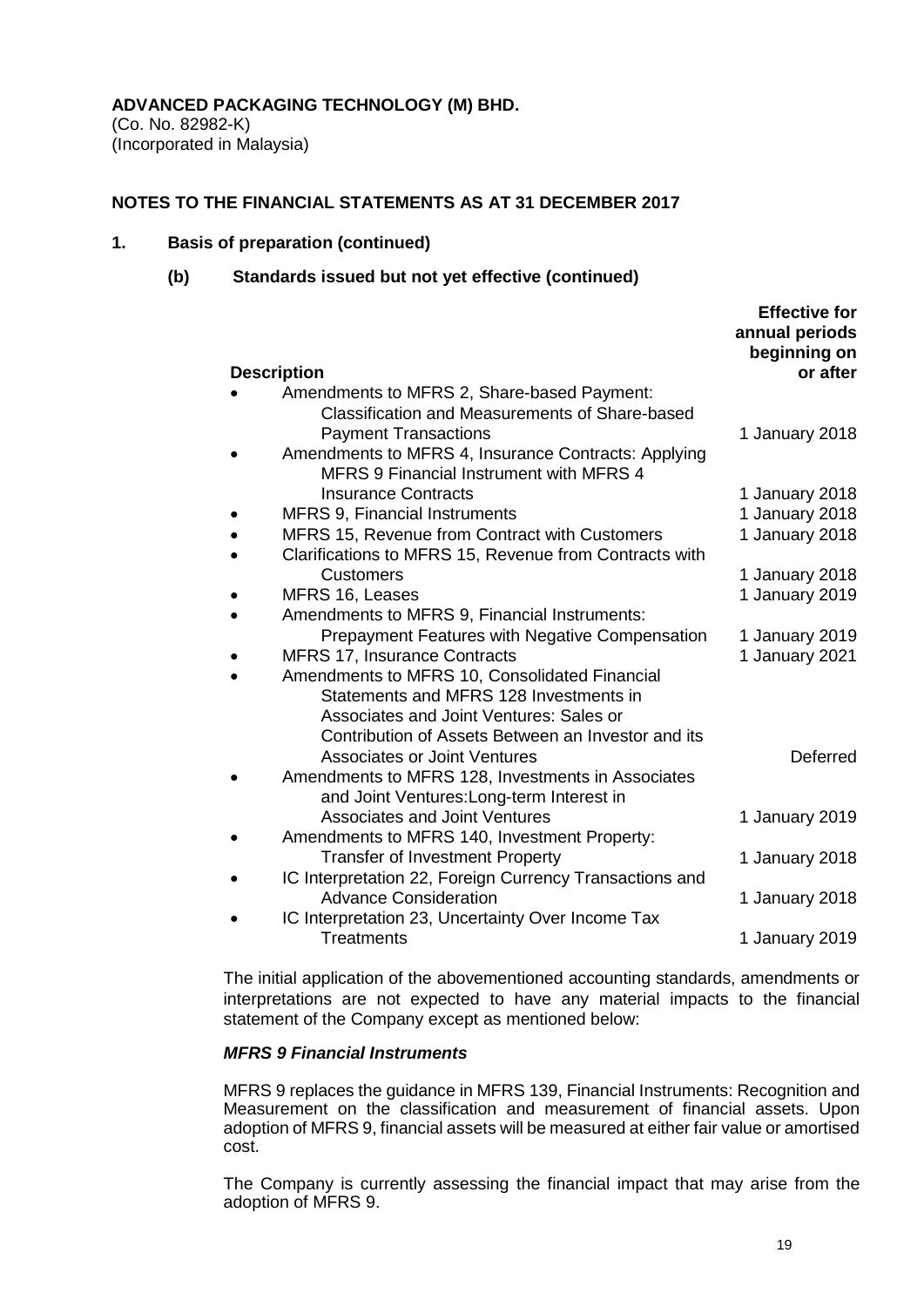### **NOTES TO THE FINANCIAL STATEMENTS AS AT 31 DECEMBER 2017**

#### **1. Basis of preparation (continued)**

#### **(b) Standards issued but not yet effective (continued)**

#### **MFRS 15 Revenue from Contracts with Customers**

MFRS 15 replaces the guidance in MFRS 111, Construction Contracts, MFRS 118, Revenue, IC Interpretation 13, Customer Loyalty Programmes, IC Interpretation 15, Agreements for Construction of Real Estate, IC Interpretation 18, Transfers of Assets from Customers and IC Interpretation 131, Revenue – Barter Transactions Involving Advertising Services.

The Company is currently assessing the financial impact that may arise from the adoption of MFRS 15.

#### **MFRS 16 Leases**

MFRS 16 replaces existing guidance in MFRS 117 Leases, IC Interpretation 4 Determining Whether an Arrangement Contains a Lease, IC Interpretation 115 Operating Leases – Incentives, and IC Interpretation 127 Evaluating the Substance of Transactions Involving the Legal Form of a Lease.

The Company is currently assessing the financial impact that may arise from the adoption of MFRS 16.

#### **(c) Basis of measurement**

The financial statements have been prepared on the historical cost basis other than as disclosed in Note 2 to the financial statements.

# **(d) Critical accounting estimates and judgements**

Estimates and judgements are continually evaluated by the Directors and management and are based on historical experience and other factors, including expectations of future events that are believed to be reasonable under the circumstances. The estimates and judgements that affect the application of the Company's accounting policies and disclosures, and have a significant risk of causing a material adjustment to the carrying amounts of assets, liabilities, income and expenses are discussed below:

# *(i) Income Taxes*

There are certain transactions and computations for which the ultimate tax determination may be different from the initial estimate. The Company recognises tax liabilities based on its understanding of the prevailing tax laws and estimates of whether such taxes will be due in the ordinary course of business. Where the final outcome of these matters is different from the amounts that were initially recognised, such difference will impact the income tax and deferred tax provisions in the year in which such determination is made.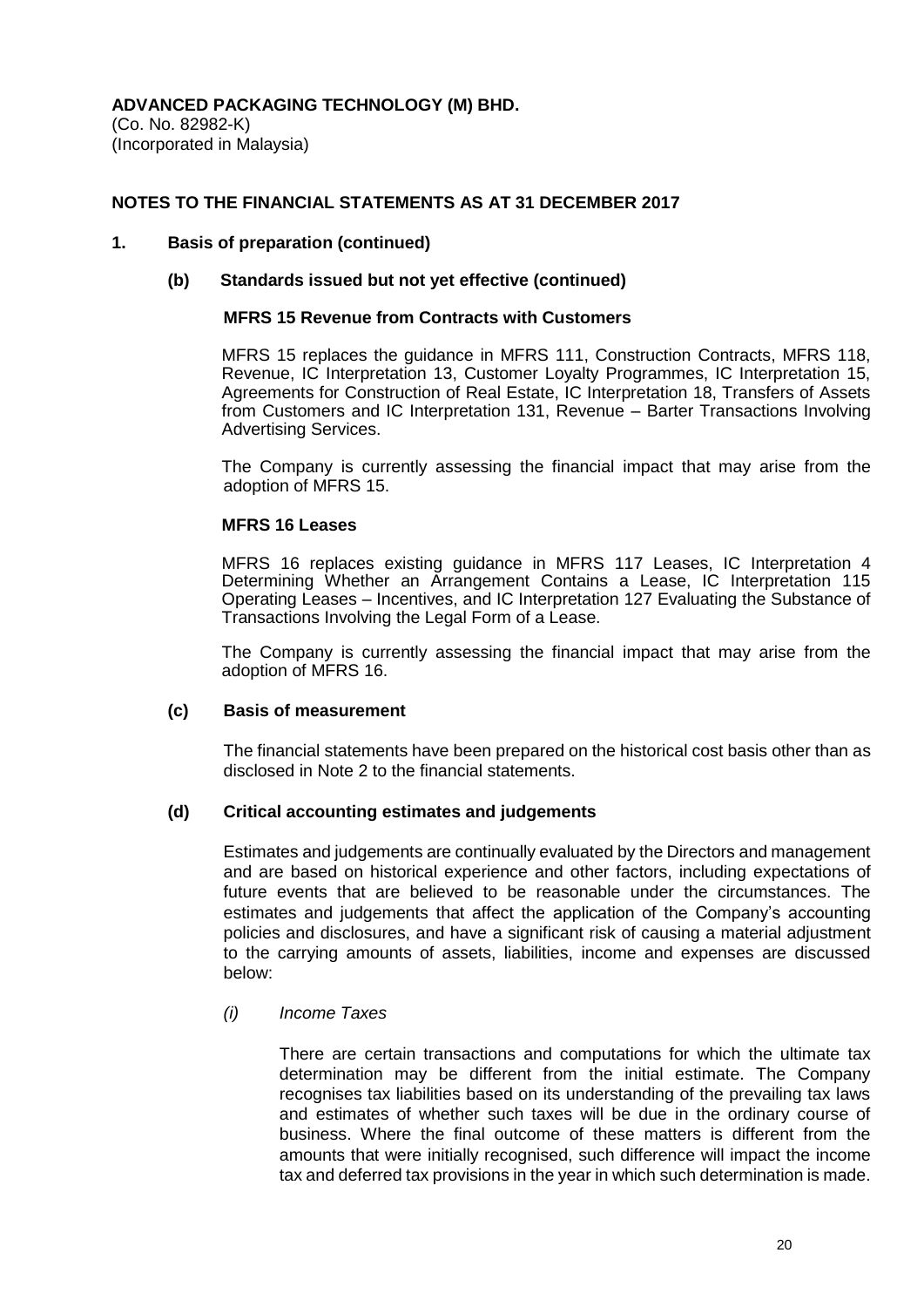# **NOTES TO THE FINANCIAL STATEMENTS AS AT 31 DECEMBER 2017**

# **1. Basis of preparation (continued)**

# **(d) Critical accounting estimates and judgements (continued)**

# *(ii) Depreciation of Property, Plant and Equipment*

The estimates for the residual values, useful lives and related depreciation charges for property, plant and equipment are based on commercial factors which could change significantly as a result of technical innovations and competitors' actions in response to the market conditions.

The Company anticipates that the residual values of its property, plant and equipment will be insignificant. As a result, residual values are not being taken into consideration for the computation of the depreciable amount.

Changes in the expected level of usage and technological development could impact the economic useful lives and the residual values of these assets, therefore future depreciation charges could be revised.

#### *(iii) Impairment of Non-financial Assets*

When the recoverable amount of an asset is determined based on the estimate of the value in use of the cash-generating unit to which the asset is allocated, the management is required to make an estimate of the expected future cash flows from the cash-generating unit and also to apply a suitable discount rate in order to determine the present value of those cash flows.

# *(iv) Written down of Inventories*

Reviews are made periodically by management on damaged, obsolete and slow moving inventories. These reviews require judgement and estimates. Possible changes in these estimates could result in revisions to the valuation of inventories.

# *(v) Fair Value Estimates for Certain Financial Assets and Liabilities*

The Company carries certain financial assets and liabilities at fair value, which requires extensive use of accounting estimates and judgement. While significant components of fair value measurement were determined using verifiable objective evidence, the amount of changes in fair value would differ if the Company uses different valuation methodologies. Any changes in fair value of these assets and liabilities would affect profit and/or equity.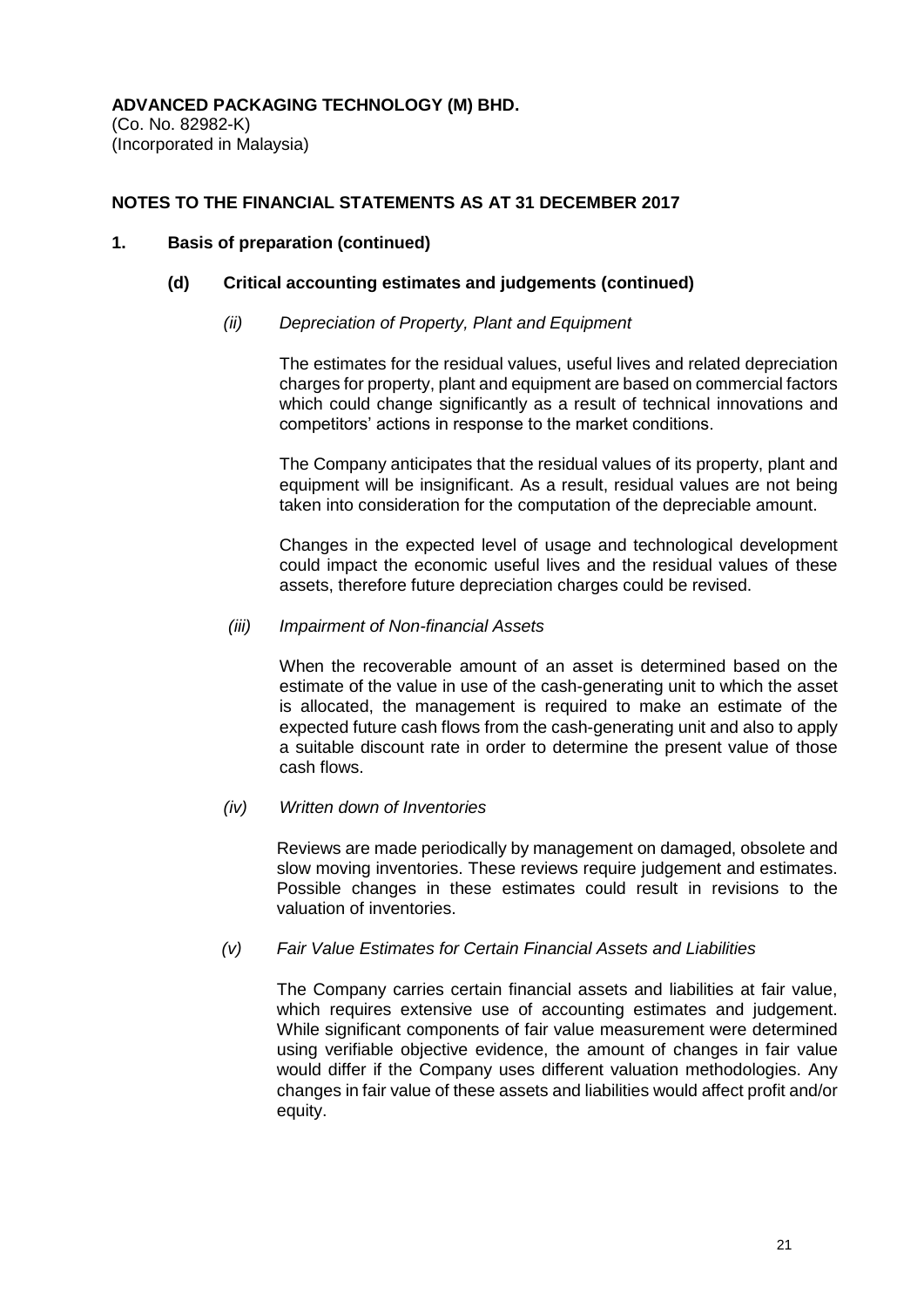# **NOTES TO THE FINANCIAL STATEMENTS AS AT 31 DECEMBER 2017**

## **1. Basis of preparation (continued)**

## **(d) Critical accounting estimates and judgements (continued)**

#### *(vi) Impairment of Trade and Non-trade Receivables*

An impairment loss is recognised when there is objective evidence that a financial asset is impaired. Management specifically reviews its loan and receivables financial assets and analyses historical bad debts, customer concentrations, customer creditworthiness, current economic trends and changes in the customer payment terms when making a judgment to evaluate the adequacy of the allowance for impairment losses. Where there is objective evidence of impairment, the amount and timing of future cash flows are estimated based on historical loss experience for assets with similar credit risk characteristics. If the expectation is different from the estimation, such difference will impact the carrying value of receivables.

# *(vii) Deferred Tax Assets and Liabilities*

Deferred tax implications arising from the changes in corporate income tax rates are measured with reference to the estimated realisation and settlement of temporary differences in the future periods in which the tax rates are expected to apply, based on the tax rates enacted or substantively enacted at the reporting date. While management's estimates on the realisation and settlement of temporary differences are based on the available information at the reporting date, changes in business strategy, future operating performance and other factors could potentially impact on the actual timing and amount of temporary differences realised and settled. Any difference between the actual amount and the estimated amount would be recognised in the profit or loss in the period in which actual realisation and settlement occurs.

# *(viii) Classification of Leasehold Land*

The classification of leasehold land as a finance lease or an operating lease requires the use of judgement in determining the extent to which risks and rewards incidental to its ownership lie. Despite the fact that there will be no transfer of ownership by the end of the lease term and that the lease term does not constitute the major part of the indefinite economic life of the land, management considered that the present value of the minimum lease payments approximated to the fair value of the land at the inception of the lease.

Accordingly, management judged that the Company has acquired substantially all the risks and rewards incidental to the ownership of the land through a finance lease.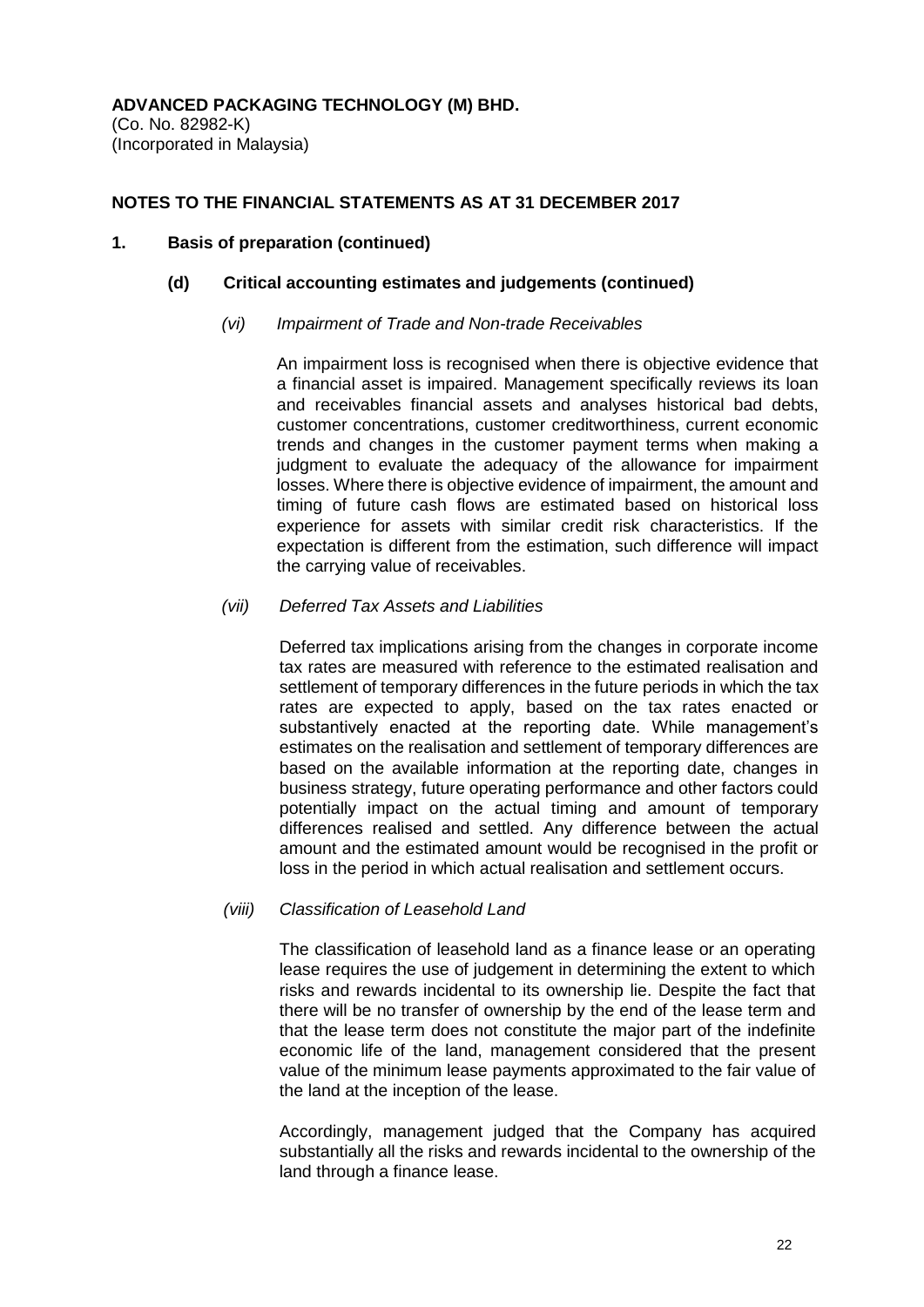# **NOTES TO THE FINANCIAL STATEMENTS AS AT 31 DECEMBER 2017**

## **1. Basis of preparation (continued)**

## **(d) Critical accounting estimates and judgements (continued)**

### *(ix) Provision for staff gratuity*

The present value of the retirement gratuities is determined by discounting the amount payable by reference to market yields at the date of the statement of financial position on high quality corporate bonds which have terms to maturity approximating the terms of the related liability. Past service costs are recognised immediately in profit or loss.

# **2. Summary of significant accounting policies**

#### **(a) Foreign currency**

#### *(i) Functional and presentation currency*

The financial statements of the Company are measured using the currency of the primary economic environment in which the entity operates ("the functional currency").

Transactions in foreign currencies are measured in the respective functional currencies of the Company and are recorded on initial recognition in the functional currencies at exchange rates approximating those ruling at the transaction dates.

# *(ii) Foreign currency transactions*

Monetary assets and liabilities denominated in foreign currencies are translated at the rate of exchange ruling at the reporting date. Nonmonetary items denominated in foreign currencies that are measured at historical cost are translated using the exchange rates as at the dates of the initial transactions. Non-monetary items denominated in foreign currencies measured at fair value are translated using the exchange rates at the date when the fair value was determined.

Exchange differences arising on the settlement of monetary items or on translating monetary items at the reporting date are recognised in profit or loss except for exchange differences arising on monetary items that form part of the Company's net investment in foreign operations, which are recognised initially in other comprehensive income and accumulated under foreign currency translation reserve in equity. The foreign currency translation reserve is reclassified from equity to profit or loss of the Company on disposal of the foreign operation.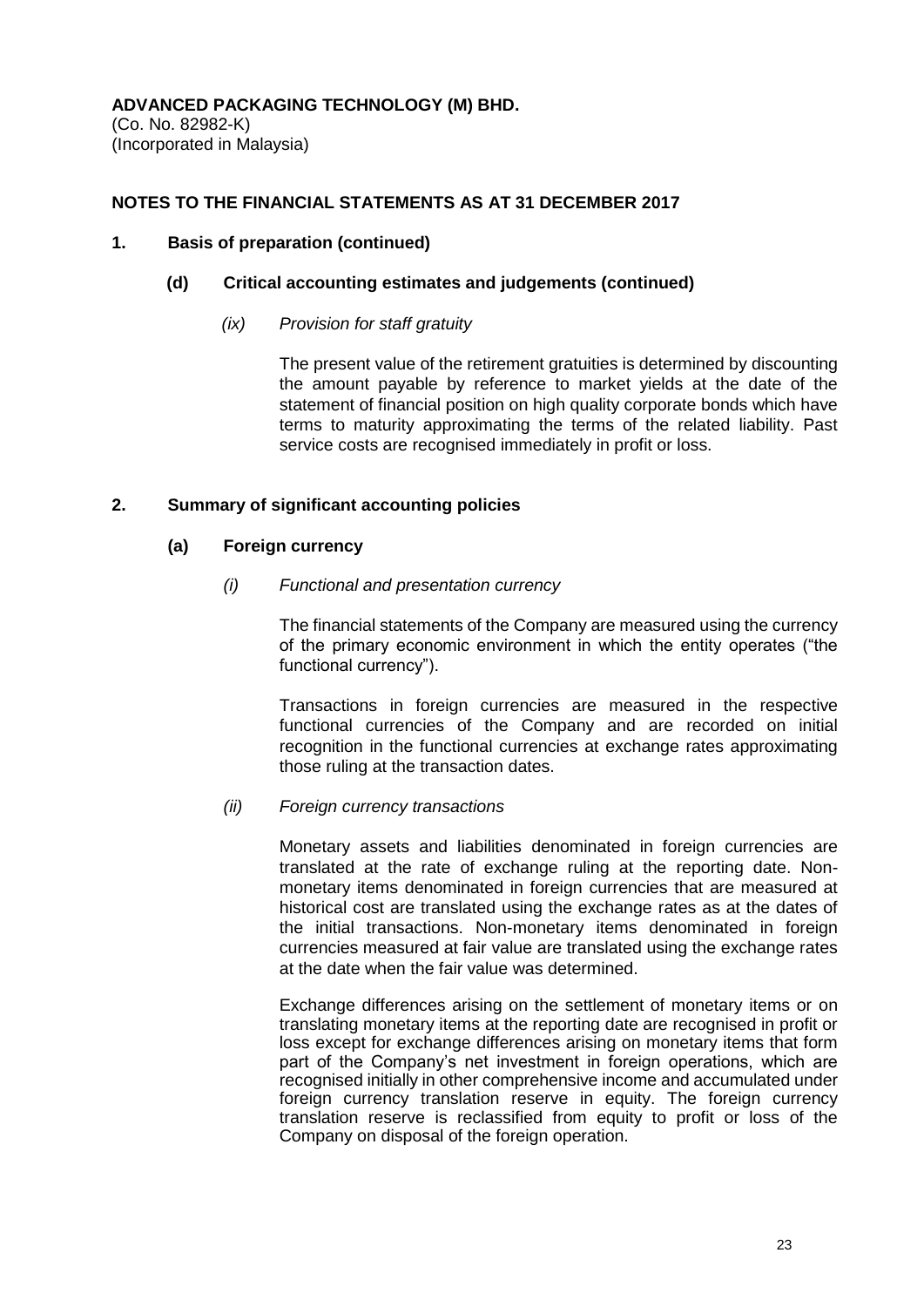(Co. No. 82982-K) (Incorporated in Malaysia)

# **NOTES TO THE FINANCIAL STATEMENTS AS AT 31 DECEMBER 2017**

#### **2. Summary of significant accounting policies (Continued)**

#### **(a) Foreign currency (continued)**

#### *(ii) Foreign currency transactions (continued)*

Exchange differences arising on the translation of non-monetary items carried at fair value are included in profit or loss for the period except for the differences arising on the translation of non-monetary items in respect of which gains and losses are recognised directly in equity. Exchange differences arising from such non-monetary items are also recognised directly in equity.

The principal exchange rates for every unit of foreign currency ruling used at reporting date are as follows:

|                        | 2017  | 2016      |
|------------------------|-------|-----------|
|                        | RM    | <b>RM</b> |
| 1 United States Dollar | 4.062 | 4.427     |
| 1 Brunei Dollar        | 3.024 | 3.054     |
| 100 Japanese Yen       | 3.602 | 3.790     |
| 1 Singapore Dollars    | 3.096 |           |

#### **(b) Revenue**

Revenue is recognised to the extent that it is probable that the economic benefits will flow to the Company and the revenue can be reliably measured.

*(i) Sale of goods*

Revenue from sale of goods is measured at the fair value of the consideration received or receivable, net of returns and provisions, trade discounts and rebates.

Revenue is recognised when the significant risks and rewards of ownership have been transferred to the buyer, recovery of the consideration is probable, the associated costs and possible return of goods can be reliably estimated, and there is no continuing management involvement with the goods.

Revenue is not recognised to the extent where there are significant uncertainties regarding recovery of the consideration.

*(ii) Interest income*

Interest income is recognised on an accrual basis, based on effective yield on the investment.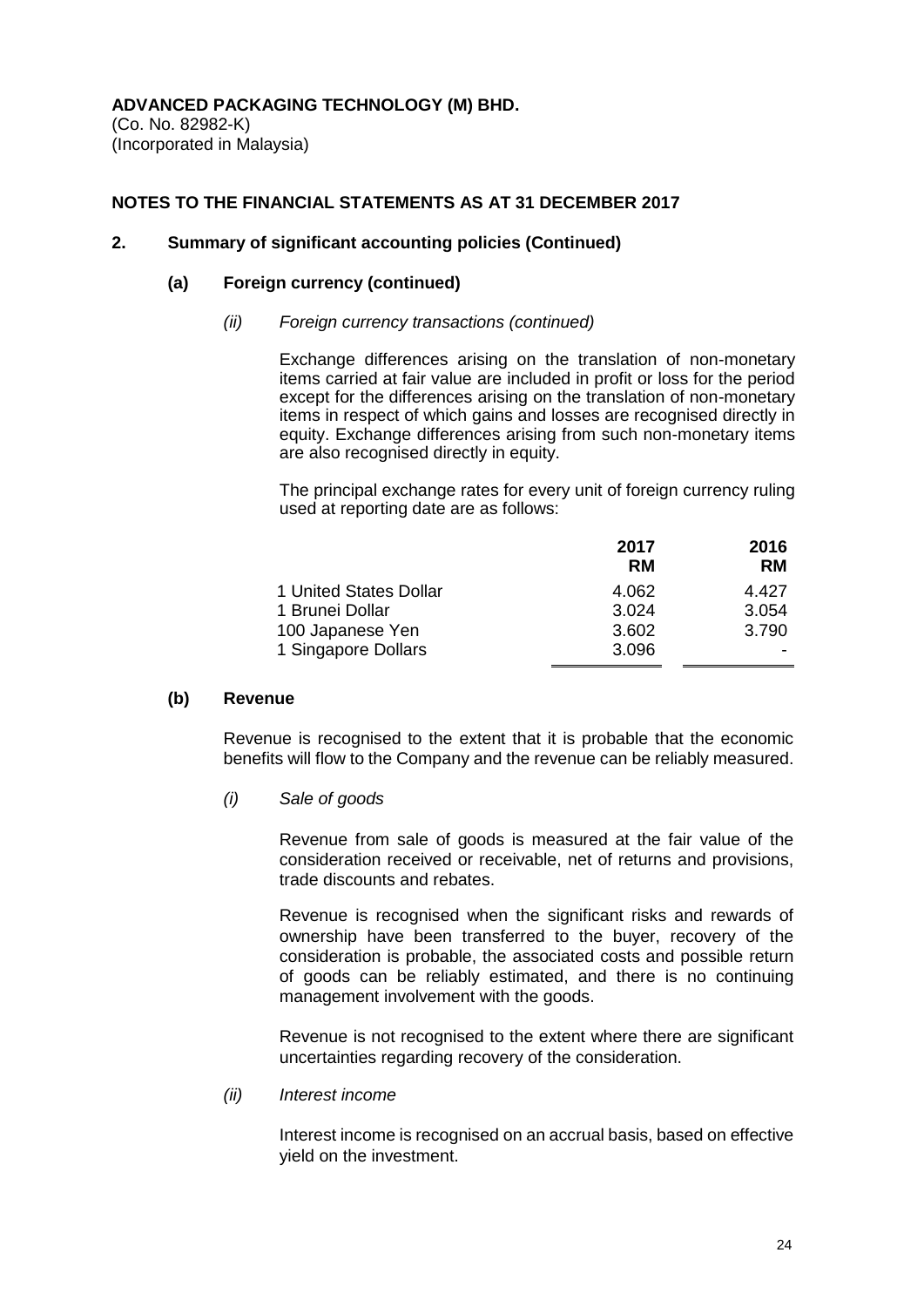(Co. No. 82982-K) (Incorporated in Malaysia)

# **NOTES TO THE FINANCIAL STATEMENTS AS AT 31 DECEMBER 2017**

## **2. Summary of significant accounting policies (Continued)**

#### **(c) Employee benefits expense**

#### (i) *Short term benefits*

Wages, salaries, bonuses and social security contributions are recognised as an expense in the financial year in which the associated services are rendered by employees of the Company. Short term accumulating compensated absences such as paid annual leave are recognised when services are rendered by employees that increase their entitlement to future compensated absences, and short term non-accumulating compensated absences such as sick leave are recognised when the absences occur.

# (ii) *Defined contribution plans*

The Company's contribution to defined contribution plans is charged to the profit or loss in the period to which they related. Once the contributions have been paid, the Company has no further liability in respect of the defined contribution plans.

The Company's staff gratuity schemes are for employees who are eligible under their employment contracts. Gratuity for employees is provided for in the financial statements with consideration to the length of service and basic salary earnings of eligible employees and charged to the statement of profit or loss.

# **(d) Tax expense**

#### *(i) Current tax*

Current tax assets and liabilities are measured at the amount expected to be recovered from or paid to the taxation authorities. The tax rates and tax laws used to compute the amount are those that are enacted or substantively enacted at the reporting date.

Current taxes are recognised in profit or loss except to the extent that the tax relates to items recognised outside profit or loss, either in other comprehensive income or directly in equity.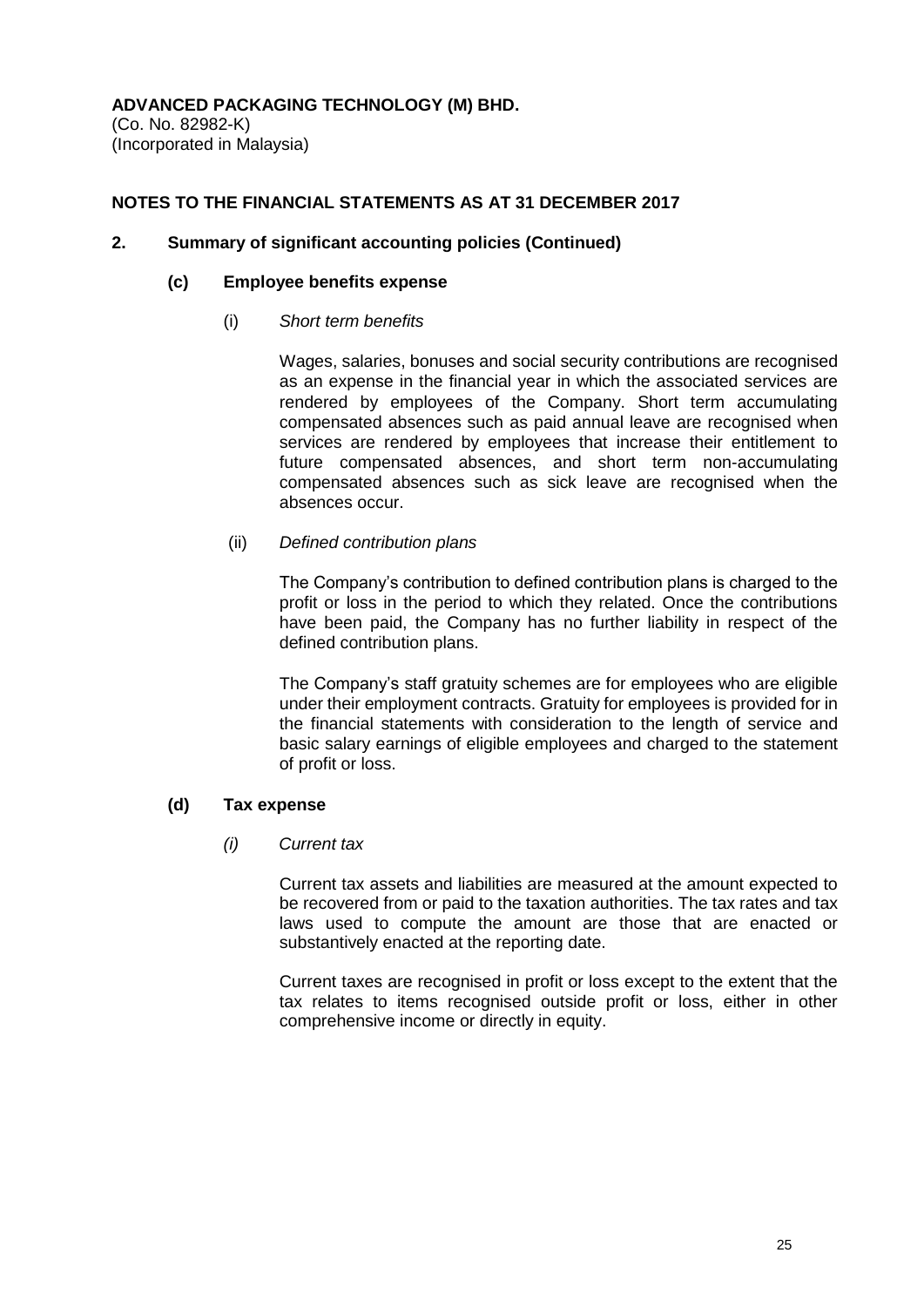(Co. No. 82982-K) (Incorporated in Malaysia)

# **NOTES TO THE FINANCIAL STATEMENTS AS AT 31 DECEMBER 2017**

## **2. Summary of significant accounting policies (continued)**

## **(d) Tax expense (continued)**

#### *(ii) Deferred tax*

Deferred tax is provided in full, using the liability method, on temporary differences arising between the tax bases of assets and liabilities and their carrying amounts in the financial statements.

Deferred tax liabilities are recognised for all taxable temporary differences other than those that arise from goodwill or excess of the acquirer's interest in the net fair value of the acquiree's identifiable assets, liabilities and contingent liabilities over the business combination costs or from the initial recognition of an asset or liability in a transaction which is not a business combination and at the time of the transaction. affects neither accounting profit nor taxable profit.

Deferred tax assets are recognised for all deductible temporary differences, unused tax losses and unused tax credits to the extent that it is probable that future taxable profits will be available against which the deductible temporary differences, unused tax losses and unused tax credits can be utilised.

The carrying amounts of deferred tax assets are reviewed at the end of each reporting period and reduced to the extent that it is no longer probable that sufficient future taxable profits will be available to allow all or part of the deferred tax assets to be utilised.

Deferred tax assets and liabilities are measured at the tax rates that are expected to apply in the period when the asset is realised or the liability is settled, based on the tax rates that have been enacted or substantively enacted at the end of the reporting period.

Deferred tax relating to items recognised outside profit or loss is recognised outside profit or loss. Deferred tax items are recognised in correlation to the underlying transactions either in other comprehensive income or directly in equity and deferred tax arising from a business combination is included in the resulting goodwill or excess of the acquirer's interest in the net fair value of the acquiree's identifiable assets, liabilities and contingent liabilities over the business combination costs.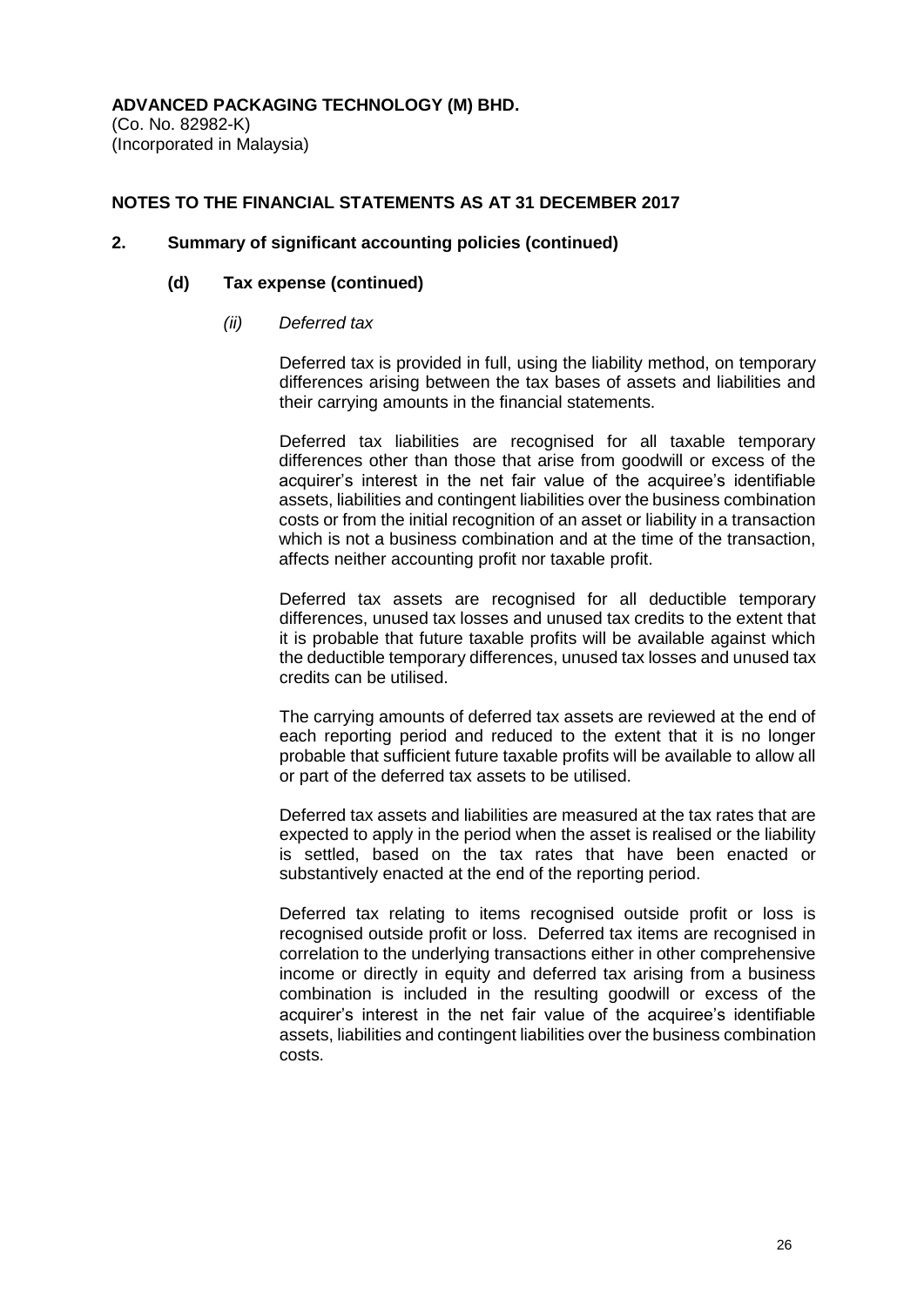(Co. No. 82982-K) (Incorporated in Malaysia)

### **NOTES TO THE FINANCIAL STATEMENTS AS AT 31 DECEMBER 2017**

# **2. Summary of significant accounting policies (continued)**

#### **(e) Impairment**

*(i) Impairment of financial assets*

The Company assesses at each reporting date whether there is any objective evidence that a financial asset is impaired.

*Trade and non-trade receivables and other financial assets carried at amortised cost*

To determine whether there is objective evidence that an impairment loss on financial assets has been incurred, the Company considers factors such as the probability of insolvency or significant financial difficulties of the debtor and default or significant delay in payments.

For certain categories of financial assets, such as trade receivables, assets that are assessed not to be impaired individually are subsequently assessed for impairment on a collective basis based on similar risk characteristics. Objective evidence of impairment for a portfolio of receivables could include the Company's past experience of collecting payments, an increase in the number of delayed payments in the portfolio past the average credit period and observable changes in national or local economic conditions that correlate with default on receivables.

If any such evidence exists, the amount of impairment loss is measured as the difference between the asset's carrying amount and the present value of estimated future cash flows discounted at the financial asset's original effective interest rate. The impairment loss is recognised in profit or loss.

The carrying amount of the financial asset is reduced by the impairment loss directly for all financial assets with the exception of trade receivables, where the carrying amount is reduced through the use of an allowance account. When a trade receivable becomes uncollectible, it is written off against the allowance account.

If in a subsequent period, the amount of the impairment loss decreases and the decrease can be related objectively to an event occurring after the impairment was recognised, the previously recognised impairment loss is reversed to the extent that the carrying amount of the asset does not exceed its amortised cost at the reversal date. The amount of reversal is recognised in profit or loss.

The Company assesses at each reporting date whether there is an indication that an asset may be impaired. If any such indication exists, or when an annual impairment assessment for an asset is required, the Company makes an estimate of the asset's recoverable amount.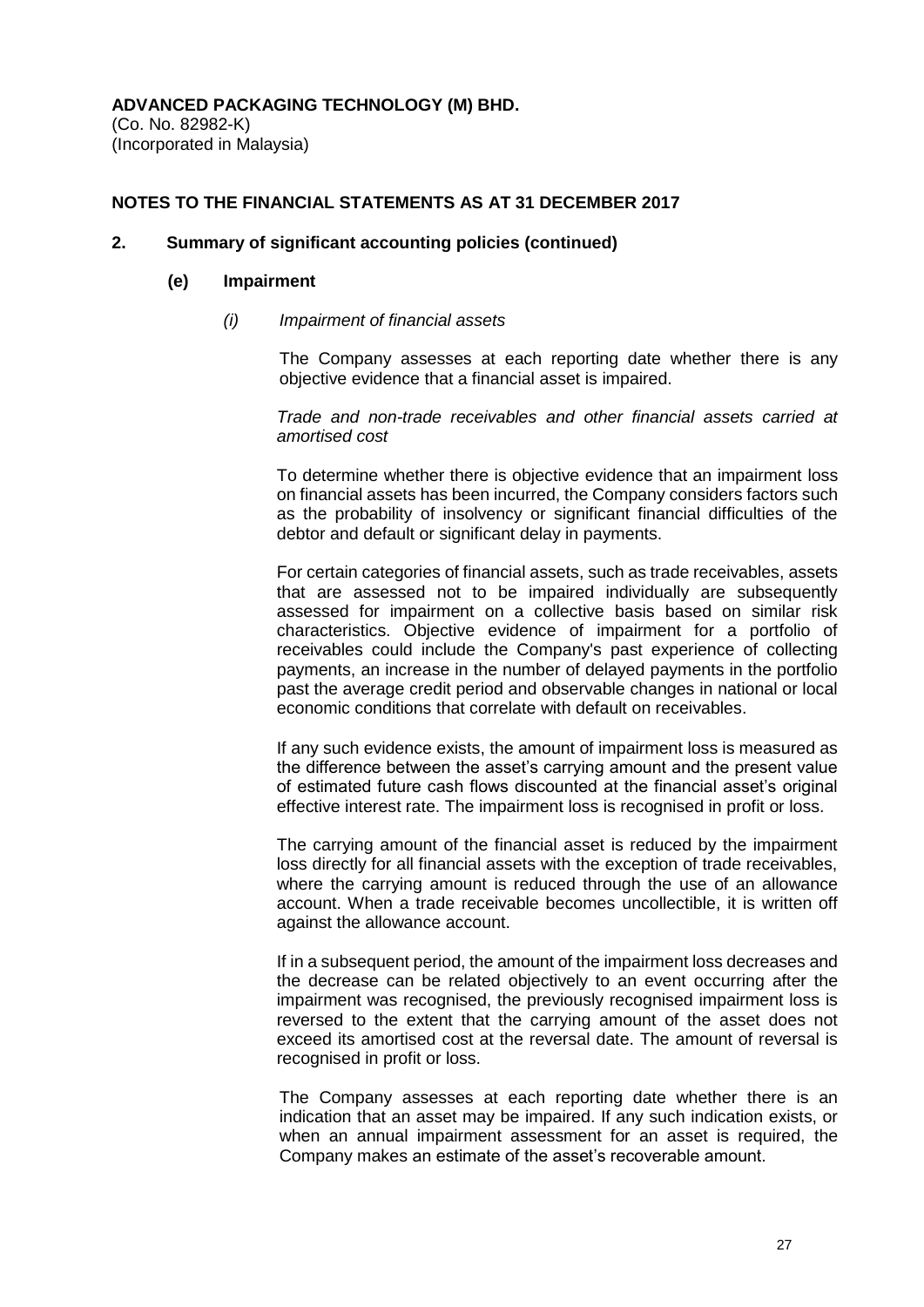(Co. No. 82982-K) (Incorporated in Malaysia)

# **NOTES TO THE FINANCIAL STATEMENTS AS AT 31 DECEMBER 2017**

## **2. Summary of significant accounting policies (continued)**

#### **(e) Impairment (continued)**

### *(ii) Impairment of non-financial assets*

An asset's recoverable amount is the higher of an asset's fair value less costs to sell and its value in use. For the purpose of assessing impairment, assets are grouped at the lowest levels for which there are separately identifiable cash flows (cash-generating units ("CGU")).

In assessing value in use, the estimated future cash flows expected to be generated by the asset are discounted to their present value using a pre-tax discount rate that reflects current market assessments of the time value of money and the risks specific to the asset. Where the carrying amount of an asset exceeds its recoverable amount, the asset is written down to its recoverable amount. Impairment losses recognised in respect of a CGU or groups of CGUs are allocated first to reduce the carrying amount of any goodwill allocated to those units or groups of units and then, to reduce the carrying amount of the other assets in the unit or groups of units on a pro-rata basis.

Impairment losses are recognised in profit or loss except for assets that are previously revalued where the revaluation was taken to other comprehensive income. In this case the impairment is also recognised in other comprehensive income up to the amount of any previous revaluation.

An assessment is made at each reporting date as to whether there is any indication that previously recognised impairment losses may no longer exist or may have decreased. A previously recognised impairment loss is reversed only if there has been a change in the estimates used to determine the asset's recoverable amount since the last impairment loss was recognised. If that is the case, the carrying amount of the asset is increased to its recoverable amount. That increase cannot exceed the carrying amount that would have been determined, net of depreciation, had no impairment loss been recognised previously.

Such reversal is recognised in profit or loss unless the asset is measured at revalued amount, in which case the reversal is treated as a revaluation increase. Impairment loss on goodwill is not reversed in a subsequent period.

# **(f) Property, plant and equipment**

All items of property, plant and equipment are initially recorded at cost. The cost of an item of property, plant and equipment is recognised as an asset if, and only if, it is probable that future economic benefits associated with the item will flow to the Company and the cost of the item can be measured reliably.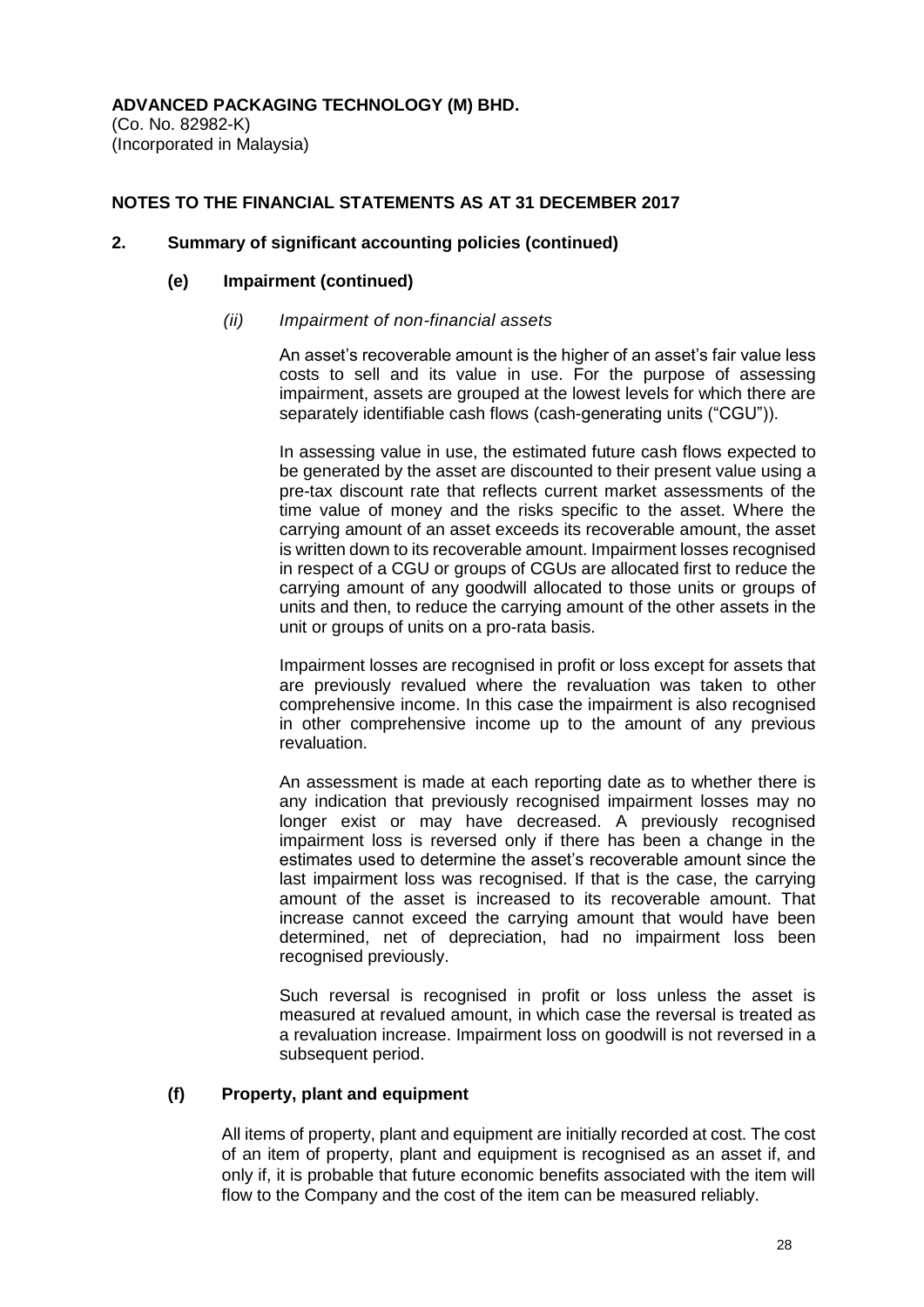(Co. No. 82982-K) (Incorporated in Malaysia)

# **NOTES TO THE FINANCIAL STATEMENTS AS AT 31 DECEMBER 2017**

## **2. Summary of significant accounting policies (continued)**

## **(f) Property, plant and equipment (continued)**

Subsequent to recognition, property, plant and equipment are measured at cost less accumulated depreciation and accumulated impairment losses. When significant parts of property, plant and equipment are required to be replaced in intervals, the Company recognises such parts as individual assets with specific useful lives and depreciation, respectively. Likewise, when a major inspection is performed, its cost is recognised in the carrying amount of the property, plant and equipment as a replacement if the recognition criteria are satisfied. All other repair and maintenance costs are recognised in profit or loss as incurred.

Depreciation is computed on a straight-line basis on rates based on the estimated useful lives of the assets as follows:

| Leasehold land                    | 1%        |
|-----------------------------------|-----------|
| <b>Building</b>                   | 2% - 10%  |
| Plant, machinery and tools        | 7½% - 10% |
| Furniture, fittings and equipment | 10% - 20% |
| Motor vehicles                    | 20%       |

The carrying amount of property, plant and equipment are reviewed for impairment when events or changes in circumstances indicate that the carrying amount may not be recoverable.

The residual value, useful life and depreciation method are reviewed at each financial year end, and adjusted prospectively, if appropriate.

An item of property, plant and equipment is derecognised upon disposal or when no future economic benefits are expected from its use or disposal. Any gain or loss on derecognition of the asset is included in the profit or loss in the year the asset is derecognised.

# **(g) Financial assets**

Financial assets are recognised in the statement of financial position when, and only when, the Company becomes a party to the contractual provisions of the financial instrument.

When financial assets are recognised initially, they are measured at fair value, plus, in the case of financial assets not at fair value through profit or loss, directly attributable transaction costs.

The Company determines the classification of their financial assets at initial recognition, and the categories include financial assets at fair value through profit or loss, loans and receivables, held-to-maturity investments and available-for-sale financial assets.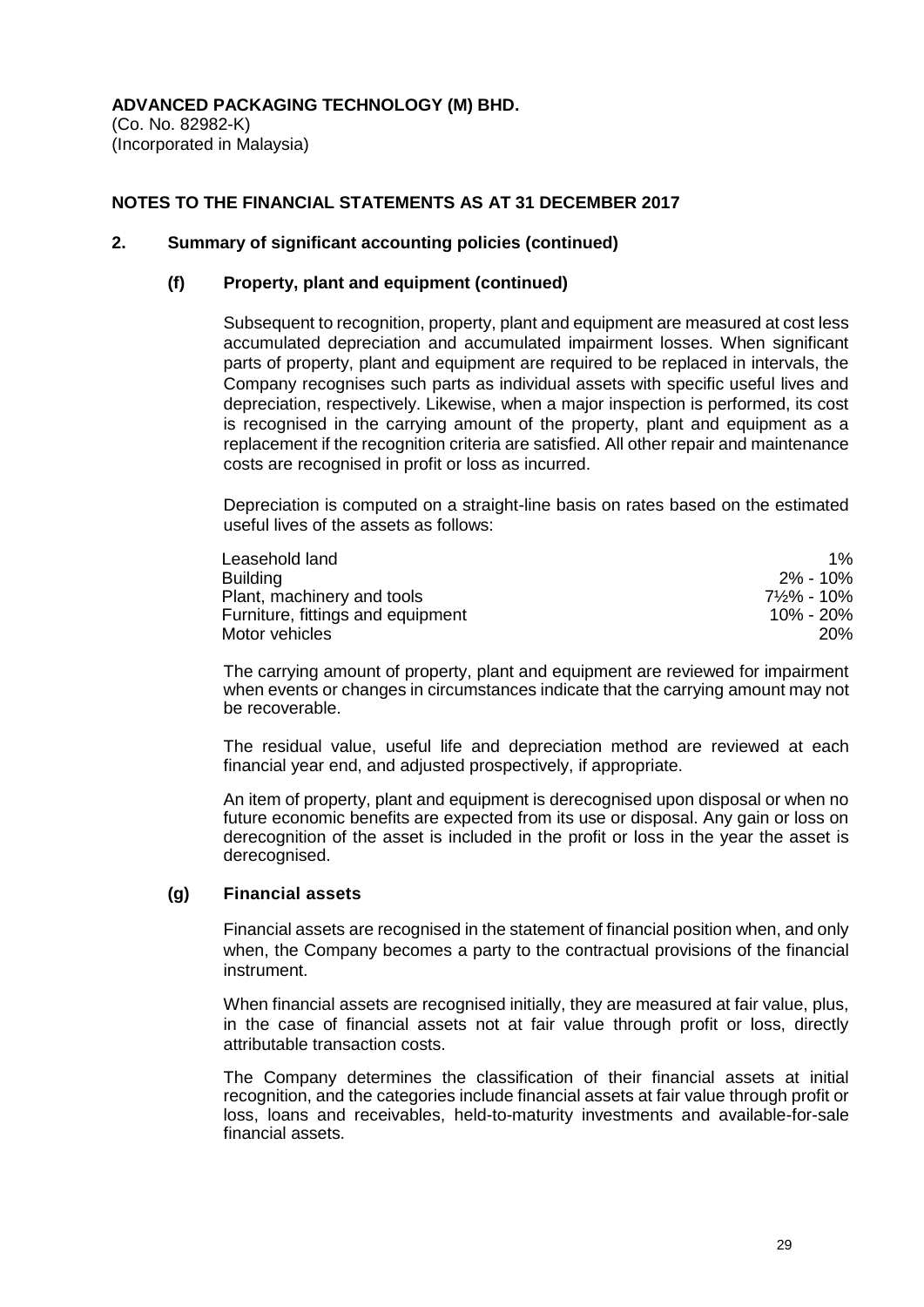(Co. No. 82982-K) (Incorporated in Malaysia)

### **NOTES TO THE FINANCIAL STATEMENTS AS AT 31 DECEMBER 2017**

#### **2. Summary of significant accounting policies (continued)**

#### **(g) Financial assets (continued)**

*(i) Financial assets at fair value through profit or loss*

Financial assets are classified as financial assets at fair value through profit or loss if they are held for trading or are designated as such upon initial recognition. Financial assets held for trading are derivatives (including separated embedded derivatives) or financial assets acquired principally for the purpose of selling in the near term.

Subsequent to initial recognition, financial assets at fair value through profit or loss are measured at fair value. Any gains or losses arising from changes in fair value are recognised in profit or loss.

Net gains or net losses on financial assets at fair value through profit or loss do not include exchange differences, interest and dividend income. Exchange differences, interest and dividend income on financial assets at fair value through profit or loss are recognised separately in profit or loss as part of other losses or other income.

Financial assets at fair value through profit or loss could be presented as current or non-current. Financial assets that are held primarily for trading purposes are presented as current whereas financial assets that are not held primarily for trading purposes are presented as current or non-current based on the settlement date.

#### *(ii) Loans and receivables*

Financial assets with fixed or determinable payments that are not quoted in an active market are classified as loans and receivables.

Subsequent to initial recognition, loans and receivables are measured at amortised cost using the effective interest method. Gains and losses are recognised in profit or loss when the loans and receivables are derecognised or impaired, and through the amortisation process.

Loans and receivables are classified as current assets, except for those having maturity dates later than 12 months after the reporting date which are classified as non-current.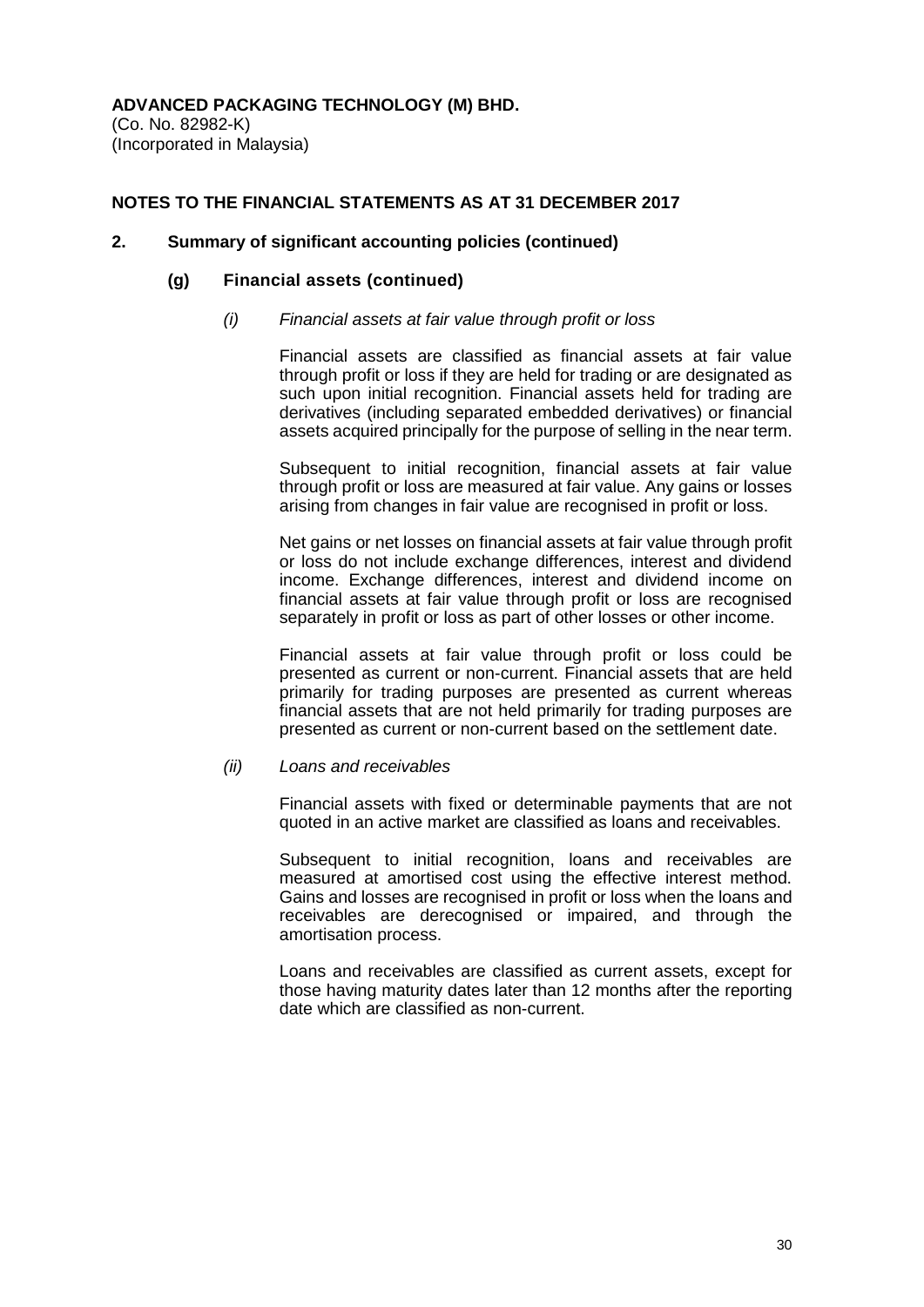(Co. No. 82982-K) (Incorporated in Malaysia)

### **NOTES TO THE FINANCIAL STATEMENTS AS AT 31 DECEMBER 2017**

#### **2. Summary of significant accounting policies (continued)**

#### **(g) Financial assets (continued)**

#### *(iii) Held-to-maturity investments*

Financial assets with fixed or determinable payments and fixed maturity are classified as held-to-maturity when the Company has the positive intention and ability to hold the investment to maturity.

Subsequent to initial recognition, held-to-maturity investments are measured at amortised cost using the effective interest method.

Gains and losses are recognised in profit or loss when the held-tomaturity investments are derecognised or impaired, and through the amortisation process.

Held-to-maturity investments are classified as non-current assets, except for those having maturity within 12 months after the reporting date which are classified as current.

#### *(iv) Available-for-sale financial assets*

Available-for-sale financial assets are financial assets that are designated as available for sale or are not classified in any of the three preceding categories.

After initial recognition, available-for-sale financial assets are measured at fair value. Any gains or losses from changes in fair value of the financial assets are recognised in other comprehensive income, except that impairment losses, foreign exchange gains and losses on monetary instruments and interest calculated using the effective interest method are recognised in profit or loss. The cumulative gain or loss previously recognised in other comprehensive income is reclassified from equity to profit or loss as a reclassification adjustment when the financial asset is derecognised. Interest income calculated using the effective interest method is recognised in profit or loss. Dividends on an available-forsale equity instrument are recognised in profit or loss when the Company's right to receive payment is established.

Investments in equity instruments whose fair value cannot be reliably measured are measured at cost less impairment loss.

Available-for-sale financial assets are classified as non-current assets unless they are expected to be realised within 12 months after the reporting date.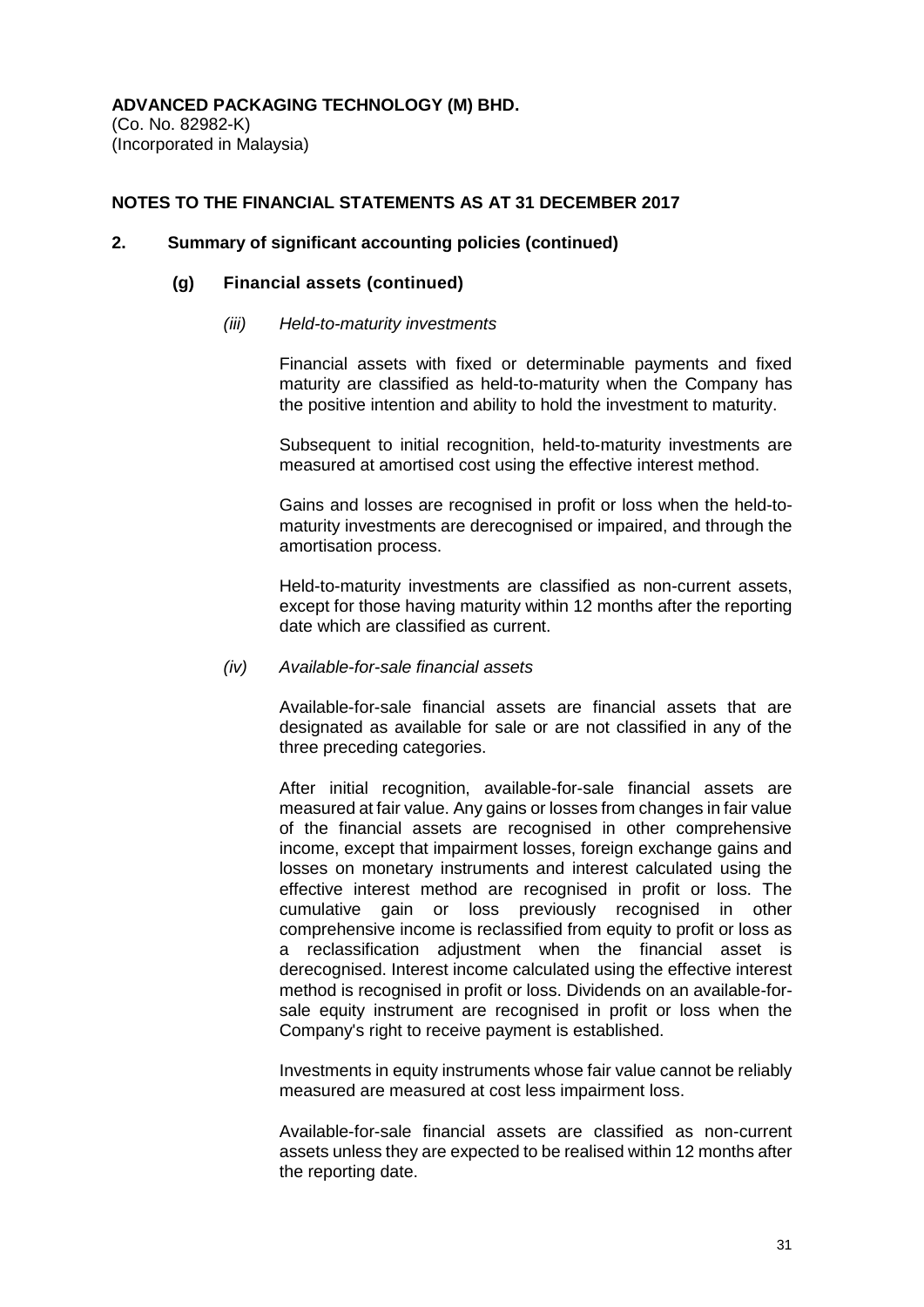(Co. No. 82982-K) (Incorporated in Malaysia)

# **NOTES TO THE FINANCIAL STATEMENTS AS AT 31 DECEMBER 2017**

## **2. Summary of significant accounting policies (continued)**

# **(g) Financial assets (continued)**

A financial asset is derecognised when the contractual right to receive cash flows from the asset has expired. On derecognition of a financial asset in its entirety, the difference between the carrying amount and the sum of the consideration received and any cumulative gain or loss that had been recognised in other comprehensive income is recognised in profit or loss.

Regular way purchases or sales are purchases or sales of financial assets that require delivery of assets within the period generally established by regulation or convention in the marketplace concerned. All regular way purchases and sales of financial assets are recognised or derecognised on the trade date i.e., the date that the Company commits to purchase or sell the asset.

# **(h) Inventories**

Inventories, comprising of raw materials, work-in-progress, finished goods and consumables, are stated at the lower of cost and net realisable value.

Cost is determined using first-in-first-out basis. Cost of raw materials and consumables, includes all cost incurred in bringing them to their present location and condition.

Cost of work-in-progress and finished goods include the cost of raw materials, direct labour and an appropriate proportion of the fixed and variable production overheads.

Net realisable value is the estimated selling price in the ordinary course of business less the estimated costs of completion and estimated costs necessary to make the sales.

# **(i) Cash and cash equivalents**

Cash and cash equivalents comprise of cash at bank and on hand, demand deposits, short term and highly liquid investments that are readily convertible to known amount of cash and which are subject to an insignificant risk of changes in fair value with original maturities of three months or less, and are used by the Company in management of their short-term commitments. These also include bank overdrafts that form an integral part of the Company's cash management.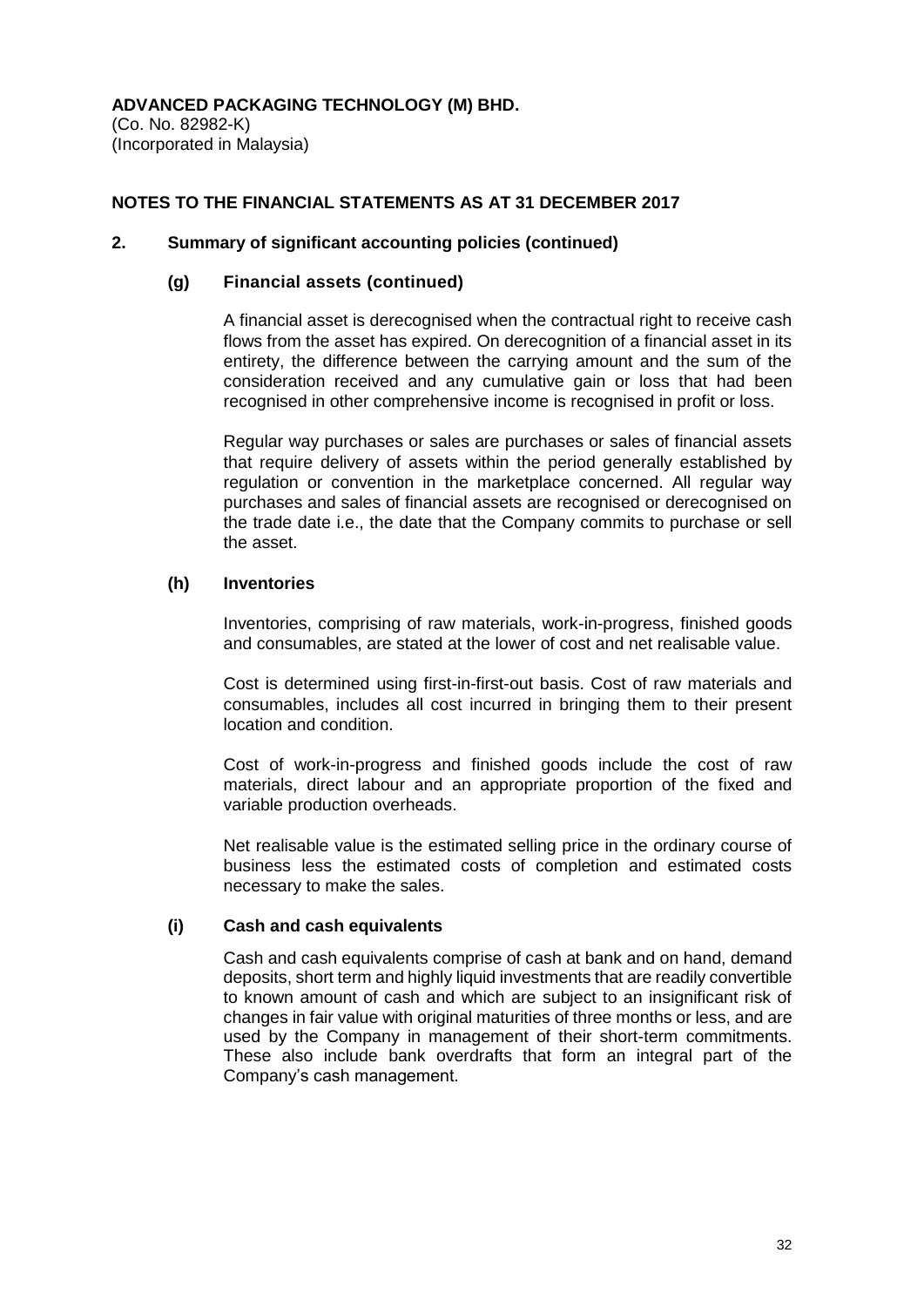(Co. No. 82982-K) (Incorporated in Malaysia)

# **NOTES TO THE FINANCIAL STATEMENTS AS AT 31 DECEMBER 2017**

## **2. Summary of significant accounting policies (continued)**

# **(j) Treasury shares**

When shares of the Company, that have not been cancelled, recognised as equity are reacquired, the amount of consideration paid is recognised directly in equity. Reacquired shares are classified as treasury shares and presented as a deduction from total equity. No gain or loss is recognised in profit or loss on the purchase, sale, issue or cancellation of treasury shares. When treasury shares are reissued by resale, the difference between the sales consideration and the carrying amount is recognised in equity.

# **(k) Financial liabilities**

Financial liabilities are classified according to the substance of the contractual arrangements entered into and the definitions of a financial liability.

Financial liabilities are recognised in the statement of financial position when, and only when, the Company becomes a party to the contractual provisions of the financial instrument. Financial liabilities are classified as either financial liabilities at fair value through profit or loss or other financial liabilities measured at amortised cost.

# *(i) Financial liabilities at fair value through profit or loss*

Financial liabilities at fair value through profit or loss include financial liabilities held for trading and financial liabilities designated upon initial recognition as at fair value through profit or loss.

Financial liabilities held for trading include derivatives entered into by the Company that do not meet the hedge accounting criteria. Derivative liabilities are initially measured at fair value and subsequently stated at fair value, with any resultant gains or losses recognised in profit or loss. Net gains or losses on derivatives include exchange differences.

The Company has not designated any financial liabilities as at fair value through profit or loss.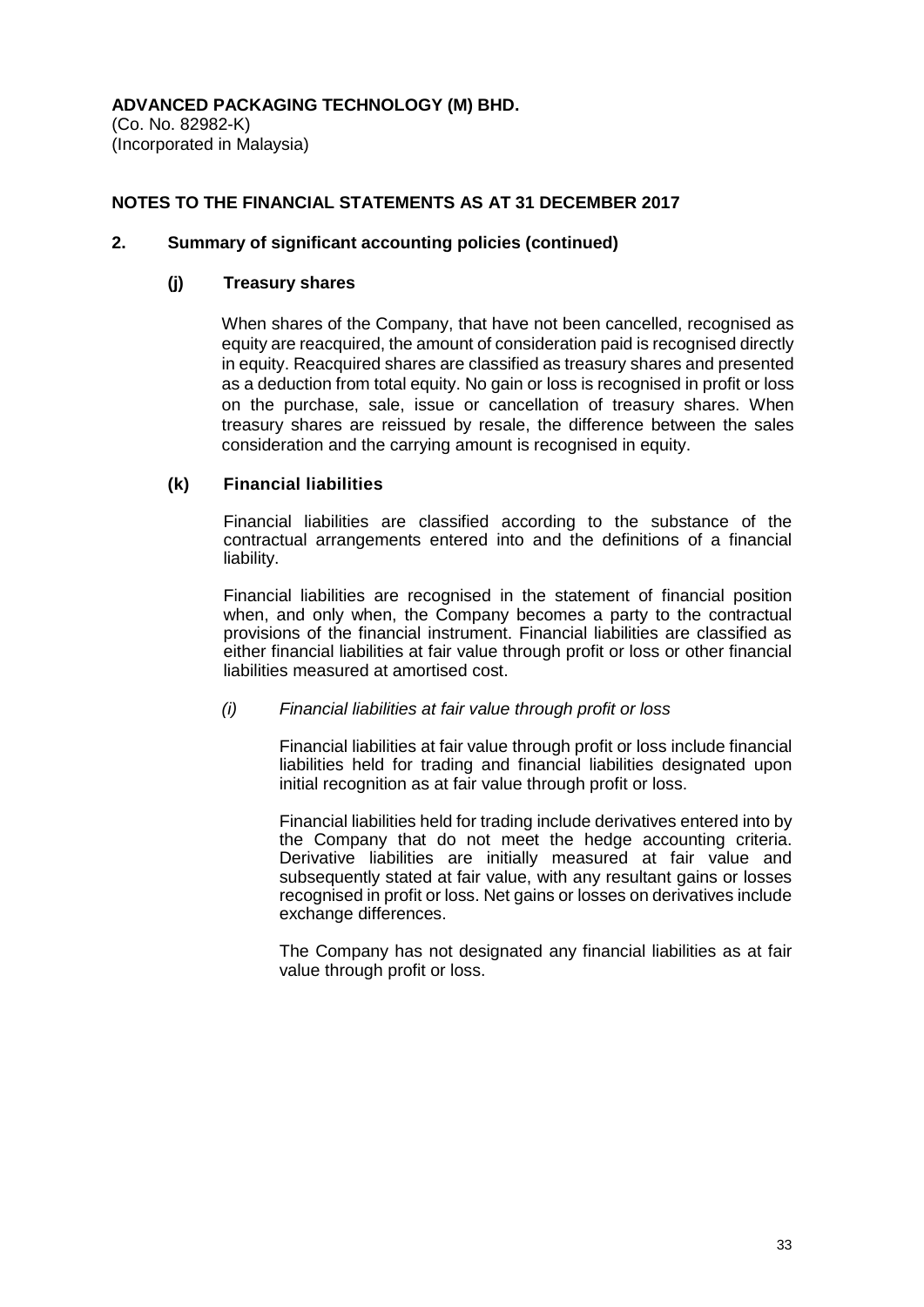(Co. No. 82982-K) (Incorporated in Malaysia)

# **NOTES TO THE FINANCIAL STATEMENTS AS AT 31 DECEMBER 2017**

#### **2. Summary of significant accounting policies (continued)**

#### **(k) Financial liabilities (continued)**

*(ii) Other financial liabilities measured at amortised cost*

The Company's other financial liabilities include trade payables and non-trade payables.

Trade and non-trade payables are recognised initially at fair value plus directly attributable transaction costs and subsequently measured at amortised cost using the effective interest method.

Borrowings are stated at cost with any difference between cost and redemption value being recognised in the profit or loss over the period of the loans and borrowings using the effective interest method.

Borrowings are classified as current liabilities unless the Company has an unconditional right to defer settlement of the liability for at least 12 months after the reporting date.

For other financial liabilities, gains and losses are recognised in profit or loss when the liabilities are derecognised, and through the amortisation process.

A financial liability is derecognised when the obligation under the liability is extinguished. When an existing financial liability is replaced by another from the same lender on substantially different terms, or the terms of an existing liability are substantially modified, such an exchange or modification is treated as a derecognition of the original liability and the recognition of a new liability, and the difference in the respective carrying amounts is recognised in profit or loss.

#### **(l) Financial guarantee contracts**

A financial guarantee contract is a contract that requires the issuer to make specified payments to reimburse the holder for a loss it incurs because a specified debtor fails to make payment when due in accordance with the original or modified terms of a debt instrument.

#### **(m) Provisions**

A provision is recognised if, as a result of a past event, the Company has a present legal or constructive obligation that can be estimated reliably, and it is probable that an outflow of economic benefits will be required to settle the obligation. Provisions are determined by discounting the expected future cash flows at pre-tax rate that reflects current market assessments of the time value of money and the risks specific to the liability. The unwinding of the discount is recognised as finance cost.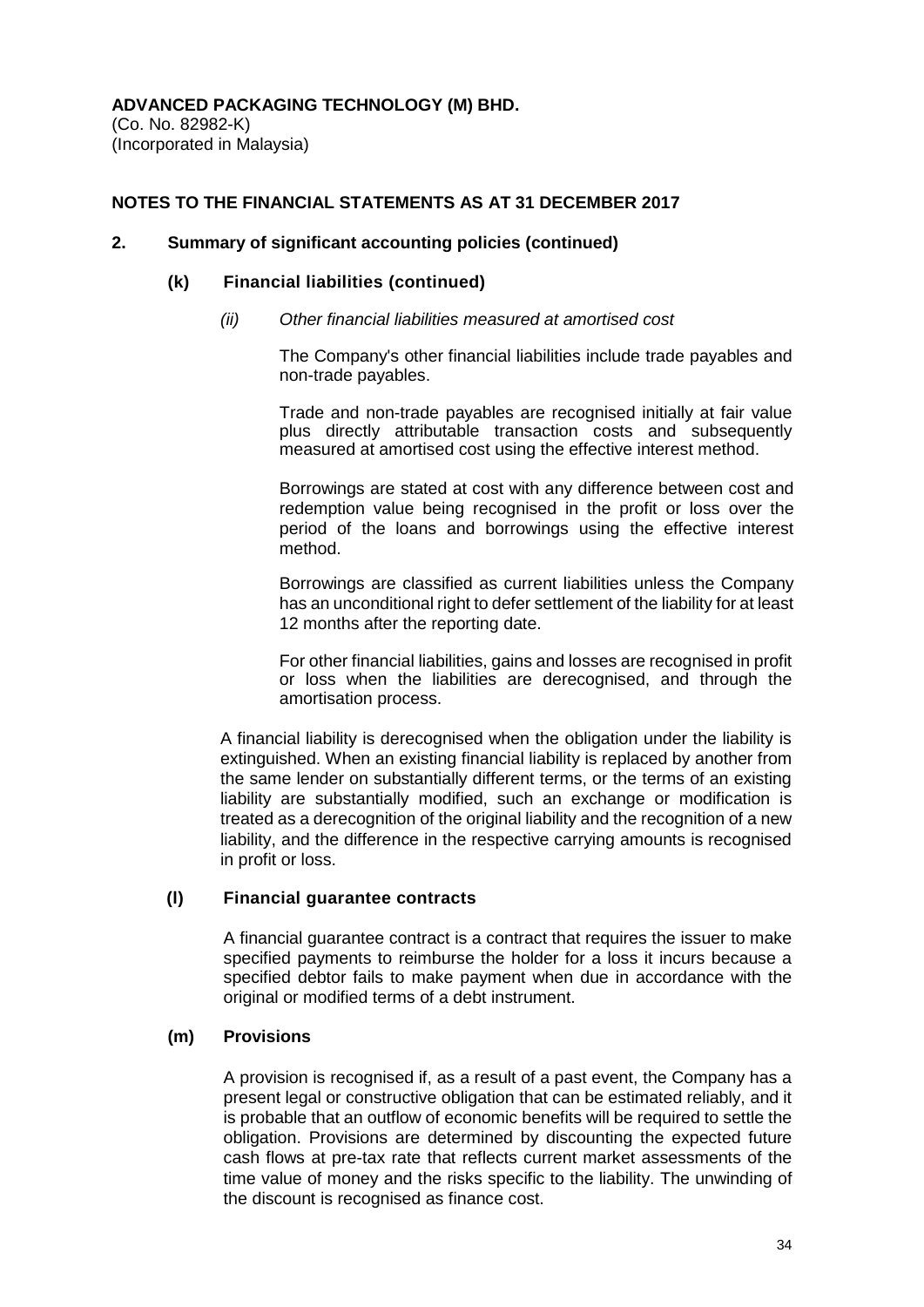(Co. No. 82982-K) (Incorporated in Malaysia)

# **NOTES TO THE FINANCIAL STATEMENTS AS AT 31 DECEMBER 2017**

# **2. Summary of significant accounting policies (continued)**

#### **(n) Earnings per ordinary share**

The Company presents basic and diluted earnings per share for its ordinary shares ("EPS'').

Basic EPS is calculated by dividing the profit or loss attributable to ordinary shareholders of the Company by the weighted average number of ordinary shares outstanding during the period, adjusted for own shares held.

Diluted EPS is determined by adjusting the profit or loss attributable to ordinary shareholders and the weighted average number of ordinary shares outstanding, adjusted for own shares held, for the effects of all diluted potential ordinary shares, which comprises convertible notes and share granted to employees.

# **(o) Contingencies**

# *(i) Contingent liabilities*

Where it is not probable that an outflow of economic benefits will be required, or the amount cannot be estimated reliably, the obligation is not recognised in the statements of financial position and is disclosed as a contingent liability, unless the probability of outflow of economic benefits is remote. Possible obligations, whose existence will only be confirmed by the occurrence or non-occurrence of one or more future events, are also disclosed as contingent liabilities unless the probability of outflow of economic benefits is remote.

# *(ii) Contingent assets*

Where an inflow of economic benefits of an asset is probable where it arises from past events and where existence will be confirmed only by the occurrence or non-occurrence of one or more uncertain future events not wholly within the control of the entity, the asset is not recognised in the statements of financial position but is disclosed as a contingent asset. When the inflow of benefit is virtually certain, then the related asset is recognised.

# **(p) Operating segment**

An operating segment is a component of the Company that engages in business activities from which it may earn revenue and incur expenses, including revenues and expenses that relate to transactions with any of the Company's other components. Operating segment results are reviewed regularly by the chief operating decision maker, which in this case is the Managing Director of the Company, to make decisions about resources to be allocated to the segment and to assess its performance, and for which discrete financial information is available.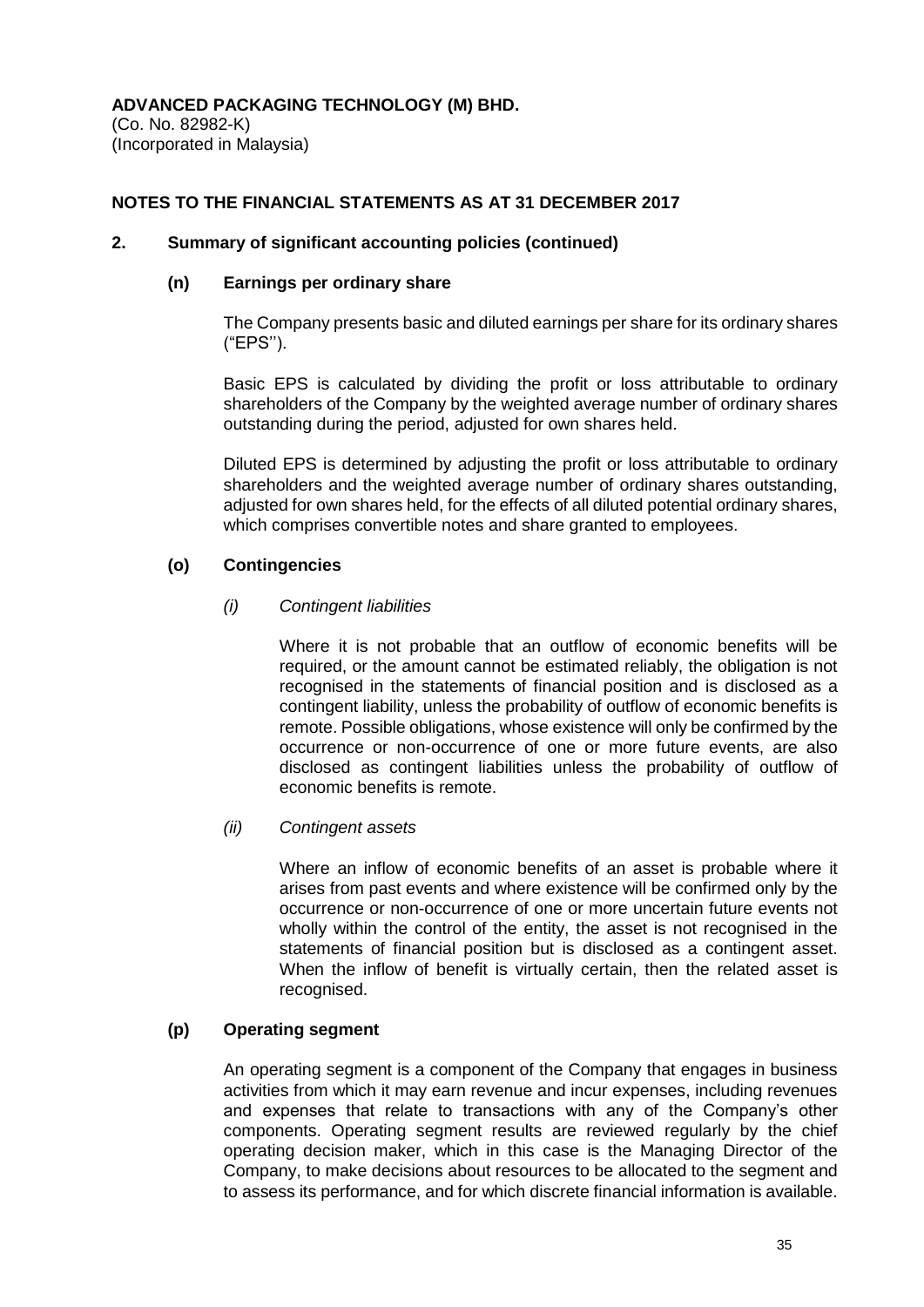(Co. No. 82982-K) (Incorporated in Malaysia)

# **NOTES TO THE FINANCIAL STATEMENTS AS AT 31 DECEMBER 2017**

# **2. Summary of significant accounting policies (continued)**

#### **(q) Equity instruments**

An equity instrument is any contract that evidences a residual interest in the assets of the Company after deducting all of its liabilities. Ordinary shares are recorded at the proceeds received, net of directly attributable incremental transaction costs. Ordinary shares are classified as equity. Dividends on ordinary shares are recognised in equity in the period in which they are declared.

#### **3. Revenue**

Revenue represents the invoiced value of goods sold less discounts and returns.

#### **4. Employee benefits expense**

|     |                                            | 2017<br><b>RM</b> | 2016<br><b>RM</b> |
|-----|--------------------------------------------|-------------------|-------------------|
| (a) | Staff costs                                |                   |                   |
|     | Salaries, wages, allowances, bonus and     |                   |                   |
|     | overtime                                   | 2,421,900         | 2,319,257         |
|     | Contributions to defined contribution plan | 245,823           | 246,583           |
|     | Social security contributions              | 30,298            | 27,216            |
|     | Other benefits                             | 154,224           | 359,840           |
|     |                                            | 2,852,245         | 2,952,896         |
| (b) | Directors' remuneration                    |                   |                   |
|     | Executive:                                 |                   |                   |
|     | Salaries and other emoluments              | 570,571           | 606,894           |
|     | Contribution to defined contribution plan  | 123,125           | 131,105           |
|     | Social security contributions              | 1,421             | 1,030             |
|     | Fees                                       | 52,800            | 52,800            |
|     | Other benefits - leave passage             | 18,000            | 18,000            |
|     | Estimated money value of benefits-in-kind  | 32,750            | 32,750            |
|     |                                            | 798,667           | 842,579           |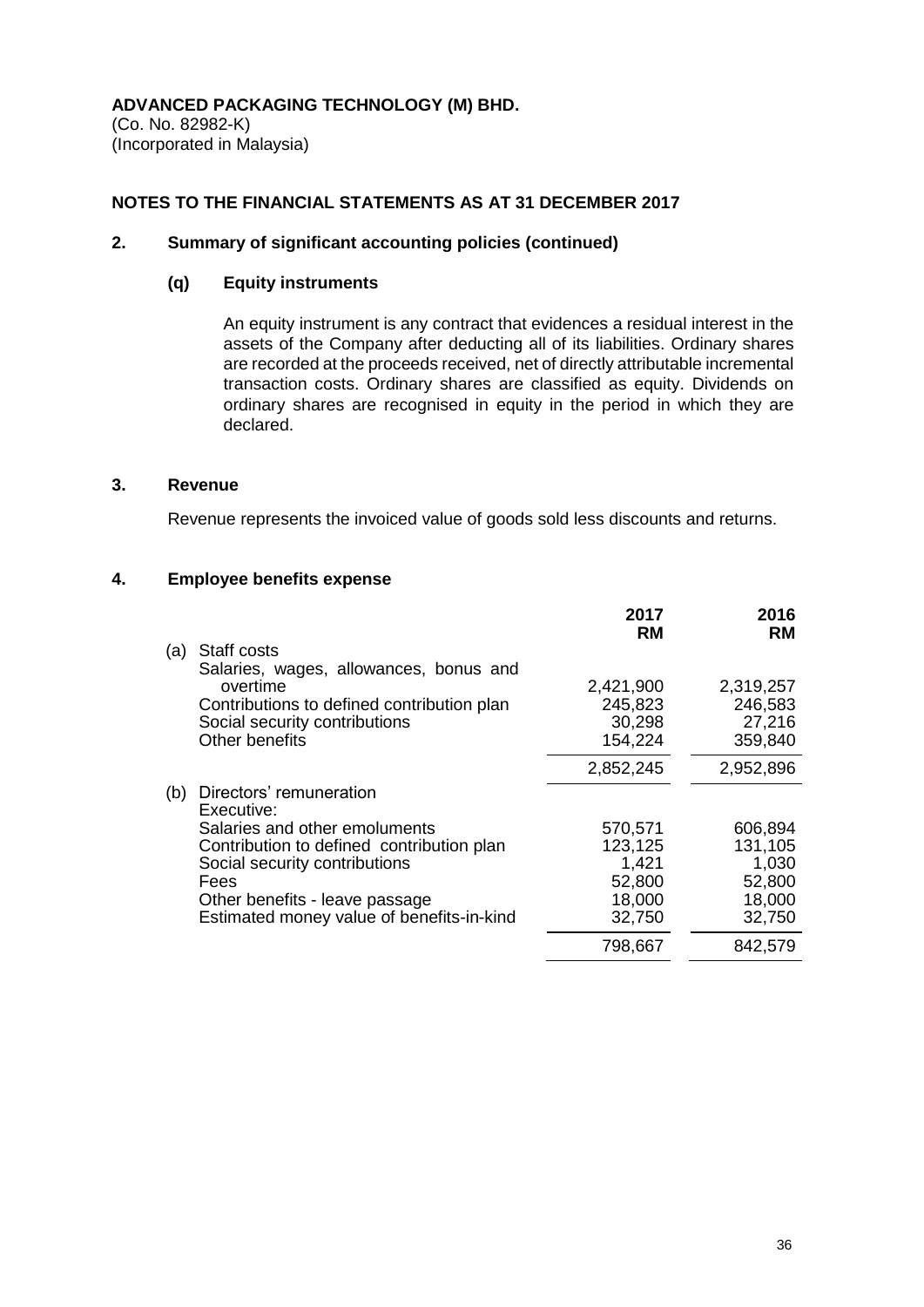(Co. No. 82982-K) (Incorporated in Malaysia)

# **NOTES TO THE FINANCIAL STATEMENTS AS AT 31 DECEMBER 2017**

# **4. Employee benefits expense (continued)**

|     |                                                             | 2017<br><b>RM</b> | 2016<br><b>RM</b> |
|-----|-------------------------------------------------------------|-------------------|-------------------|
| (b) | Directors' remuneration (continued)                         |                   |                   |
|     | Non-executive:                                              |                   |                   |
|     | Allowances                                                  | 59,400            | 55,000            |
|     | Fees                                                        | 172,700           | 184,800           |
|     |                                                             | 232,100           | 239,800           |
|     | Total directors' remuneration                               | 1,030,767         | 1,082,379         |
|     |                                                             |                   |                   |
|     | Total directors' remuneration excluding<br>benefits-in-kind | 998,017           | 1,049,629         |
|     |                                                             |                   |                   |
|     | Total staff costs                                           | 3,850,262         | 4,002,525         |

The number of directors of the Company whose total remuneration during the year fall within the following bands are as follows:

|                              | <b>Number of Directors</b> |                   |
|------------------------------|----------------------------|-------------------|
|                              | 2017<br><b>RM</b>          | 2016<br><b>RM</b> |
| Executive directors:         |                            |                   |
| <b>Below RM50,000</b>        |                            |                   |
| RM50,001 to RM100,000        |                            |                   |
| RM100,001 to RM150,000       |                            |                   |
| Above RM150,000 to RM600,000 | 2                          | 2                 |
|                              | 2                          | 2                 |
| Non-executive directors:     |                            |                   |
| <b>Below RM50,000</b>        |                            |                   |
| RM50,001 to RM100,000        |                            |                   |
|                              |                            |                   |

The total number of employees, inclusive of executive directors of the Company as at the end of the financial year was 96 (2016: 82).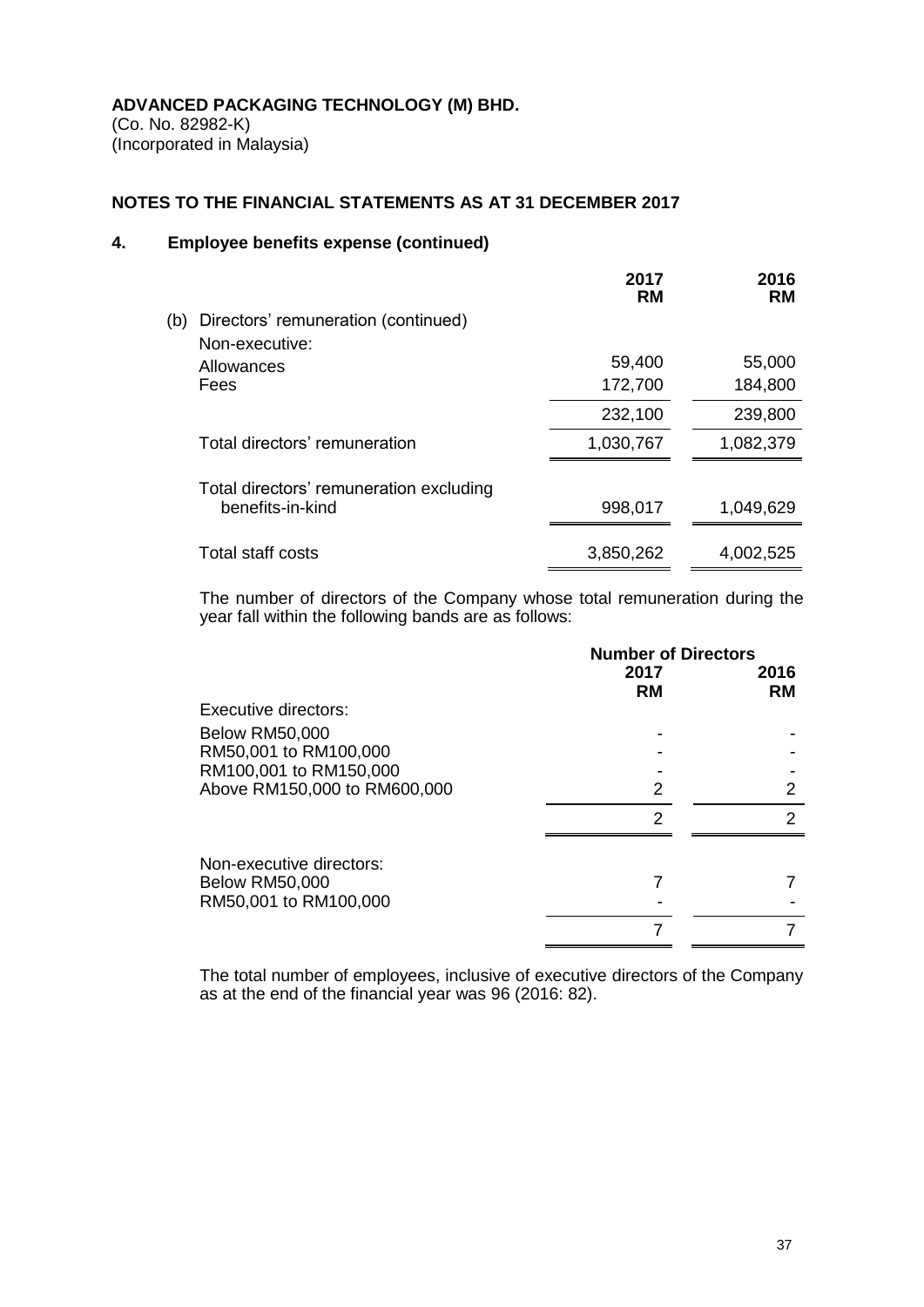(Co. No. 82982-K) (Incorporated in Malaysia)

# **NOTES TO THE FINANCIAL STATEMENTS AS AT 31 DECEMBER 2017**

# **5. Profit before tax**

|                                                                        | 2017<br><b>RM</b> | 2016<br><b>RM</b> |
|------------------------------------------------------------------------|-------------------|-------------------|
| Profit before tax is arrived at after                                  |                   |                   |
| charging/(crediting):                                                  |                   |                   |
| Auditors' remuneration                                                 |                   |                   |
| - Statutory audit                                                      | 33,000            | 33,000            |
| - Non-statutory audit                                                  | 7,000             | 7,000             |
| Amortised/(Reversal) of amortised cost of                              |                   |                   |
| provision for gratuity                                                 | 43,140            | (74, 462)         |
| Bad debts written off                                                  |                   | 54,073            |
| Depreciation                                                           | 1,294,645         | 1,245,251         |
| Loss/(Gain) on foreign exchange                                        |                   |                   |
| - realised                                                             | (78, 317)         | (103, 346)        |
| - unrealised                                                           | 25,573            | (15, 310)         |
| Gain on disposal of property, plant and                                |                   |                   |
| equipment                                                              | (4,716)           | 9,997             |
| Impairment loss on trade receivables                                   | 57,763            |                   |
| Interest income                                                        |                   |                   |
| - Interest income received from deposits placed<br>with licensed banks |                   |                   |
| - Fixed return received from deposits placed with                      | (202, 280)        | (275, 017)        |
| Islamic bank                                                           | (84, 692)         | (107, 663)        |
| Inventories written off                                                | 66,711            | 32,293            |
| Inventories written down                                               | 5,668             | 2,366             |
| Investment income                                                      | (158, 870)        | (158, 281)        |
| Reversal of inventories written down                                   | (9,785)           | (46, 351)         |
| Reversal of impairment loss on trade receivables                       |                   |                   |
| no longer required                                                     |                   | (93, 473)         |
| Property, plant and equipment written off                              | 473               | 10,153            |
| Provision for staff gratuity                                           | 107,159           | 214,358           |
| Utilisation of provision for staff gratuity                            |                   | (28, 129)         |
|                                                                        |                   |                   |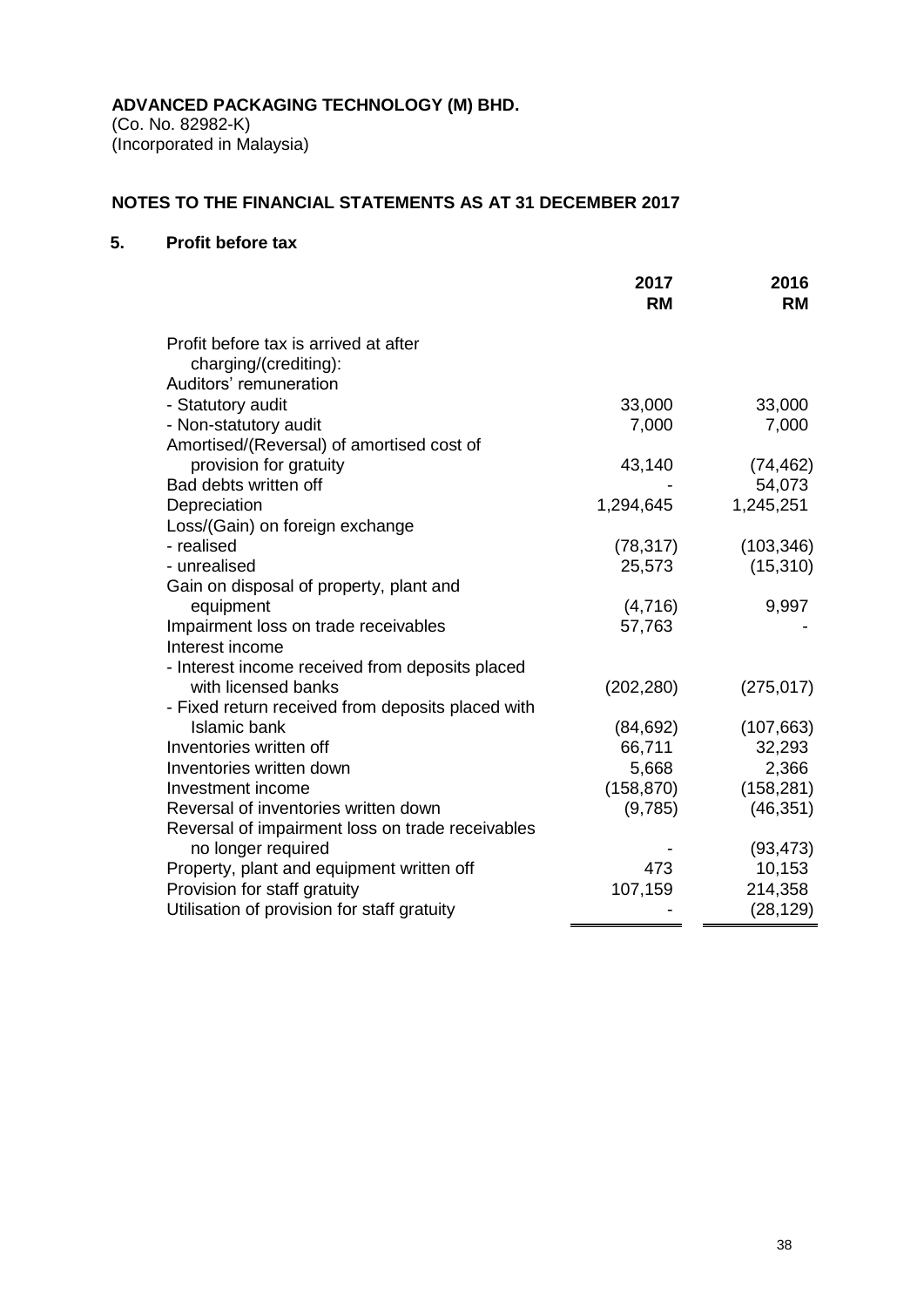(Co. No. 82982-K) (Incorporated in Malaysia)

# **NOTES TO THE FINANCIAL STATEMENTS AS AT 31 DECEMBER 2017**

# **6. Tax expense**

|                                                | 2017<br><b>RM</b> | 2016<br><b>RM</b> |
|------------------------------------------------|-------------------|-------------------|
| Current tax expense                            |                   |                   |
| - current year                                 | 99,875            | 1,055,883         |
| - overprovision in prior years                 | (18, 283)         | (34, 773)         |
|                                                | 81,592            | 1,021,110         |
| Deferred tax expense (Note 17)                 |                   |                   |
| - current year                                 | 179,809           | (175,993)         |
| - overprovision in prior years                 | (58, 589)         | (71,852)          |
| - Effect on tax changes                        |                   | (32, 785)         |
|                                                | 121,220           | (280, 630)        |
|                                                | 202,812           | 740,480           |
| <b>Reconciliation of effective tax expense</b> |                   |                   |
| Profit before tax                              | 1,378,464         | 3,621,023         |
| Taxation computed at statutory tax rate of 24% | 330,831           | 869,046           |
| Non-deductible expenses                        | (13,018)          | 82,556            |
| Non-taxable income                             | (38, 129)         | (62, 610)         |
| Double deduction                               |                   | (9, 102)          |
|                                                | 279,684           | 879,890           |
| Effect on tax changes                          |                   | (32, 785)         |
| Overprovision of current tax in prior years    | (18, 283)         | (34, 773)         |
| Overprovision of deferred tax in prior years   | (58, 589)         | (71, 852)         |
|                                                | 202,812           | 740,480           |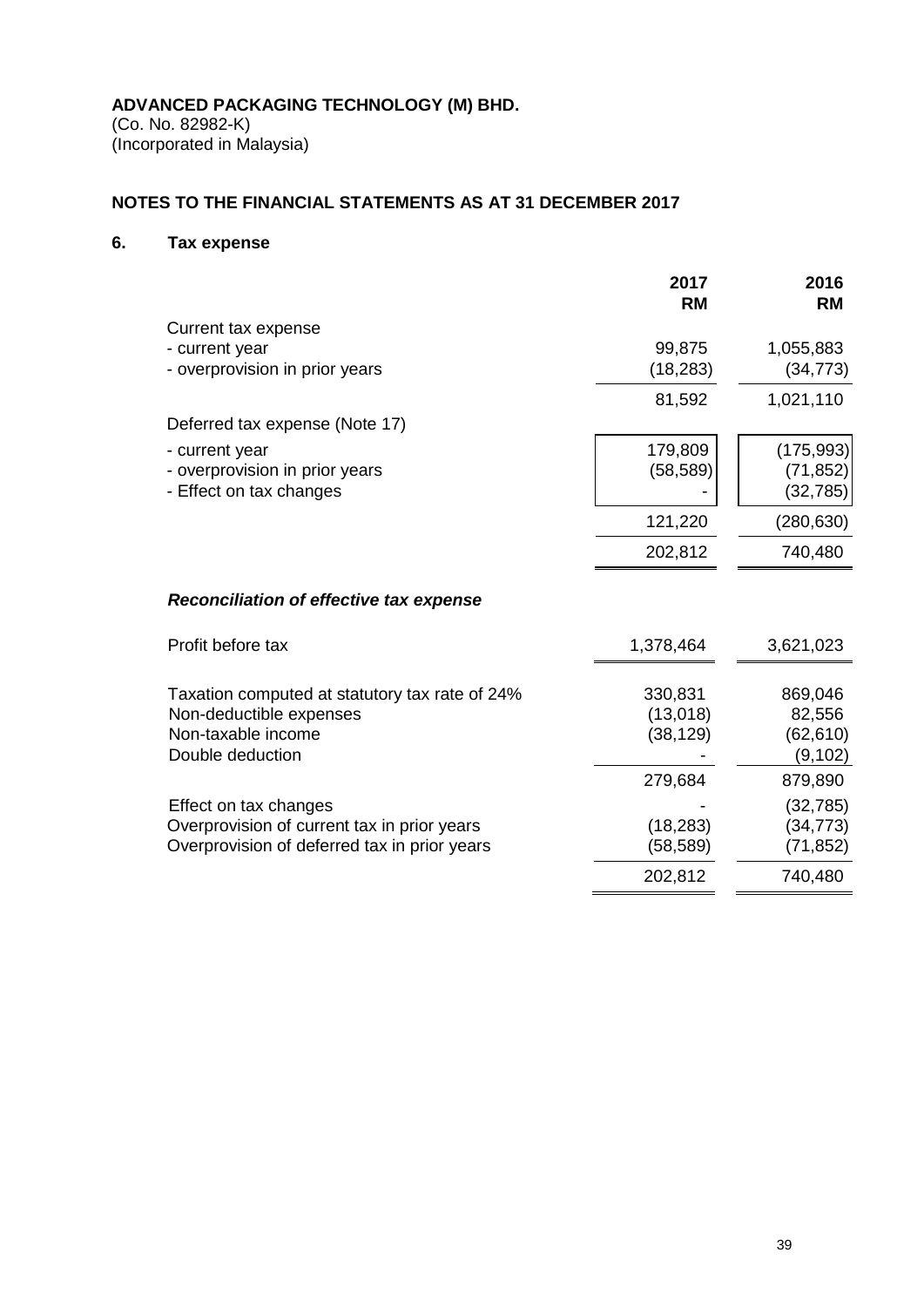## **NOTES TO THE FINANCIAL STATEMENTS AS AT 31 DECEMBER 2017**

# **7. Earnings per ordinary share**

Basic earnings per ordinary share for the financial year is calculated by dividing the comprehensive income for the financial year attributable to owners of the Company by the weighted average number of ordinary shares outstanding during the financial year, after taking into consideration of the treasury shares held by the Company calculated as follows:

|                                                                                | 2017       | 2016       |
|--------------------------------------------------------------------------------|------------|------------|
| Total comprehensive income attributable to owners of the<br>Company (RM)       | 1,175,652  | 2,880,543  |
| Weighted average number of ordinary shares in issue,<br>net of treasury shares | 19,112,234 | 19,112,567 |
| Basic earnings per share (sen)                                                 | 6.15       | 15.07      |

Diluted earnings per ordinary share is not presented as there are no dilutive potential ordinary shares outstanding during the financial year.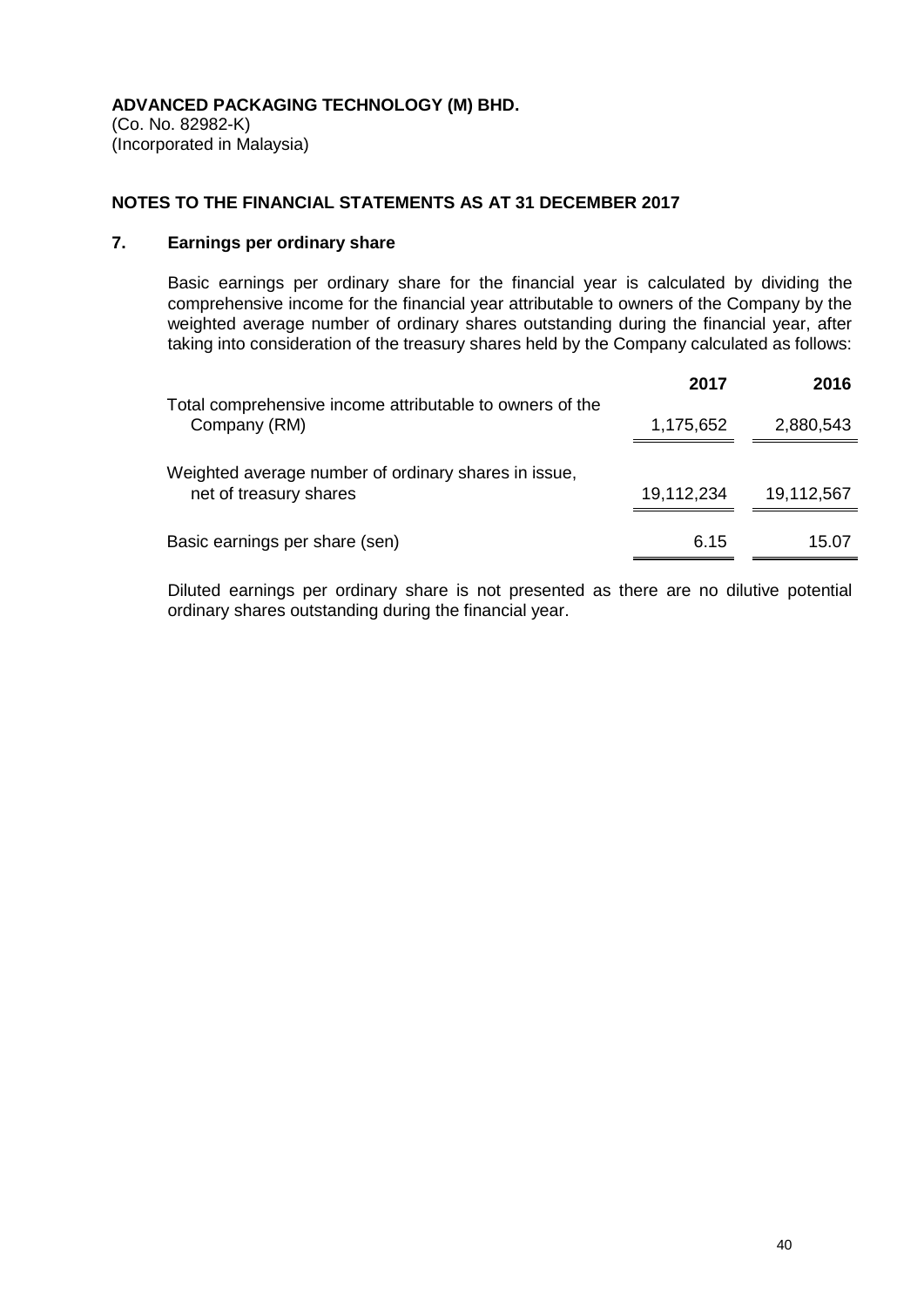#### **ADVANCED PACKAGING TECHNOLOGY (M) BHD.** (Co. No. 82982-K)

(Incorporated in Malaysia)

# **NOTES TO THE FINANCIAL STATEMENTS AS AT 31 DECEMBER 2017**

# **8. Property, plant and equipment**

| 2017                                                                             | Leasehold<br>land<br><b>RM</b> | <b>Building</b><br><b>RM</b> | Plant,<br>machinery<br>and tools<br><b>RM</b>  | Furniture,<br>fittings and<br>equipment<br><b>RM</b> | <b>Motor</b><br>vehicles<br><b>RM</b> | Total<br><b>RM</b>                                |
|----------------------------------------------------------------------------------|--------------------------------|------------------------------|------------------------------------------------|------------------------------------------------------|---------------------------------------|---------------------------------------------------|
| <b>Cost</b>                                                                      |                                |                              |                                                |                                                      |                                       |                                                   |
| At 1 January<br><b>Additions</b><br><b>Disposals</b><br>Written off              | 739,000                        | 5,327,543                    | 28,756,608<br>5,008,618<br>(750)<br>(880, 297) | 737,581<br>10,475<br>(14, 635)                       | 1,061,372                             | 36,622,104<br>5,019,093<br>(15,385)<br>(880, 297) |
| At 31 December                                                                   | 739,000                        | 5,327,543                    | 32,884,179                                     | 733,421                                              | 1,061,372                             | 40,745,515                                        |
| <b>Accumulated depreciation</b>                                                  |                                |                              |                                                |                                                      |                                       |                                                   |
| At 1 January<br>Charge for the financial year<br><b>Disposals</b><br>Written off | 234,695<br>7,390               | 2,745,800<br>126,407         | 24,252,922<br>914,858<br>(331)<br>(880,296)    | 496,836<br>50,870<br>(14, 617)                       | 665,845<br>195,120                    | 28,396,098<br>1,294,645<br>(14,948)<br>(880, 296) |
| At 31 December                                                                   | 242,085                        | 2,872,207                    | 24,287,153                                     | 533,089                                              | 860,965                               | 28,795,499                                        |
| <b>Carrying amount</b>                                                           |                                |                              |                                                |                                                      |                                       |                                                   |
| At 31 December                                                                   | 496,915                        | 2,455,336                    | 8,597,026                                      | 200,332                                              | 200,407                               | 11,950,016                                        |
|                                                                                  |                                |                              |                                                |                                                      |                                       |                                                   |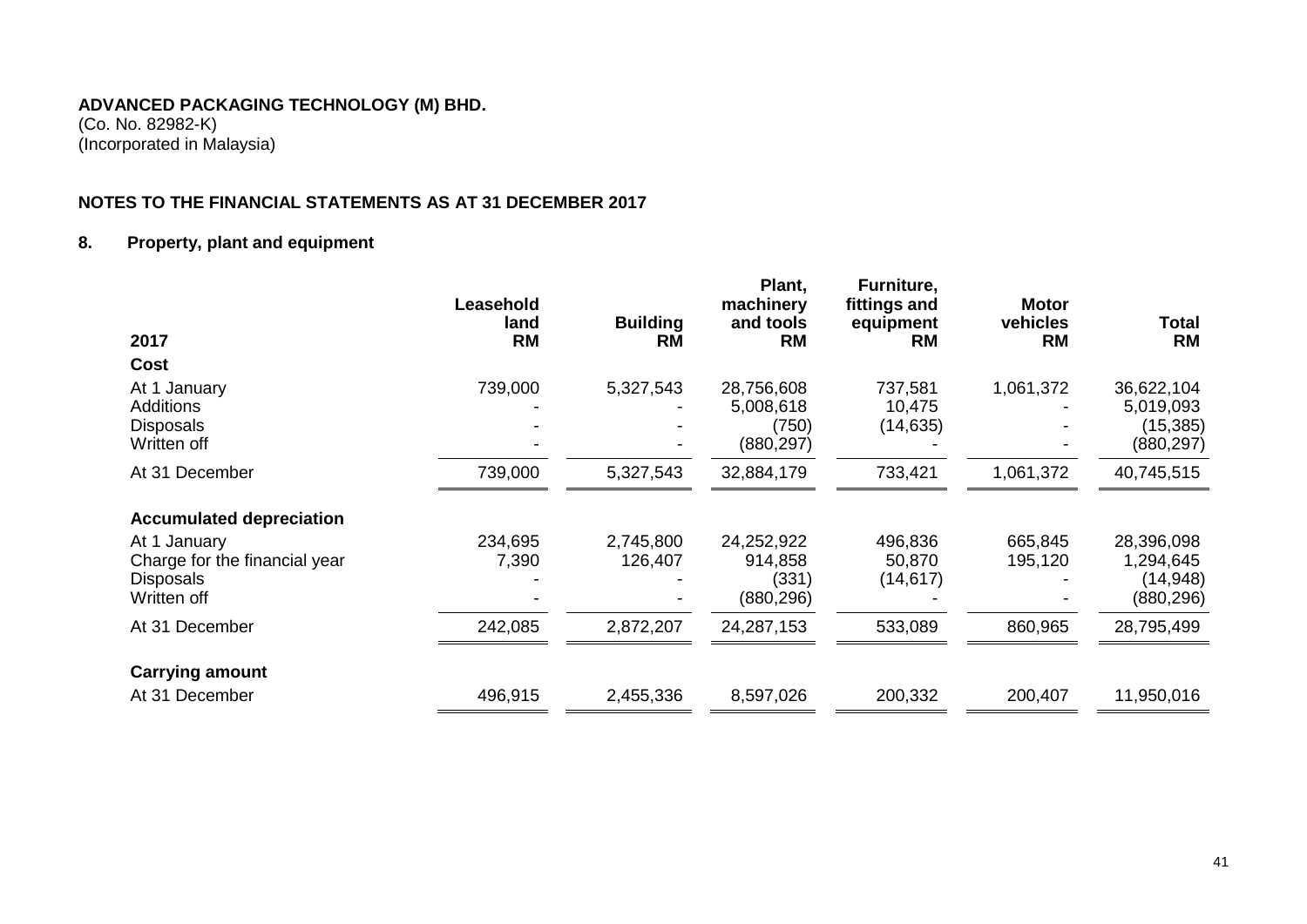(Co. No. 82982-K) (Incorporated in Malaysia)

# **NOTES TO THE FINANCIAL STATEMENTS AS AT 31 DECEMBER 2017**

# **8. Property, plant and equipment (continued)**

| Cost<br>739,000<br>5,308,993<br>28,546,806<br>1,152,409<br>At 1 January<br>622,266<br><b>Additions</b><br>18,550<br>258,761<br>120,083<br>5,518<br>(96, 555)<br><b>Disposals</b><br>(48, 959)<br>(4,768)<br>Written off<br>At 31 December<br>739,000<br>5,327,543<br>28,756,608<br>737,581<br>1,061,372<br><b>Accumulated depreciation</b><br>227,305<br>2,620,784<br>23,435,353<br>440,255<br>567,276<br>At 1 January<br>Charge for the financial year<br>7,390<br>125,016<br>856,378<br>61,346<br>195,121<br>(96, 552)<br><b>Disposals</b><br>Written off<br>(38, 809)<br>(4,765)<br>At 31 December<br>234,695<br>24,252,922<br>496,836<br>665,845<br>2,745,800<br><b>Carrying amount</b><br>At 31 December<br>504,305<br>2,581,743<br>4,503,686<br>240,745<br>395,527 | 2016 | Leasehold<br>land<br><b>RM</b> | <b>Building</b><br><b>RM</b> | Plant,<br>machinery<br>and tools<br><b>RM</b> | Furniture,<br>fittings and<br>equipment<br><b>RM</b> | <b>Motor</b><br>vehicles<br><b>RM</b> | Total<br><b>RM</b>                              |
|--------------------------------------------------------------------------------------------------------------------------------------------------------------------------------------------------------------------------------------------------------------------------------------------------------------------------------------------------------------------------------------------------------------------------------------------------------------------------------------------------------------------------------------------------------------------------------------------------------------------------------------------------------------------------------------------------------------------------------------------------------------------------|------|--------------------------------|------------------------------|-----------------------------------------------|------------------------------------------------------|---------------------------------------|-------------------------------------------------|
|                                                                                                                                                                                                                                                                                                                                                                                                                                                                                                                                                                                                                                                                                                                                                                          |      |                                |                              |                                               |                                                      |                                       |                                                 |
|                                                                                                                                                                                                                                                                                                                                                                                                                                                                                                                                                                                                                                                                                                                                                                          |      |                                |                              |                                               |                                                      |                                       | 36,369,474<br>402,912<br>(96,555)<br>(53,727)   |
|                                                                                                                                                                                                                                                                                                                                                                                                                                                                                                                                                                                                                                                                                                                                                                          |      |                                |                              |                                               |                                                      |                                       | 36,622,104                                      |
|                                                                                                                                                                                                                                                                                                                                                                                                                                                                                                                                                                                                                                                                                                                                                                          |      |                                |                              |                                               |                                                      |                                       |                                                 |
|                                                                                                                                                                                                                                                                                                                                                                                                                                                                                                                                                                                                                                                                                                                                                                          |      |                                |                              |                                               |                                                      |                                       | 27,290,973<br>1,245,251<br>(96,552)<br>(43,574) |
|                                                                                                                                                                                                                                                                                                                                                                                                                                                                                                                                                                                                                                                                                                                                                                          |      |                                |                              |                                               |                                                      |                                       | 28,396,098                                      |
|                                                                                                                                                                                                                                                                                                                                                                                                                                                                                                                                                                                                                                                                                                                                                                          |      |                                |                              |                                               |                                                      |                                       |                                                 |
|                                                                                                                                                                                                                                                                                                                                                                                                                                                                                                                                                                                                                                                                                                                                                                          |      |                                |                              |                                               |                                                      |                                       | 8,226,006                                       |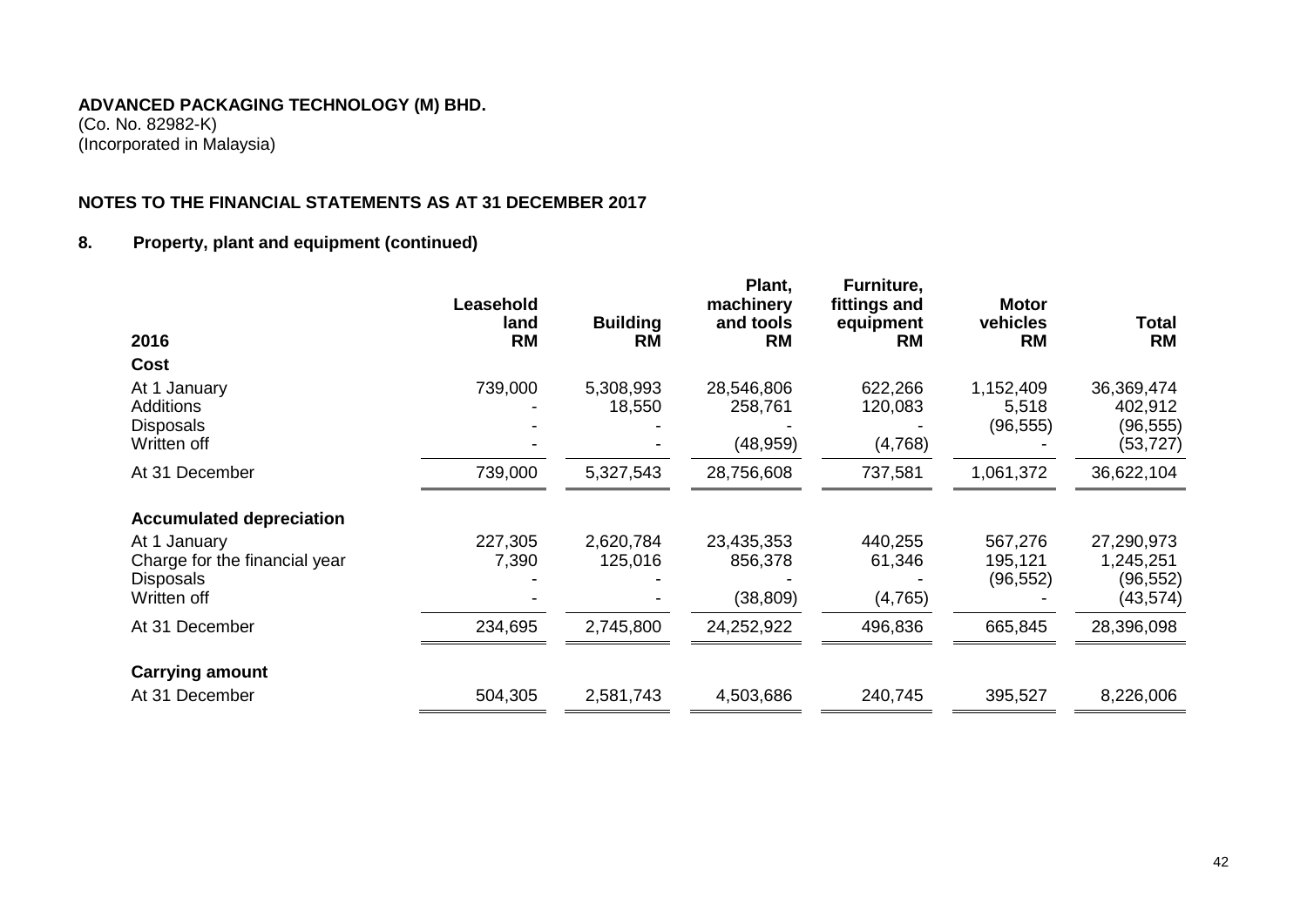(Co. No. 82982-K) (Incorporated in Malaysia)

#### **NOTES TO THE FINANCIAL STATEMENTS AS AT 31 DECEMBER 2017**

## **8. Property, plant and equipment (continued)**

Included in property, plant and equipment of the Company are the following fully depreciated property, plant and equipment which are still in use:

|                                   | 2017<br><b>RM</b> | 2016<br><b>RM</b> |
|-----------------------------------|-------------------|-------------------|
| At cost:                          |                   |                   |
| <b>Building</b>                   | 118,624           | 115,433           |
| Plant, machinery and tools        | 17,909,925        | 18,270,872        |
| Furniture, fittings and equipment | 416,553           | 267,407           |
| Motor vehicles                    | 85,770            | 85,770            |
|                                   | 18,530,872        | 18,739,482        |

#### **9. Other investment**

#### *Available for sale financial assets*

Other investment represents investments in Fixed Income Fund Account with AmFunds Management Berhad (formerly known as AmInvestment Services Berhad) and is classified as available-for-sale financial assets.

This investment as at 31 December 2017 carried interest at rates ranging from 2.84% to 3.33% (2016: 3.05% to 3.28%) per annum.

As at the reporting date, the fair value of this investment is equivalent to its carrying amount.

# **10. Inventories**

|                                              | 2017       | 2016       |
|----------------------------------------------|------------|------------|
| At cost:                                     | <b>RM</b>  | <b>RM</b>  |
| Raw materials                                | 3,535,650  | 3,627,253  |
| Work in-progress                             | 400,541    | 369,060    |
| Finished goods                               | 150,420    | 484,878    |
| Consumables                                  | 160,087    | 166,099    |
| Goods in-transit                             | 1,275      | 103,068    |
|                                              | 4,247,973  | 4,750,358  |
| Recognised in profit or loss                 |            |            |
| Inventories recognised as cost of production | 15,985,274 | 15,622,068 |
| Write-down to net realisable value           | 5,668      | 2,366      |
| Reversal of inventories written down         | (9,785)    | (46, 351)  |
| Inventories written off                      | 66,711     | 32,293     |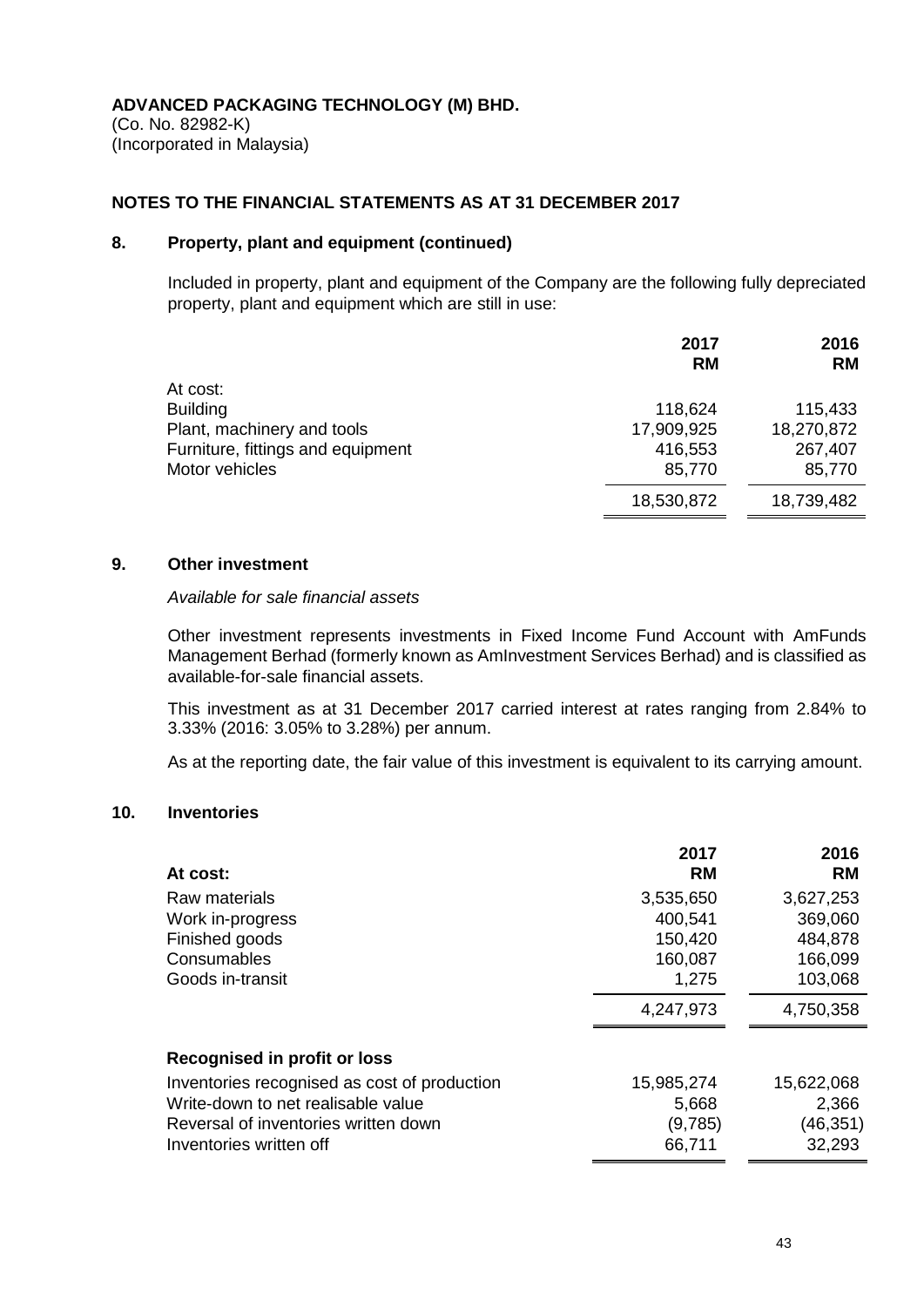#### **NOTES TO THE FINANCIAL STATEMENTS AS AT 31 DECEMBER 2017**

#### **11. Trade receivables**

|                                       | 2017<br><b>RM</b>      | 2016<br><b>RM</b> |
|---------------------------------------|------------------------|-------------------|
| Trade receivables<br>Less: Impairment | 5,409,839<br>(57, 763) | 6,101,300         |
|                                       | 5,352,076              | 6,101,300         |

The movement in impairment of trade receivables is as follows:

|                                                                 | 2017<br><b>RM</b> | 2016<br><b>RM</b>   |
|-----------------------------------------------------------------|-------------------|---------------------|
| Impairment:                                                     |                   |                     |
| At 1 January<br><b>Additions</b><br>Reversal of impairment loss | 57,763            | 93,473<br>(93, 473) |
| At 31 December                                                  | 57,763            |                     |

The Company's normal trade credit term ranges from 30 to 90 days (2016: 30 to 90 days). Other credit terms are assessed and approved on a case-by-case basis. The trade receivables are non-interest bearing and recognised at their original invoice amounts which represent their fair values on initial recognition.

#### **12. Non-trade receivables, deposits and prepayments**

|                       | 2017<br><b>RM</b>     | 2016<br><b>RM</b>       |
|-----------------------|-----------------------|-------------------------|
| Non-trade receivables | 254,303               | 177,327                 |
| <b>Deposits</b>       | 18,040                | 18,040                  |
| Prepayments           | 21,073                | 1,267,807               |
| <b>Others</b>         | 80,131                | 98,393                  |
| Less: Impairment      | 373,547<br>(137, 318) | 1,561,567<br>(137, 318) |
|                       |                       |                         |
|                       | 236,229               | 1,424,249               |

Included in non-trade receivables of the Company are:

- (i) Staff loans of RM27,755 (2016: RM40,008) which bear interest at 4% (2016: 4%) per annum.
- (ii) Outstanding amount transferred from amount due from jointly controlled entity amounting to RM137,318 upon disposal of Advanced Packaging Investments (H.K.) Limited by the Company. The amount has been fully impaired in the previous financial years.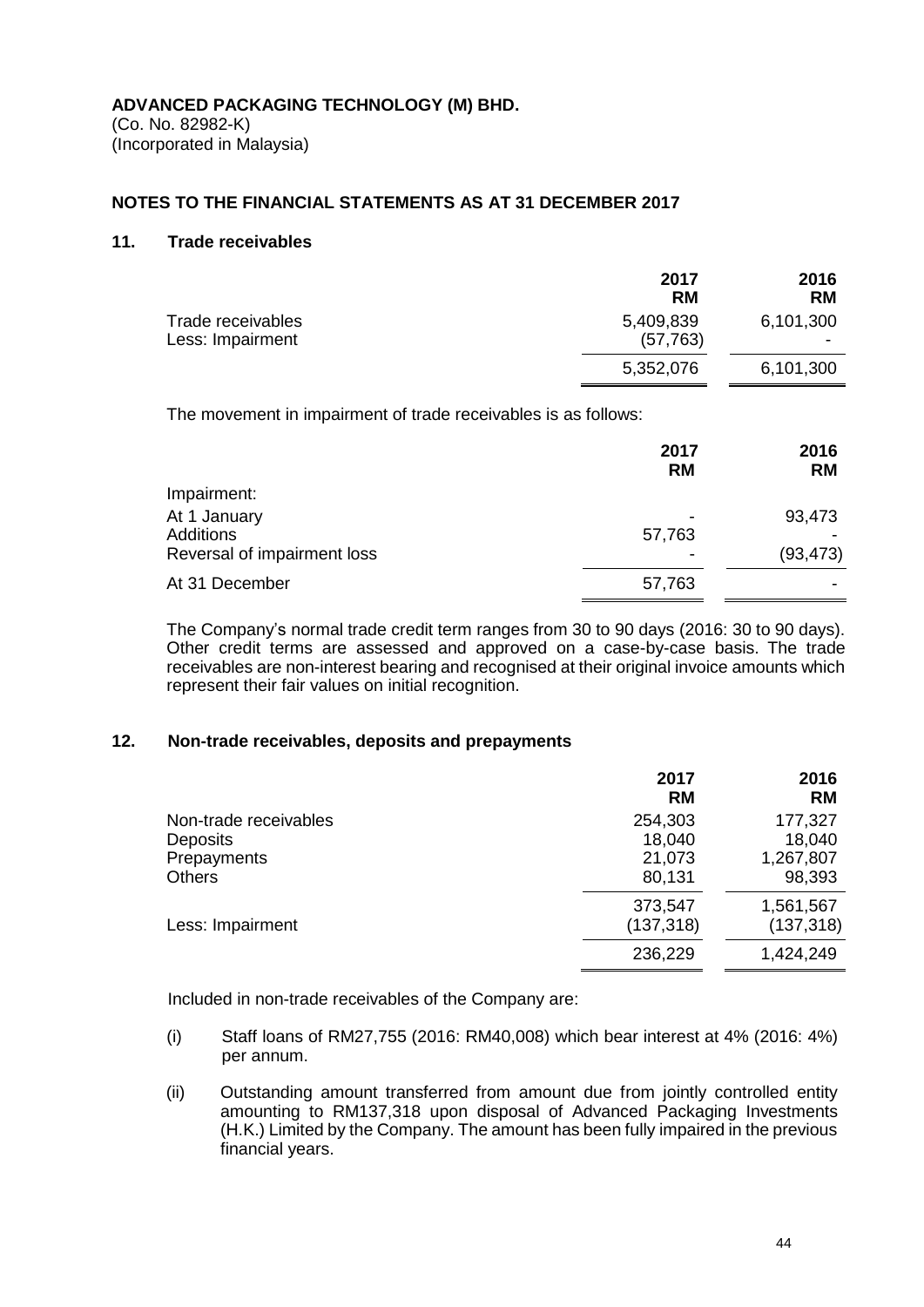(Co. No. 82982-K) (Incorporated in Malaysia)

# **NOTES TO THE FINANCIAL STATEMENTS AS AT 31 DECEMBER 2017**

#### **13. Fixed deposits with licensed banks**

|                                                                          | 2017<br><b>RM</b>      | 2016<br><b>RM</b>      |
|--------------------------------------------------------------------------|------------------------|------------------------|
| Deposits placed with licensed banks<br>Deposits placed with Islamic bank | 4,500,000<br>3,000,000 | 6,500,000<br>3,500,000 |
|                                                                          | 7,500,000              | 10,000,000             |
| Maturities less than 3 months<br>Maturities more than 3 months           | 7,500,000              | 6,500,000<br>3,500,000 |
|                                                                          | 7,500,000              | 10,000,000             |

The deposits as at 31 December 2017 and 2016 bear interest at rates ranging from 3.00% to 3.15% (2016: 2.95% to 4.30%) per annum.

Deposits placed with licensed banks have maturity periods ranging from 30 days to 365 days (2016: 30 days to 365 days).

# **14. Share capital**

|                                                   | 2017       | 2016<br><b>Number of Ordinary</b> | 2017<br><b>RM</b> | 2016<br><b>RM</b> |
|---------------------------------------------------|------------|-----------------------------------|-------------------|-------------------|
|                                                   |            | <b>Shares</b>                     |                   |                   |
| Ordinary Shares of RM1.00<br>each:<br>Authorised: |            |                                   |                   |                   |
| At 1 January/31 December                          | n/a        | 100,000,000                       | n/a               | 100,000,000*      |
| Issued and fully paid:                            |            |                                   |                   |                   |
| At 1 January/31 December                          | 20,504,250 | 20,504,250                        | 20,504,250        | 20,504,250*       |

\* par value of RM1.00 each

On 31 January 2017, the Companies Act, 2016 in Malaysia became effective and rendered the par value regime no longer applicable. This has resulted in the Company's share capital no longer having a par value and the authorised share capital no longer relevant at the date of this report.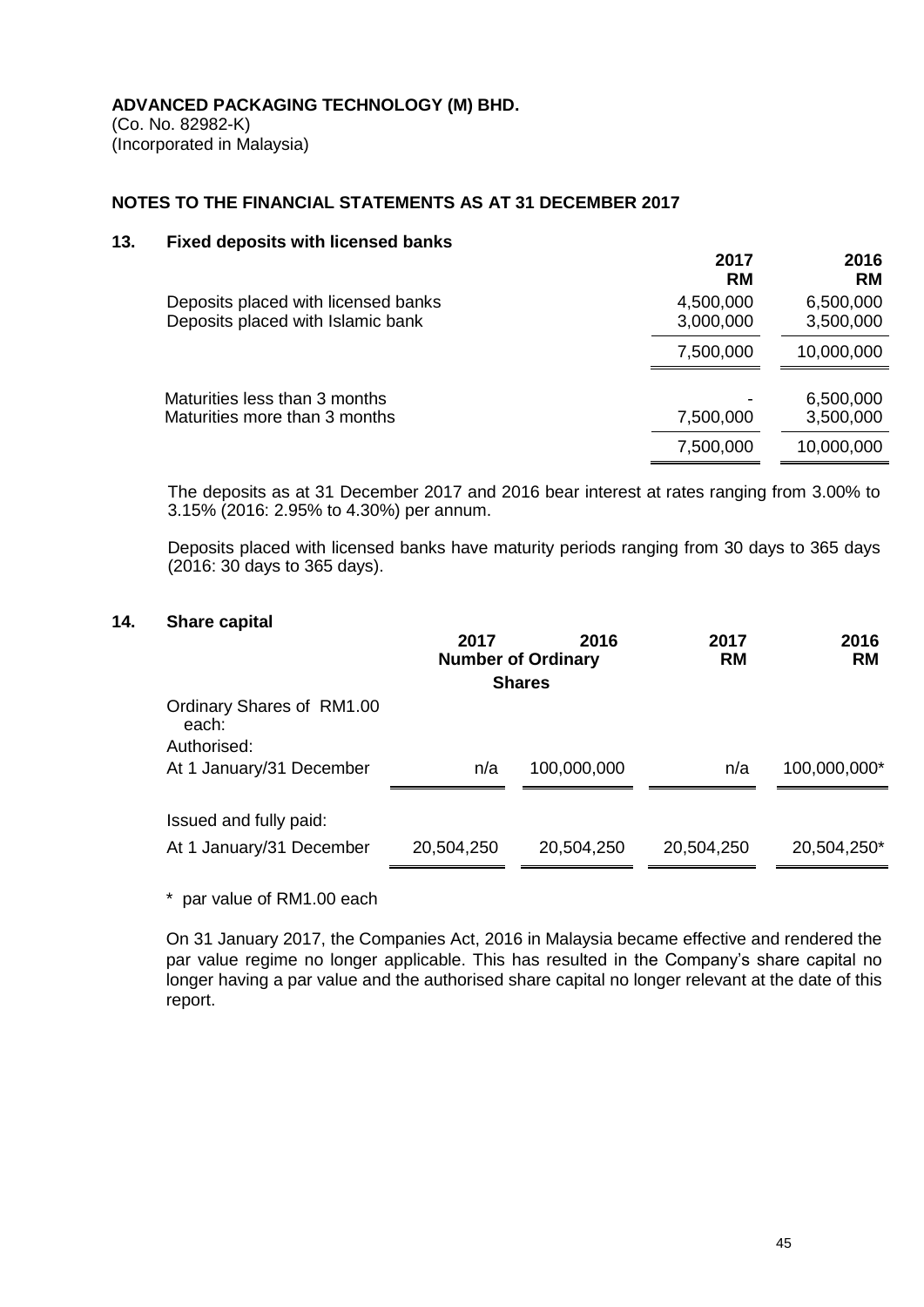(Co. No. 82982-K) (Incorporated in Malaysia)

#### **NOTES TO THE FINANCIAL STATEMENTS AS AT 31 DECEMBER 2017**

#### **15. Treasury shares**

|                                         | 2017<br><b>Shares</b> | 2016<br><b>Number of Ordinary</b> | 2017<br><b>RM</b>        | 2016<br><b>RM</b> |
|-----------------------------------------|-----------------------|-----------------------------------|--------------------------|-------------------|
| At 1 January<br>Shares purchased during | 1,392,016             | 1,390,016                         | 1,096,473                | 1,091,826         |
| the financial year                      | $\,$                  | 2,000                             | $\overline{\phantom{0}}$ | 4,647             |
| At 31 December                          | 1,392,016             | 1,392,016                         | 1,096,473                | 1,096,473         |

- (i) As at 31 December 2017, the number of outstanding Ordinary Shares in issue after deducting the treasury shares was 19,112,234 (2016: 19,112,234 ).
- (ii) During the financial year ended 31 December 2016, the Company repurchased a total of 2,000 Ordinary Shares of its issued Ordinary Shares from the open market on Bursa Malaysia for RM4,647. The average price paid for the shares repurchased was approximately RM2.32 per share.

The transactions were financed by internally generated funds. The shares repurchased are being held as treasury shares in accordance with Section 127 of Companies Act, 2016 in Malaysia. The Company has the right to reissue these shares at a later date. As treasury shares, the rights attached as to voting, dividends and participation in other distribution are suspended. None of the treasury shares repurchased had been sold or cancelled as at 31 December 2017.

#### **16. Retained profits**

Under the single tier system introduced by the Finance Act, 2007 in Malaysia which came into effect from the year of assessment 2008, dividends paid under this system are tax exempt in the hands of shareholders. As such, the whole retained profits can be distributed to shareholders as tax exempt dividends.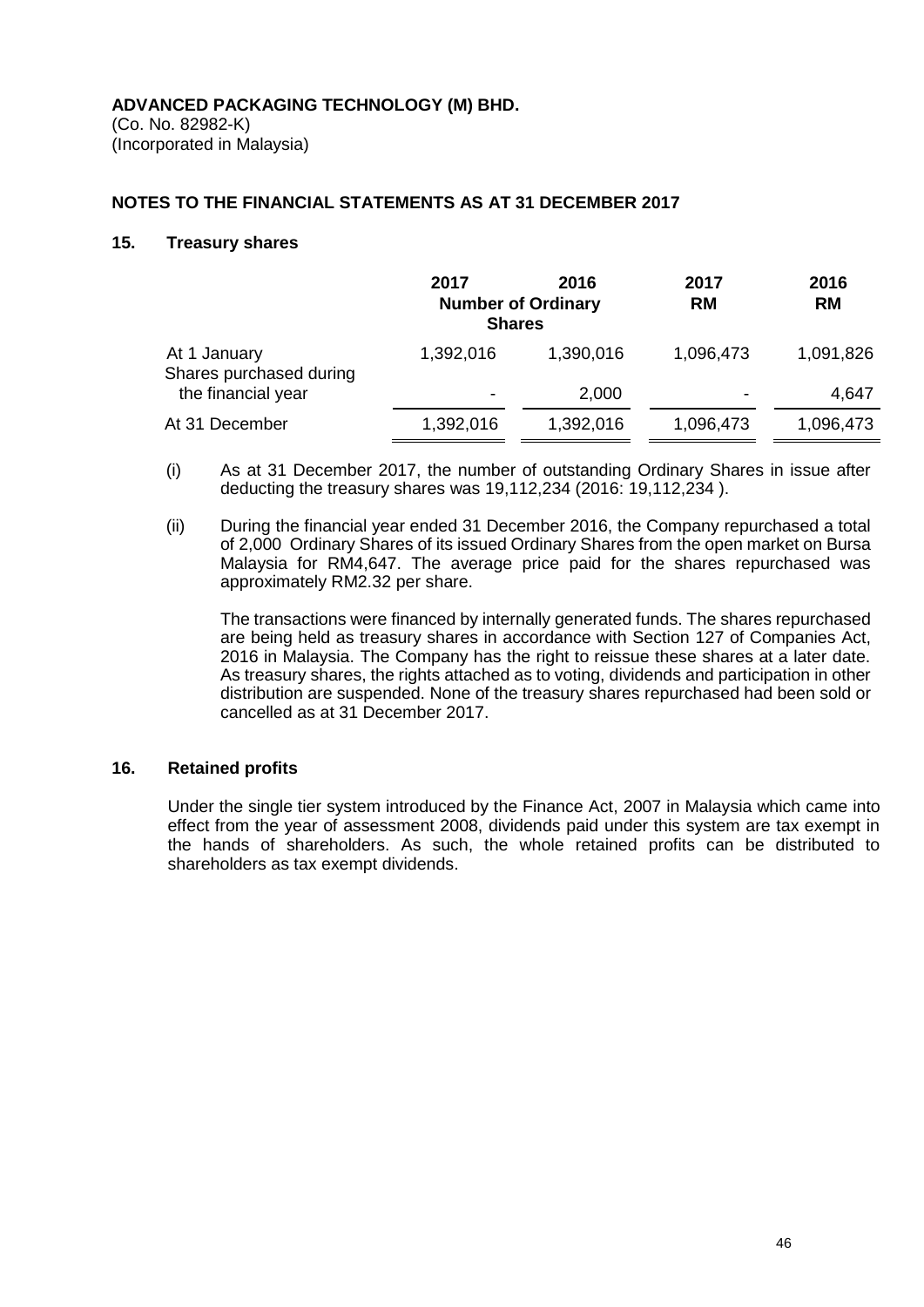# **NOTES TO THE FINANCIAL STATEMENTS AS AT 31 DECEMBER 2017**

# **17. Deferred tax liabilities**

|                                                        | 2017               | 2016                  |
|--------------------------------------------------------|--------------------|-----------------------|
|                                                        | RM                 | RM                    |
| At 1 January<br>Transferred to profit or loss (Note 6) | 610,843<br>121,220 | 891,473<br>(280, 630) |
| At 31 December                                         | 732,063            | 610,843               |

The components and movements of deferred tax liabilities and assets during the financial year prior to offsetting are as follows:

|                                            | Property, plant<br>and equipment |
|--------------------------------------------|----------------------------------|
| Deferred tax liabilities of the Company:   | <b>RM</b>                        |
| At 1 January 2017                          | 1,149,461                        |
| Recognised in statements of profit or loss | 146,000                          |
| At 31 December 2017                        | 1,295,461                        |
|                                            |                                  |
| At 1 January 2016                          | 1,395,618                        |
| Recognised in statements of profit or loss | (246, 157)                       |
| At 31 December 2016                        | 1,149,461                        |
|                                            | <b>Provision</b><br><b>RM</b>    |
| Deferred tax assets of the Company:        |                                  |
| At 1 January 2017                          | 538,618                          |
| Recognised in statements of profit or loss | 24,780                           |
| At 31 December 2017                        | 563,398                          |
| At 1 January 2016                          | 504,145                          |
| Recognised in statements of profit or loss | 34,473                           |
| At 31 December 2016                        | 538,618                          |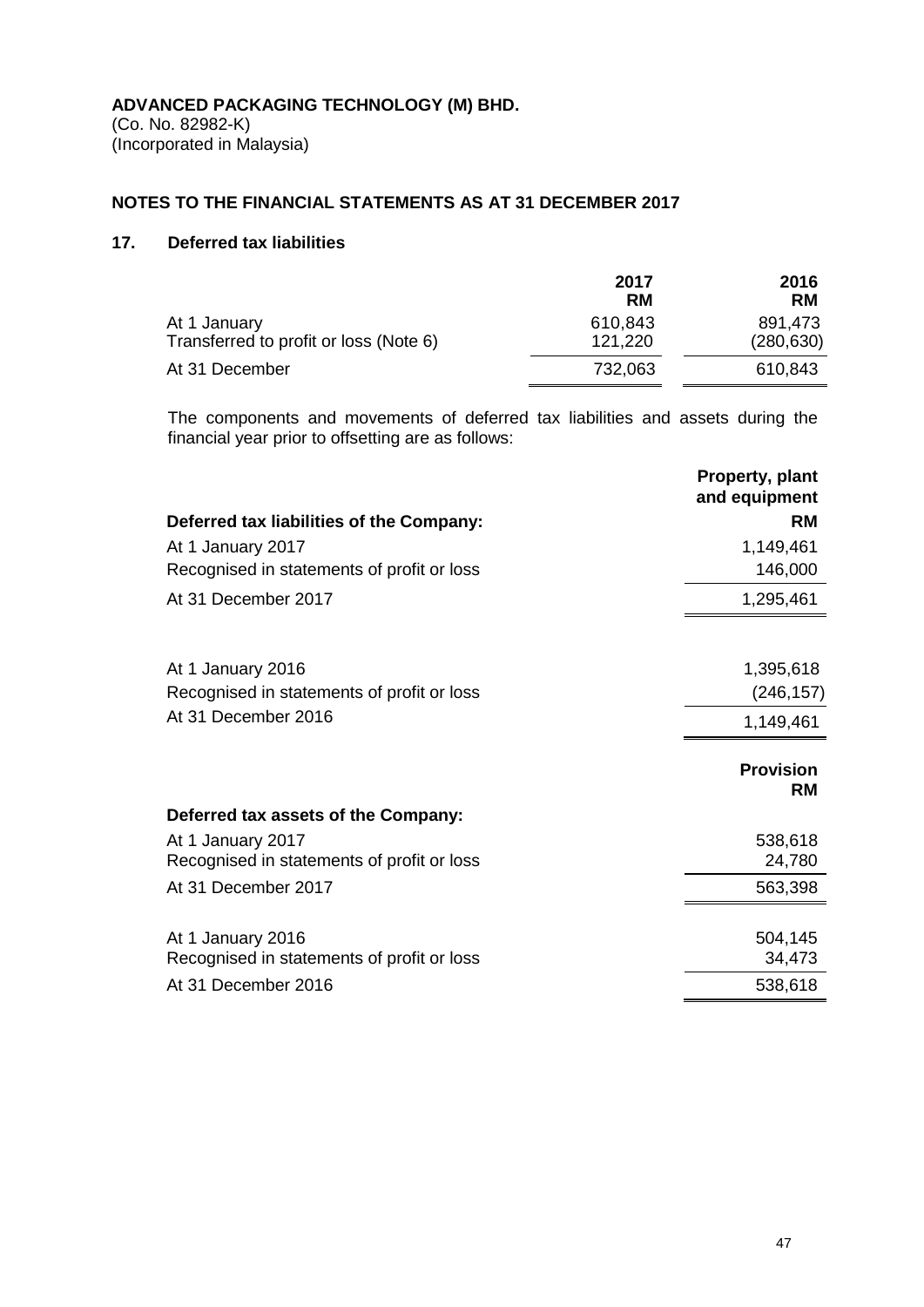(Co. No. 82982-K) (Incorporated in Malaysia)

# **NOTES TO THE FINANCIAL STATEMENTS AS AT 31 DECEMBER 2017**

# **18. Provision for staff gratuity**

|                                                                           | 2017<br><b>RM</b>    | 2016<br><b>RM</b>                 |
|---------------------------------------------------------------------------|----------------------|-----------------------------------|
| At 1 January<br>Provision during the financial year<br><b>Utilisation</b> | 2,136,066<br>107,159 | 1,949,837<br>214,358<br>(28, 129) |
| Add: Amortised cost                                                       | 2,243,225            | 2,136,066                         |
| <b>Balance</b><br>Additional<br>Reversal                                  | 136,781<br>43,140    | 211,243<br>(74, 462)              |
|                                                                           | 179,921              | 136,781                           |
| At 31 December                                                            | 2,423,146            | 2,272,847                         |

The discount rates applied in the computation of the present value of retirement gratuities ranged from 2.99% to 4.60% (2016: 3.20% to 4.81%) per annum.

#### **19. Trade payables**

The normal trade credit terms granted to the Company range from 30 to 90 days.

#### **20. Non-trade payables and accruals**

|                    | 2017      | 2016      |
|--------------------|-----------|-----------|
|                    | <b>RM</b> | <b>RM</b> |
| Non-trade payables | 428,104   | 326,148   |
| Accruals           | 717.147   | 884,979   |
|                    | 1,145,251 | 1,211,127 |

#### **21. Amount due to directors**

Amount due to directors represent fees and are unsecured, interest-free and normally settled within one (1) year.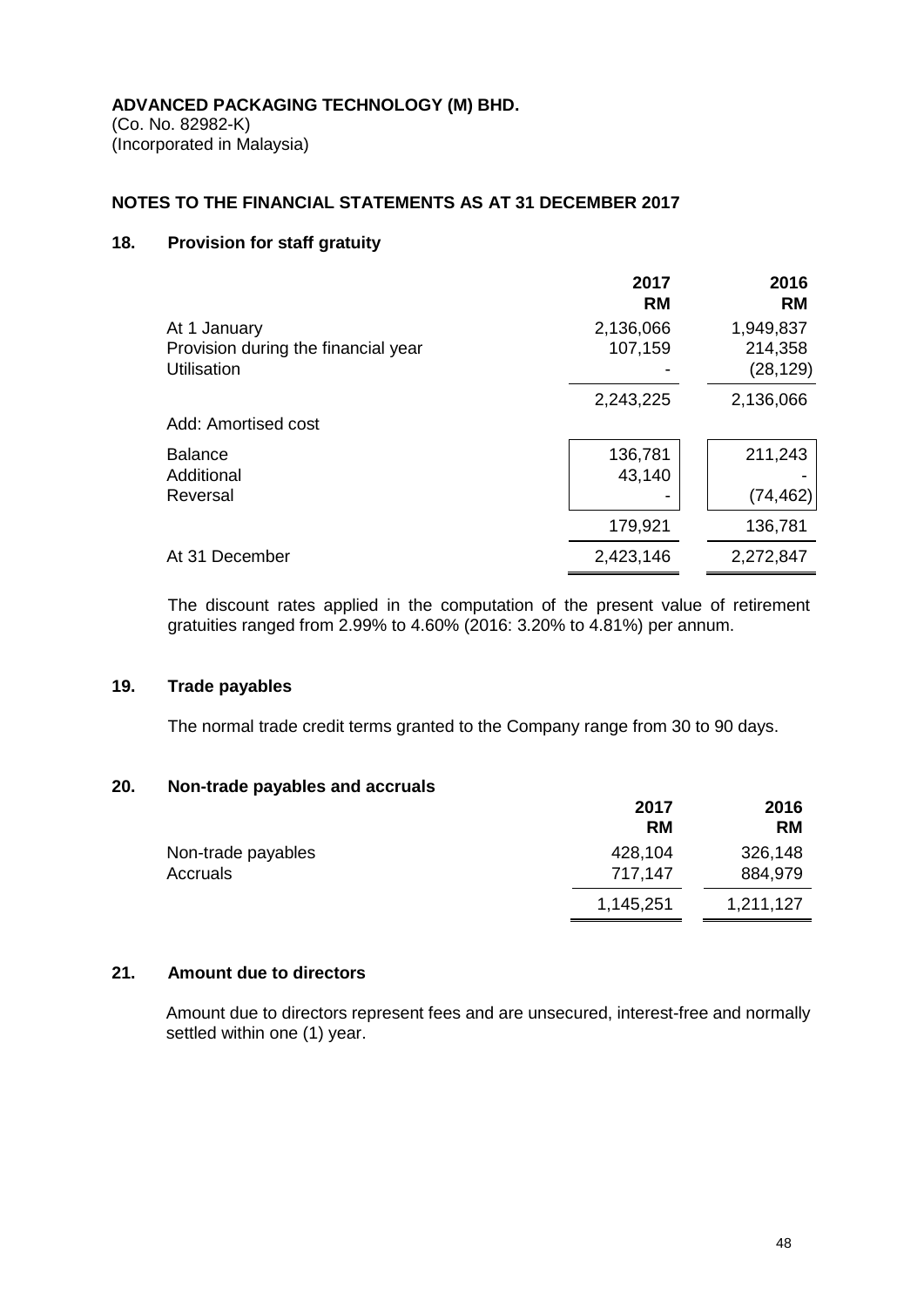(Co. No. 82982-K) (Incorporated in Malaysia)

## **NOTES TO THE FINANCIAL STATEMENTS AS AT 31 DECEMBER 2017**

#### **22. Dividends**

Dividends declared and paid by the Company are:

|                                                                            | In respect<br>of financial<br>year | Gross<br>dividend<br>per share<br>Sen | <b>Amount</b><br>οf<br>dividend<br><b>RM</b> | Date of<br>payment |
|----------------------------------------------------------------------------|------------------------------------|---------------------------------------|----------------------------------------------|--------------------|
| 2016                                                                       |                                    |                                       |                                              |                    |
| Final single tier tax exempt<br>dividend<br>Interim single tier tax exempt | 2015                               | 6.00                                  | 1,146,734                                    | 22 June 2016       |
| dividend                                                                   | 2016                               | 6.00                                  | 1,146,734                                    | 19 January 2017    |
|                                                                            |                                    |                                       | 2,293,468                                    |                    |
| 2017                                                                       |                                    |                                       |                                              |                    |
| Final single tier tax exempt                                               |                                    |                                       |                                              |                    |
| dividend                                                                   | 2016                               | 6.00                                  | 1,146,734                                    | 20 July 2017       |
| Interim single tier tax exempt<br>dividend                                 | 2017                               | 6.00                                  | 1,146,734                                    | 25 January 2018    |
|                                                                            |                                    |                                       | 2,293,468                                    |                    |
|                                                                            |                                    |                                       |                                              |                    |

The Directors recommend a final 4% single tier tax exempt dividend totalling RM764,489 subject to the shareholders' approval at the Company's forthcoming Annual General Meeting, and which is further subject to the Company's compliance with all applicable laws and regulations concerning dividends. These financial statements do not reflect this final dividend which will only be accrued as a liability when approved by shareholders.

#### **23. Segmental information**

The Company is principally engaged in the manufacturing and distribution of flexible packaging materials in Malaysia. There is no other business component that is an operating segment with a distinct allocation of resources. As such, there are no separate reportable segments and segmental reporting.

#### **Major customers**

Revenue from three major customers arising from sale of flexible packaging materials are RM7,591,459 (2016: RM7,539,718), RM2,510,127 (2016: RM3,275,139) and RM1,738,780 (2016: RM2,971,733 ) respectively.

# **24. Contingent liabilities**

|                                   | 2017<br><b>RM</b> | 2016<br><b>RM</b> |
|-----------------------------------|-------------------|-------------------|
| Bank guarantee given by financial |                   |                   |
| institution to third party        | 211.215           | 211.152           |
| Documentary credit                | 64.164            | 22.247            |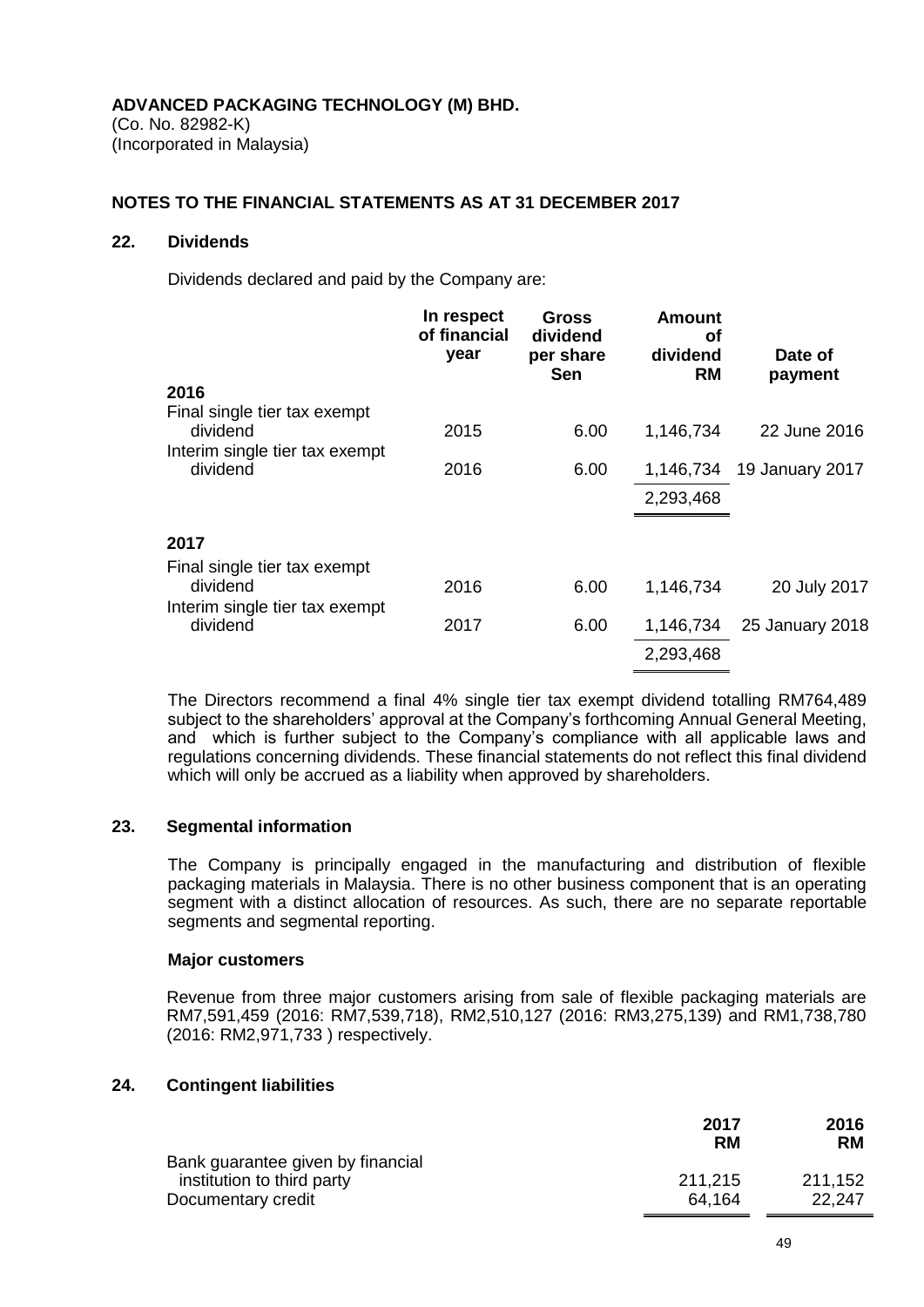(Co. No. 82982-K) (Incorporated in Malaysia)

# **NOTES TO THE FINANCIAL STATEMENTS AS AT 31 DECEMBER 2017**

## **25. Capital commitments**

Capital commitments as at the reporting date are as follows:

|                                           | 2017      | 2016      |
|-------------------------------------------|-----------|-----------|
|                                           | <b>RM</b> | <b>RM</b> |
| Approved and contracted for:              |           |           |
| Purchase of property, plant and equipment | ۰         | 2,974,944 |

# **26. Financial instruments**

#### **Categories of financial instruments**

The table below provides an analysis of financial instruments categorised as follows:

- (a) Loans and receivables
- (b) Available-for-sale financial assets; and
- (c) Other financial liabilities measured at amortised cost

| 2017                                                                                   |  |
|----------------------------------------------------------------------------------------|--|
| <b>Financial assets</b>                                                                |  |
| Other investment<br>5,000,000<br>5,000,000                                             |  |
| Trade receivables<br>5,352,076<br>5,352,076                                            |  |
| Non-trade receivables and<br>deposits (excluding<br>prepayments)<br>215,156<br>215,156 |  |
| Fixed deposits with                                                                    |  |
| licensed banks<br>7,500,000<br>7,500,000                                               |  |
| Cash and bank balances<br>2,952,350<br>2,952,350                                       |  |
| 21,019,582<br>16,019,582<br>5,000,000                                                  |  |
| <b>Financial liabilities</b>                                                           |  |
| 1,770,257<br>Trade payables<br>1,770,257                                               |  |
| Non-trade payables and                                                                 |  |
| accruals<br>1,145,251<br>1,145,251                                                     |  |
| Amount due to directors<br>225,500<br>225,500                                          |  |
| 2,423,146<br>Provision for gratuity<br>2,423,146                                       |  |
| Dividend payable<br>1,146,734<br>1,146,734                                             |  |
| 6,710,888<br>6,710,888                                                                 |  |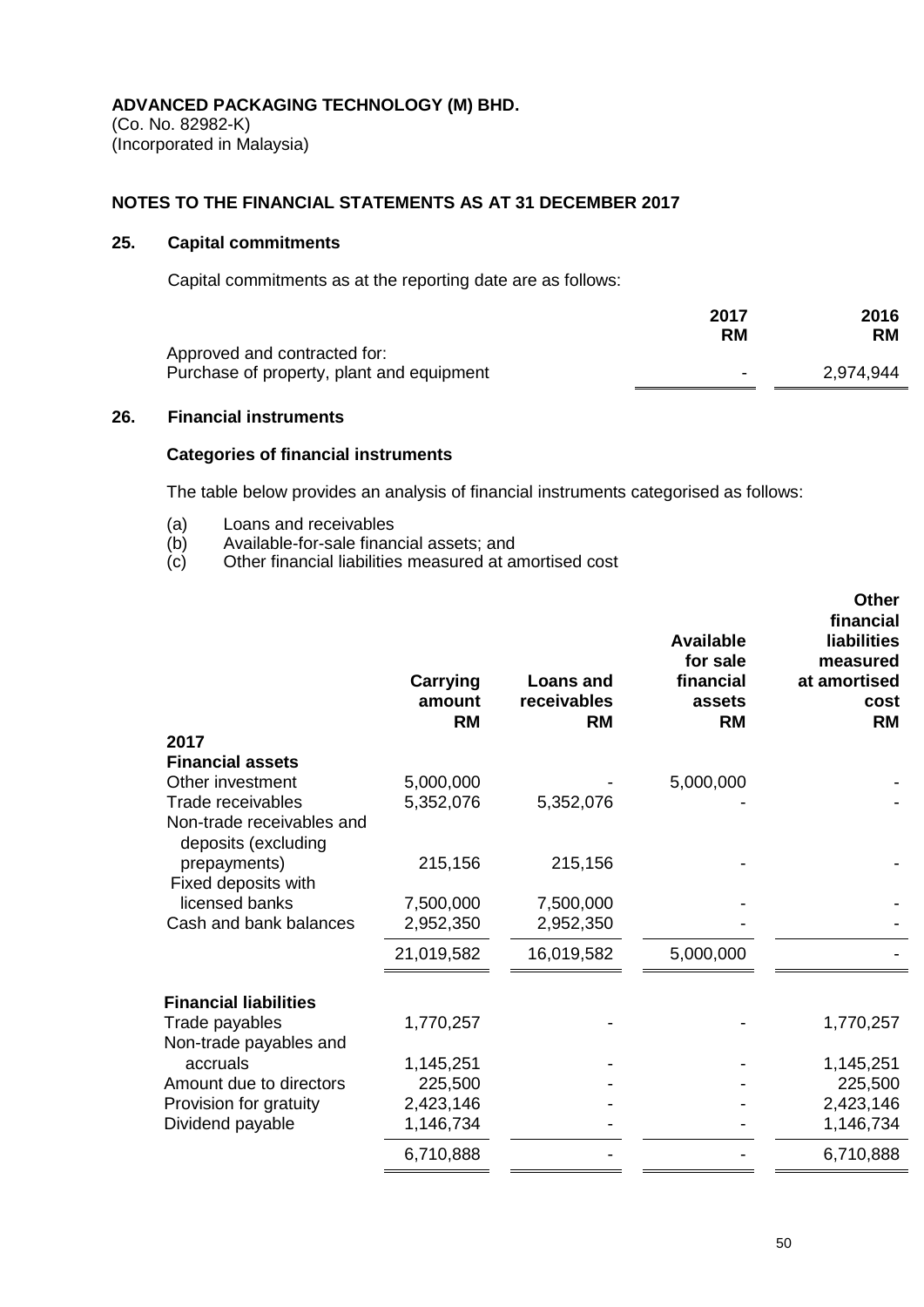(Co. No. 82982-K) (Incorporated in Malaysia)

# **NOTES TO THE FINANCIAL STATEMENTS AS AT 31 DECEMBER 2017**

# **26. Financial instruments (continued)**

# **Categories of financial instruments (continued)**

| 2016                                             | <b>Carrying</b><br>amount<br><b>RM</b> | <b>Loans and</b><br>receivables<br><b>RM</b> | <b>Available</b><br>for sale<br>financial<br>assets<br><b>RM</b> | <b>Other</b><br>financial<br><b>liabilities</b><br>measured<br>at<br>amortised<br>cost<br><b>RM</b> |
|--------------------------------------------------|----------------------------------------|----------------------------------------------|------------------------------------------------------------------|-----------------------------------------------------------------------------------------------------|
| <b>Financial assets</b>                          |                                        |                                              |                                                                  |                                                                                                     |
| Other investment                                 | 5,000,000                              |                                              | 5,000,000                                                        |                                                                                                     |
| Trade receivables                                | 6,101,300                              | 6,101,300                                    |                                                                  |                                                                                                     |
| Non-trade receivables and<br>deposits (excluding |                                        |                                              |                                                                  |                                                                                                     |
| prepayments)<br>Fixed deposits with              | 156,442                                | 156,442                                      |                                                                  |                                                                                                     |
| licensed banks                                   | 10,000,000                             | 10,000,000                                   |                                                                  |                                                                                                     |
| Cash and bank balances                           | 3,814,257                              | 3,814,257                                    |                                                                  |                                                                                                     |
|                                                  | 25,071,999                             | 20,071,999                                   | 5,000,000                                                        |                                                                                                     |
| <b>Financial liabilities</b>                     |                                        |                                              |                                                                  |                                                                                                     |
| Trade payables<br>Non-trade payables and         | 2,398,037                              |                                              |                                                                  | 2,398,037                                                                                           |
| accruals                                         | 1,211,127                              |                                              |                                                                  | 1,211,127                                                                                           |
| Amount due to directors                          | 237,600                                |                                              |                                                                  | 237,600                                                                                             |
| Provision for gratuity                           | 2,272,847                              |                                              |                                                                  | 2,272,847                                                                                           |
| Dividend payable                                 | 1,146,734                              |                                              |                                                                  | 1,146,734                                                                                           |
|                                                  | 7,266,345                              |                                              |                                                                  | 7,266,345                                                                                           |
|                                                  |                                        |                                              |                                                                  |                                                                                                     |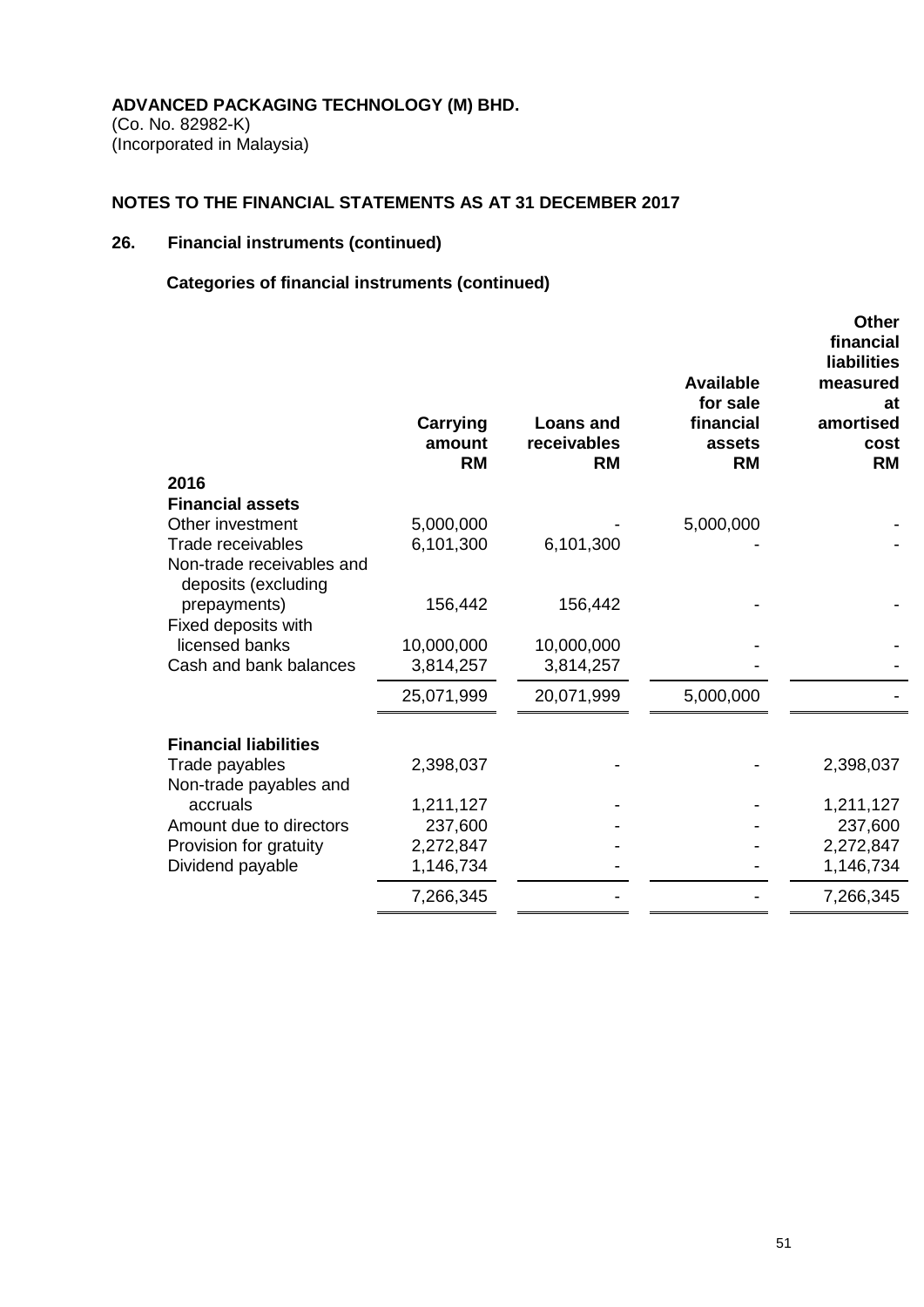(Co. No. 82982-K) (Incorporated in Malaysia)

### **NOTES TO THE FINANCIAL STATEMENTS AS AT 31 DECEMBER 2017**

## **26. Financial instruments (continued)**

#### **Net gains and losses arising from financial instruments**

|                                                         | 2017       | 2016       |
|---------------------------------------------------------|------------|------------|
|                                                         | <b>RM</b>  | <b>RM</b>  |
| Net gains/(losses) arising on:                          |            |            |
| Loan and receivables                                    |            |            |
| Bad debts written off                                   |            | (54, 073)  |
| Impairment loss on trade receivables                    | (57,763)   |            |
| Interest income                                         | 286,972    | 382,680    |
| Reversal of impairment loss on trade receivables        |            |            |
| no longer required                                      |            | 93,473     |
| Realised gain on foreign exchange                       | 12,673     | 30,626     |
| Unrealised gain/(loss) on foreign exchange              | (26, 160)  | 15,897     |
| <b>Available for sales financial assets</b>             |            |            |
| Investment income                                       | 158,870    | 158,281    |
| <b>Other liabilities</b>                                |            |            |
| (Amortised)/Reversal of amortised cost of provision for |            |            |
| gratuity                                                | (43,140)   | 74,462     |
| Realised gain/(loss) on foreign exchange                | 65,644     | 72,720     |
| Unrealised gain/(loss) on foreign exchange              | 587        | (587)      |
| Provision for staff gratuity                            | (107, 159) | (214, 358) |
|                                                         | 290,524    | 559,121    |
|                                                         |            |            |

#### **Financial risk management objectives and policies**

The Company is exposed to financial risks arising from their operations and the use of financial instruments. The key financial risks include credit risk, market risk, and liquidity risk.

The Company's financial risk management policy seeks to ensure that adequate financial resources are available for the development of the Company's businesses whilst managing its credit risk, market risk, and liquidity risk.

The following sections provide details regarding the Company's exposure to the above mentioned financial risks and the objectives, policies and processes for the management of these risks.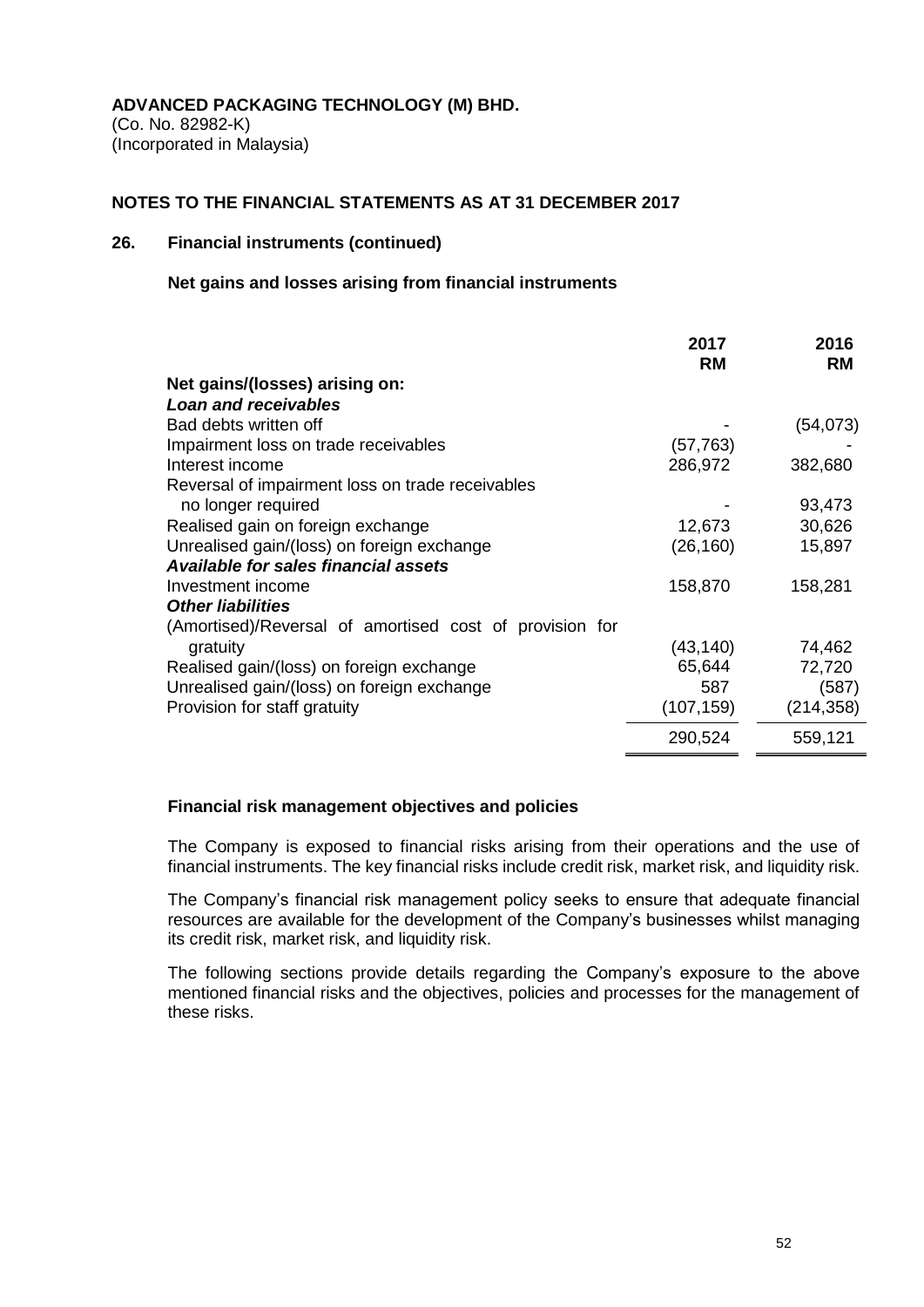(Co. No. 82982-K) (Incorporated in Malaysia)

# **NOTES TO THE FINANCIAL STATEMENTS AS AT 31 DECEMBER 2017**

# **26. Financial instruments (continued)**

#### **Credit risk**

The Company's exposure to credit risk, or the risk of counterparties defaulting, arises mainly from trade and other receivables. The Company manages its exposure to credit risk by the application of credit approvals, credit limits and monitoring procedures on an ongoing basis. For other financial assets (including quoted investments, cash and bank balances and derivatives), the Company minimises credit risk by dealing exclusively with high credit rating counterparties.

The Company establishes an allowance for impairment that represents its estimate of incurred losses in respect of the trade and non-trade receivables as appropriate. The main components of this allowance are a specific loss component that relates to individually significant exposures, and a collective loss component established for groups of similar assets in respect of losses that might have been incurred but not yet identified. Impairment is estimated by management based on prior experience and the current economic environment.

#### Credit risk concentration profile

The Company's major concentration of credit risk relates to the amounts owing by 8 major customers which constituted approximately 74% (2016: 77%) of its trade receivables as at the end of the reporting period.

#### Exposure to credit risk

As the Company does not hold any collateral, the maximum exposure to credit risk is represented by the carrying amount of the financial assets as at the end of the reporting period.

The exposure of credit risk for trade receivables by geographical region is as follows:

|                  | 2017<br><b>RM</b> | 2016<br><b>RM</b> |
|------------------|-------------------|-------------------|
| Malaysia         | 5,041,901         | 5,771,748         |
| <b>Mauritius</b> | 230,466           | 271,539           |
| Hong Kong        | 59,209            | 49,379            |
| <b>Brunei</b>    | 20,500            | 8,634             |
|                  | 5,352,076         | 6,101,300         |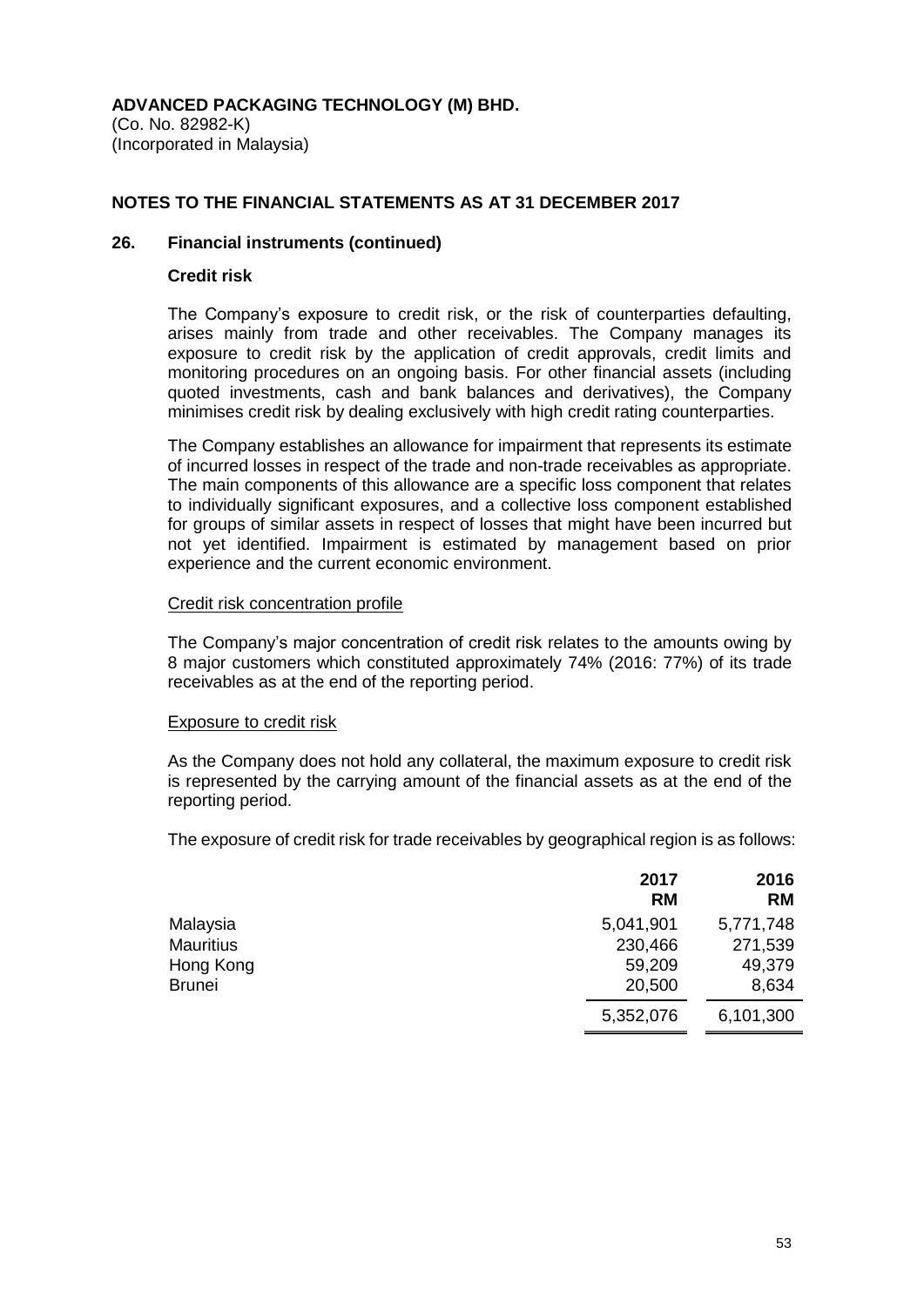# **NOTES TO THE FINANCIAL STATEMENTS AS AT 31 DECEMBER 2017**

#### **26. Financial instruments (continued)**

## **Credit risk (continued)**

#### Ageing analysis

The ageing analysis of the Company's trade receivables is as follows:

| <b>Gross</b><br>Amount<br><b>RM</b> | <b>Individual</b><br><b>Impairment</b><br><b>RM</b> | <b>Carrying</b><br><b>Value</b><br><b>RM</b> |
|-------------------------------------|-----------------------------------------------------|----------------------------------------------|
|                                     |                                                     |                                              |
| 4,849,831                           |                                                     | 4,849,831                                    |
| 560,008                             | (57,763)                                            | 502,245                                      |
| 5,409,839                           | (57, 763)                                           | 5,352,076                                    |
|                                     |                                                     |                                              |
| 5,944,148                           |                                                     | 5,944,148                                    |
| 157,152                             |                                                     | 157,152                                      |
| 6,101,300                           |                                                     | 6,101,300                                    |
|                                     |                                                     |                                              |

The Directors have assessed the recoverability of trade receivable and are of the view that collective impairment is not required as at the year end.

#### Trade receivables that are neither past due nor impaired

A significant portion of trade receivables that are neither past due nor impaired are regular customers that have been transacting with the Company. The Company uses ageing analysis to monitor the credit quality of the trade receivables. Any receivables having significant balances past due or more than 90 days, which are deemed to have higher credit risk, are monitored individually.

#### Trade receivables that are past due but not impaired

The Company believes that no impairment allowance is necessary in respect of these trade receivables. They are companies which have substantially good collection track record and no recent history of default.

#### Trade receivables that are past due and impaired

At the end of the reporting period, trade receivables that are individually impaired were those in significant financial difficulties and have defaulted on payments. These receivables are not secured by any collateral or credit enhancement.

The collective impairment allowance is determined based on estimated irrecoverable amounts from the sales of goods, determined by reference to past default experience. The directors are of the opinion that collective impairment is not necessary.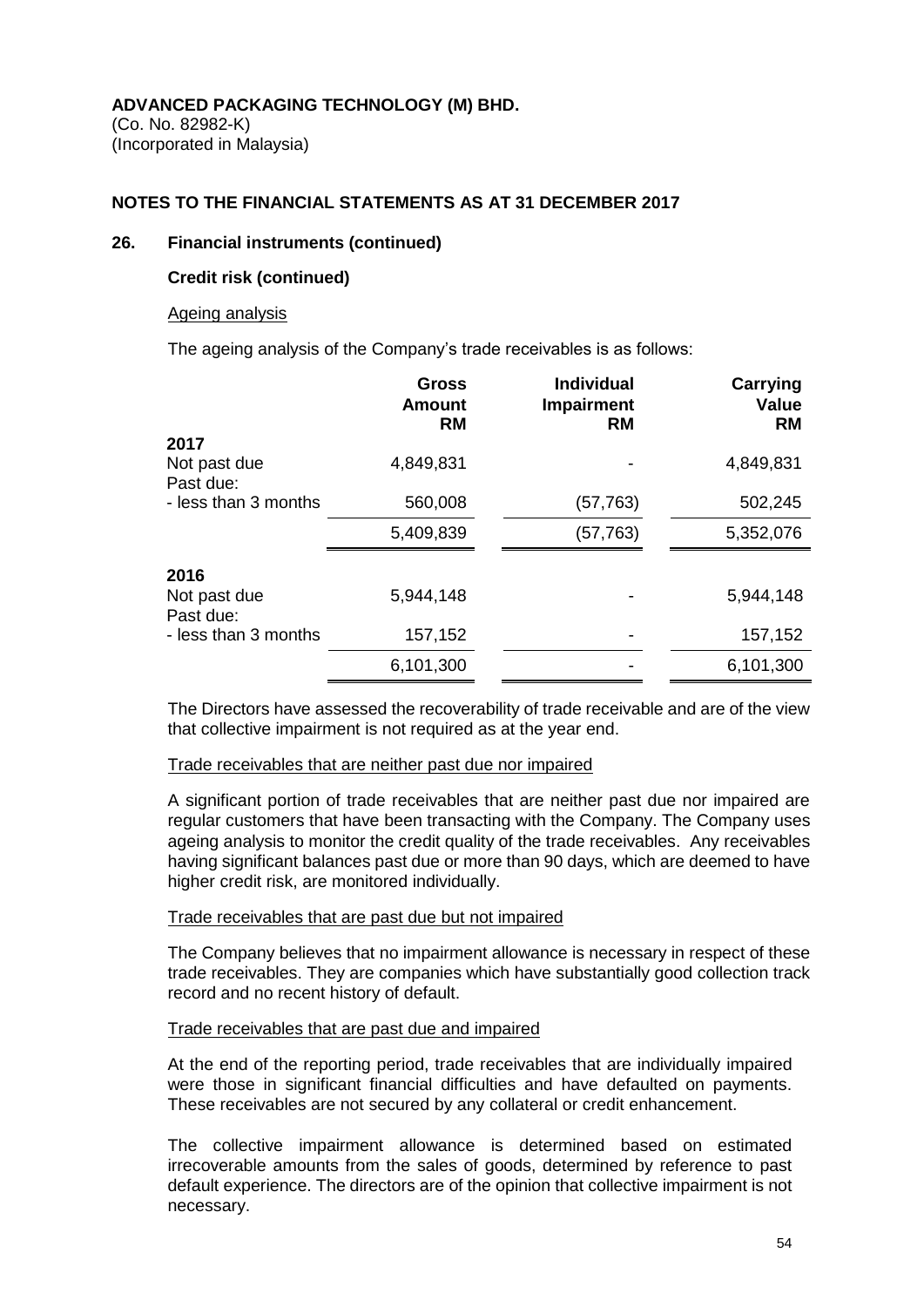(Co. No. 82982-K) (Incorporated in Malaysia)

## **NOTES TO THE FINANCIAL STATEMENTS AS AT 31 DECEMBER 2017**

# **26. Financial instruments (continued)**

#### **Market risk**

Market risk is the risk that changes in market prices, such as foreign exchange rates and interest rates, will affect the Company's financial position or cash flows.

#### **Foreign currency risk**

The Company is exposed to foreign currency risk on sales and purchases that are denominated in a currency other than Ringgit Malaysia. The currency giving rise to this risk is US Dollar ("USD"), Brunei Dollar ("BND"), Japanese Yen ("JPY") and Singapore Dollars ("SGD"). The exposure of foreign currency risk is monitored on an on-going basis to ensure that the net exposure is at an acceptable level.

The Company's exposure to foreign currency is as follows:

| 2017                                          | <b>USD</b><br><b>RM</b> | <b>BND</b><br><b>RM</b> | <b>JPY</b><br><b>RM</b> | <b>SGD</b><br><b>RM</b> | Total<br><b>RM</b>     |
|-----------------------------------------------|-------------------------|-------------------------|-------------------------|-------------------------|------------------------|
| <b>Financial asset</b>                        |                         |                         |                         |                         |                        |
| Trade receivables                             | 289,675                 | 20,500                  |                         |                         | 310,175                |
| <b>Financial liabilities</b>                  |                         |                         |                         |                         |                        |
| Trade payable<br>Non-trade payable            | (102, 995)<br>(192,000) |                         |                         | (18, 172)               | (102,995)<br>(210,172) |
| Net currency exposure                         | (5,320)                 | 20,500                  |                         | (18, 172)               | (2,992)                |
| 2016<br><b>Financial asset</b>                |                         |                         |                         |                         |                        |
| Trade receivables                             | 320,918                 | 8,634                   |                         |                         | 329,552                |
| <b>Financial liabilities</b><br>Trade payable | (119, 771)              |                         |                         |                         | (119, 771)             |
| Non-trade payables and<br>accruals            |                         |                         | (7,673)                 |                         | (7,673)                |
| Net currency exposure                         | 201,147                 | 8,634                   | (7,673)                 |                         | 202,108                |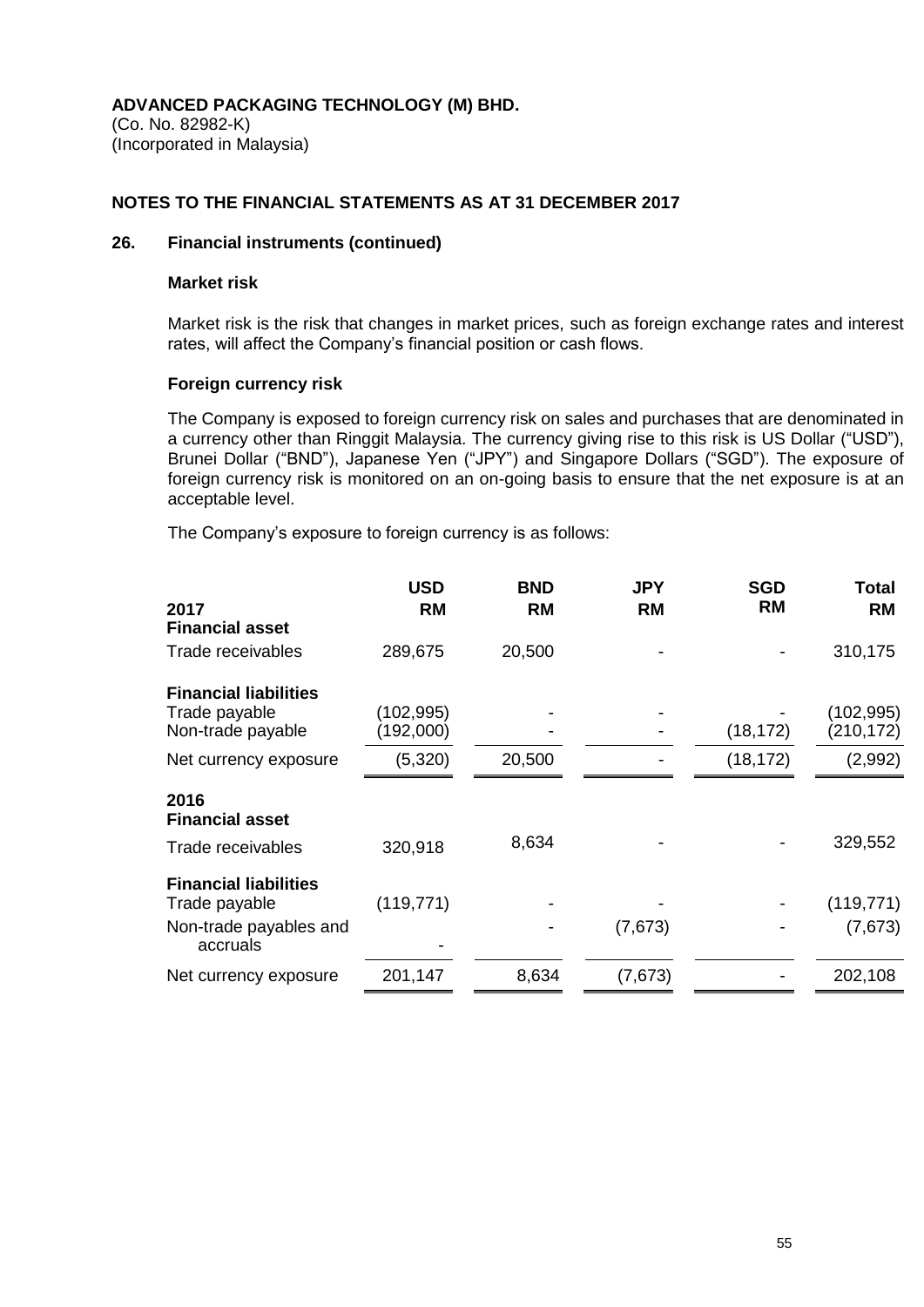### **NOTES TO THE FINANCIAL STATEMENTS AS AT 31 DECEMBER 2017**

#### **26. Financial instruments (continued)**

#### **Foreign currency risk (continued)**

#### Foreign currency risk sensitivity analysis

The following table details the sensitivity analysis to a reasonably possible change in the foreign currencies as at the end of the reporting period, with all other variables held constant:

|                                            | 2017<br>%    | 2016<br>%    | 2017<br><b>RM</b><br>Increase/<br>(Decrease) | 2016<br><b>RM</b><br>Increase/<br>(Decrease) |
|--------------------------------------------|--------------|--------------|----------------------------------------------|----------------------------------------------|
| Effect on profit after tax<br>USD / RM     |              |              |                                              |                                              |
| Strengthened by<br>Weakened by             | 5.00<br>5.00 | 5.00<br>5.00 | (202)<br>202                                 | 7,644<br>(7, 644)                            |
| BND / RM<br>Strengthened by<br>Weakened by | 5.00<br>5.00 | 5.00<br>5.00 | 799<br>(799)                                 | 328<br>(328)                                 |
| JPY / RM<br>Strengthened by<br>Weakened by | 5.00<br>5.00 | 5.00<br>5.00 |                                              | (292)<br>292                                 |
| SGD / RM<br>Strengthened by<br>Weakened by | 5.00<br>5.00 | 5.00<br>5.00 | (691)<br>691                                 |                                              |

#### **Interest rate risk**

Interest rate risk is the risk that the fair value or future cash flows of a financial instrument will fluctuate because of changes in market interest rates. The Company's exposure to interest rate risk arises mainly from interest-earning financial assets. The Company's policy is to obtain the most favourable interest rates available. Any surplus funds of the Company will be placed with licensed financial institutions to generate interest income.

The Company's primary interest rate risk relates to interest earned from fixed deposits with licensed banks and its investment.

|                                                        | 2017<br><b>RM</b>      | 2016<br><b>RM</b>       |
|--------------------------------------------------------|------------------------|-------------------------|
| Fixed deposits with licensed banks<br>Other investment | 7,500,000<br>5,000,000 | 10,000,000<br>5,000,000 |
|                                                        | 12,500,000             | 15,000,000              |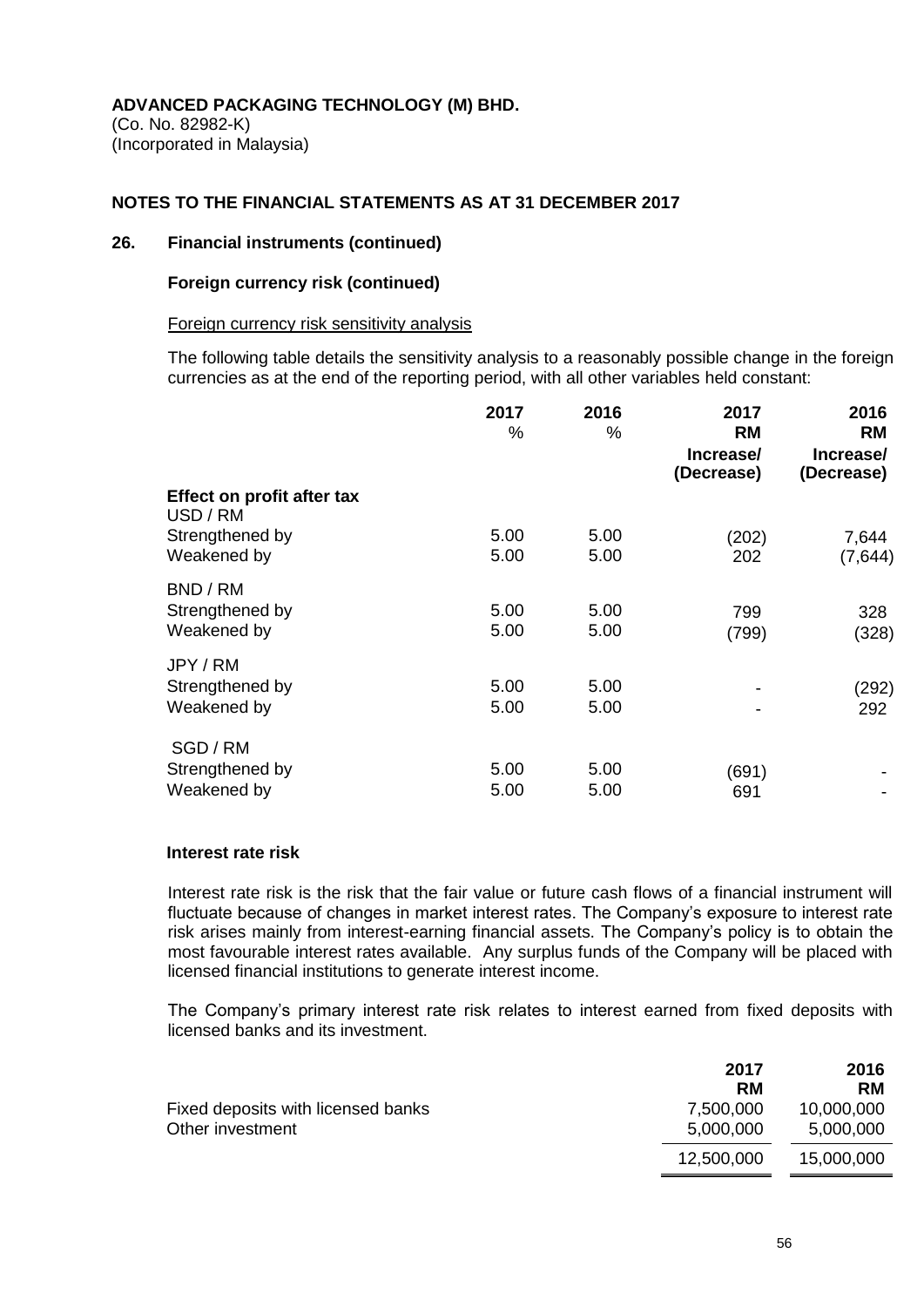## **NOTES TO THE FINANCIAL STATEMENTS AS AT 31 DECEMBER 2017**

## **26. Financial instruments (continued)**

#### **Interest rate risk (continued)**

#### Interest rate risk sensitivity analysis

The following details the sensitivity analysis to a reasonably possible change in the interest rates as at the end of the reporting period, with all other variables held constant:

| <b>Effects on profit after taxation</b> | 2017<br>Increase /<br>(Decrease)<br><b>RM</b> | 2016<br>Increase /<br>(Decrease)<br><b>RM</b> |
|-----------------------------------------|-----------------------------------------------|-----------------------------------------------|
| Increase of 10 basis points             | 9,500                                         | 11,400                                        |
| Decrease of 10 basis points             | (9,500)                                       | (11,400)                                      |

# **Liquidity risk**

The Company monitors and maintains a level of cash and cash equivalents deemed adequate by management to finance the Company's operations and to mitigate the effects of fluctuations in cash flows.

#### *Maturity analysis*

The table below summarises the maturity profile of the Company financial liabilities as at the reporting period based on undiscounted contractual payments.

|                         | Carrying            | <b>Contractual</b><br>cash | Within              | More than           |
|-------------------------|---------------------|----------------------------|---------------------|---------------------|
|                         | amount<br><b>RM</b> | flows<br><b>RM</b>         | 1 year<br><b>RM</b> | 1 year<br><b>RM</b> |
| 2017                    |                     |                            |                     |                     |
| Trade payables          | 1,770,257           | 1,770,257                  | 1,770,257           |                     |
| Non-trade payables and  |                     |                            |                     |                     |
| accruals                | 1,145,251           | 1,145,251                  | 1,145,251           |                     |
| Amount due to directors | 225,500             | 225,500                    | 225,500             |                     |
| Provision for gratuity  | 2,423,146           | 2,423,146                  |                     | 2,423,146           |
| Dividend payable        | 1,146,734           | 1,146,734                  | 1,146,734           |                     |
|                         | 6,710,888           | 6,710,888                  | 4,287,742           | 2,423,146           |
| 2016                    |                     |                            |                     |                     |
| Trade payables          | 2,398,037           | 2,398,037                  | 2,398,037           |                     |
| Non-trade payables and  |                     |                            |                     |                     |
| accruals                | 1,211,127           | 1,211,127                  | 1,211,127           |                     |
| Amount due to directors | 237,600             | 237,600                    | 237,600             |                     |
| Provision for gratuity  | 2,272,847           | 2,272,847                  |                     | 2,272,847           |
| Dividend payable        | 1,146,734           | 1,146,734                  | 1,146,734           |                     |
|                         | 7,266,345           | 7,266,345                  | 4,993,498           | 2,272,847           |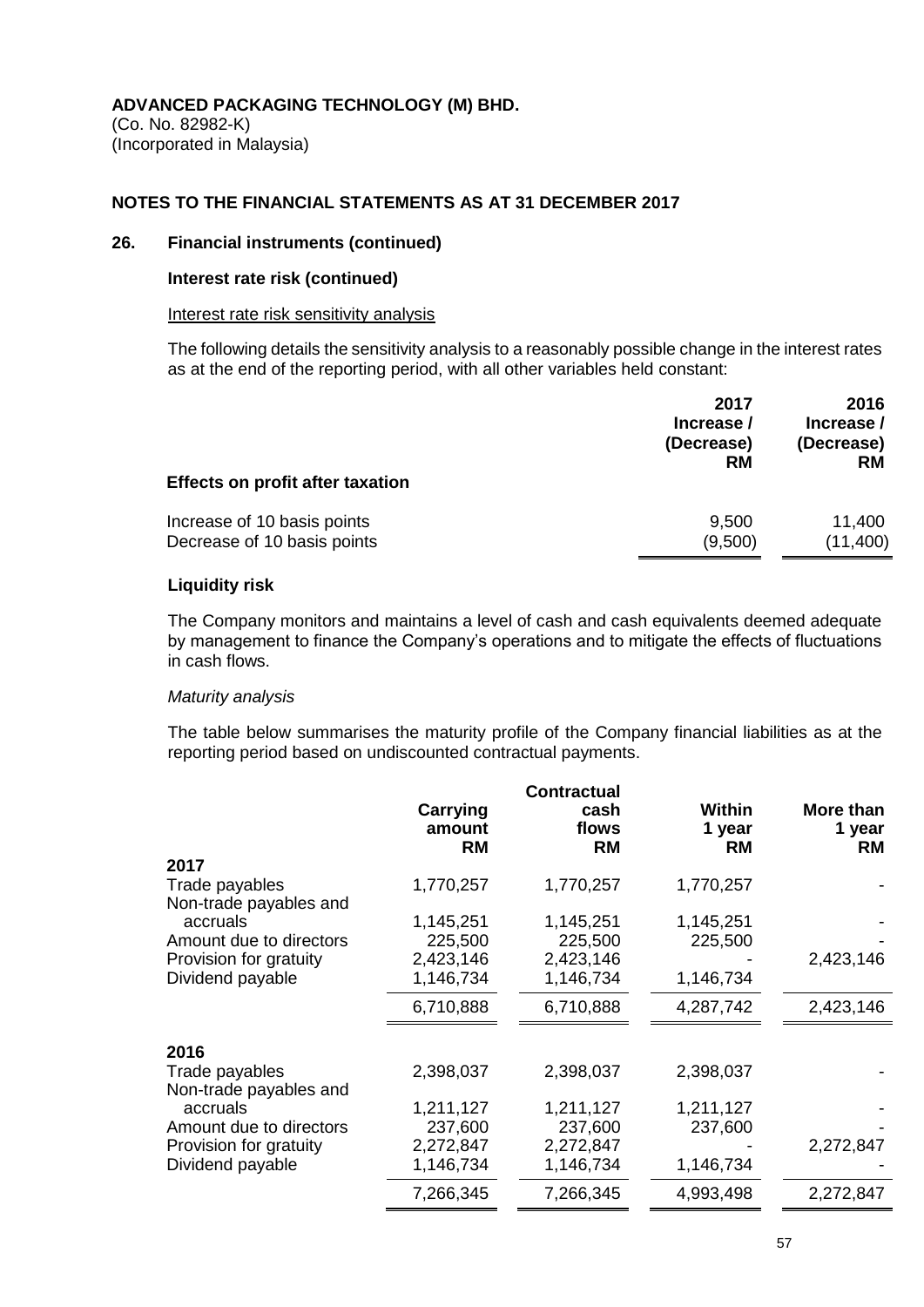(Co. No. 82982-K) (Incorporated in Malaysia)

## **NOTES TO THE FINANCIAL STATEMENTS AS AT 31 DECEMBER 2017**

#### **26. Financial instruments (continued)**

#### **Liquidity risk (continued)**

It is not expected the cash flows included in the maturity analysis could occur significantly earlier, or at significant different amount.

#### **Fair values**

The following summarises the methods used to determine the fair values of the financial instruments:

- (i) The financial assets and financial liabilities maturing within the next twelve (12) months approximated their fair values due to the relatively short term maturity of the financial instruments.
- (ii) The fair value of other investments is equivalent to the carrying amount as at the end of the reporting period.

The aggregate fair values and the carrying amounts of the financial asset carried on the statement of financial position as at 31 December are as below:

|                         | 2017                            |                            | 2016                            |                            |
|-------------------------|---------------------------------|----------------------------|---------------------------------|----------------------------|
|                         | Carrying<br>amount<br><b>RM</b> | Fair<br>value<br><b>RM</b> | Carrying<br>amount<br><b>RM</b> | Fair<br>value<br><b>RM</b> |
| <b>Financial asset:</b> |                                 |                            |                                 |                            |
| Other investment        | 5,000,000                       | 5,000,000                  | 5,000,000                       | 5,000,000                  |

#### Fair value hierarchy

The table below analyses financial instrument carried at fair value, by valuation method. The different levels have been defined as follows:

- Level 1: Quoted prices (unadjusted) in active markets for identical assets or liabilities.
- Level 2: Inputs other than quoted prices included within Level 1 that are observable for assets or liabilities, either directly (i.e. as prices) or indirectly (i.e. derived from prices).
- Level 3: Input for the assets or liabilities that are not based on observable market data (unobservable inputs).

The Company does not have any financial liabilities carried at fair value or any financial instruments classified as Level 1 and Level 2 as at reporting date.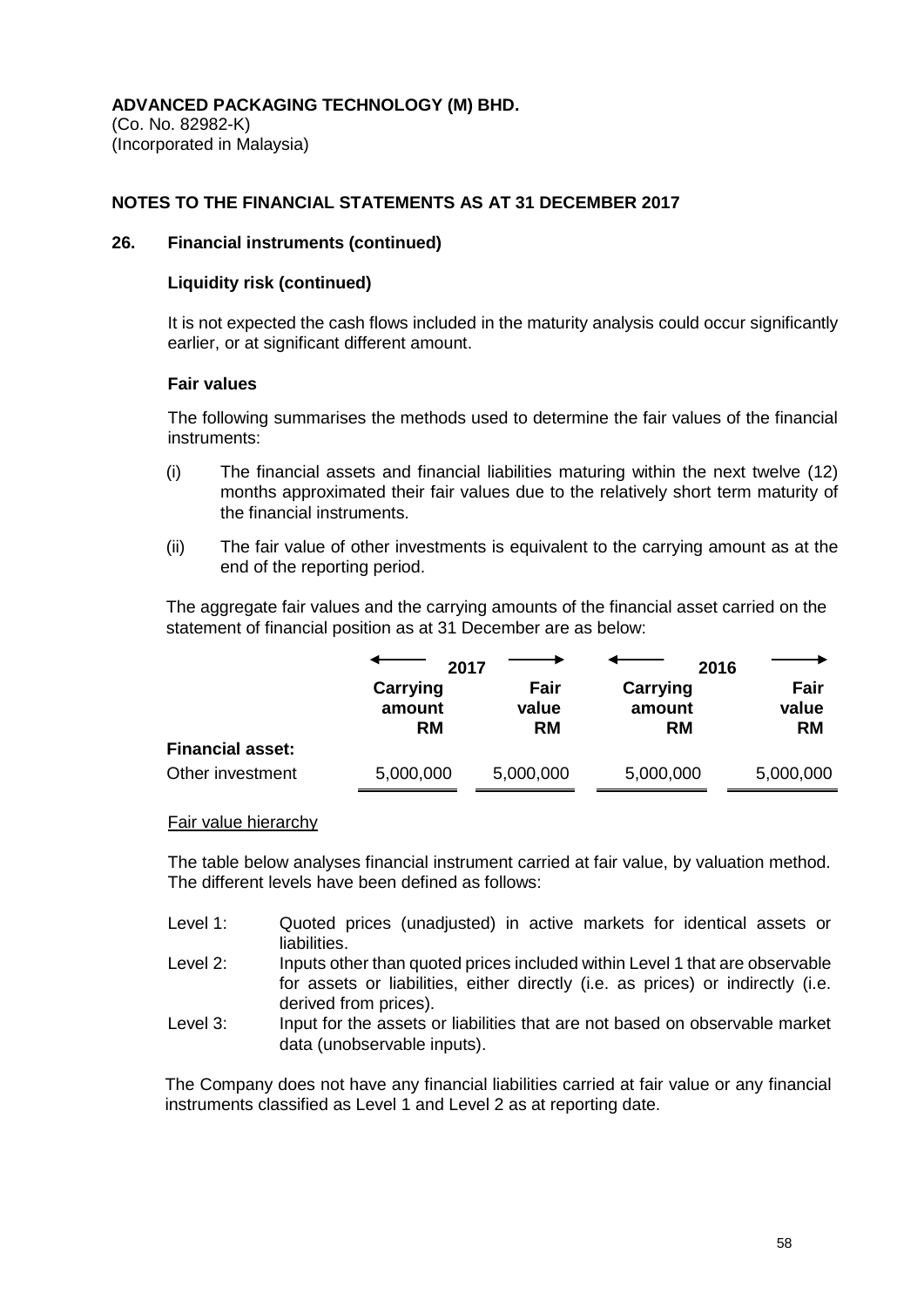(Co. No. 82982-K) (Incorporated in Malaysia)

#### **NOTES TO THE FINANCIAL STATEMENTS AS AT 31 DECEMBER 2017**

# **26. Financial instruments (continued)**

## **Fair values (continued)**

|                                                    | Level 1<br><b>RM</b> | Level 2<br><b>RM</b> | Level 3<br><b>RM</b> | <b>Total</b><br><b>RM</b> |
|----------------------------------------------------|----------------------|----------------------|----------------------|---------------------------|
| 2017<br><b>Financial asset</b><br>Other investment | -                    | $\blacksquare$       | 5,000,000            | 5,000,000                 |
| 2016<br><b>Financial asset</b><br>Other investment | -                    |                      | 5,000,000            | 5,000,000                 |

#### **27. Capital management**

The primary objective of the Company's capital management is to ensure that it maintains a strong credit rating and healthy capital ratio in order to support its business and maximise shareholder value.

The Company manages its capital structure and makes adjustments to it in light of changes in economic conditions. To maintain or adjust the capital structure, the Company may adjust the dividend payment to shareholders, return capital to shareholders or issue new shares. No changes were made in the objectives, policies or processes during the financial year ended 31 December 2017.

Under the requirements of Bursa Malaysia Practice Note 17, the Company is required to maintain a shareholders' equity equal to or not less than the 25% of the issued and paid up capital (excluding treasury shares). The Company has complied with this requirement.

There are no other external capital requirements imposed on the Company.